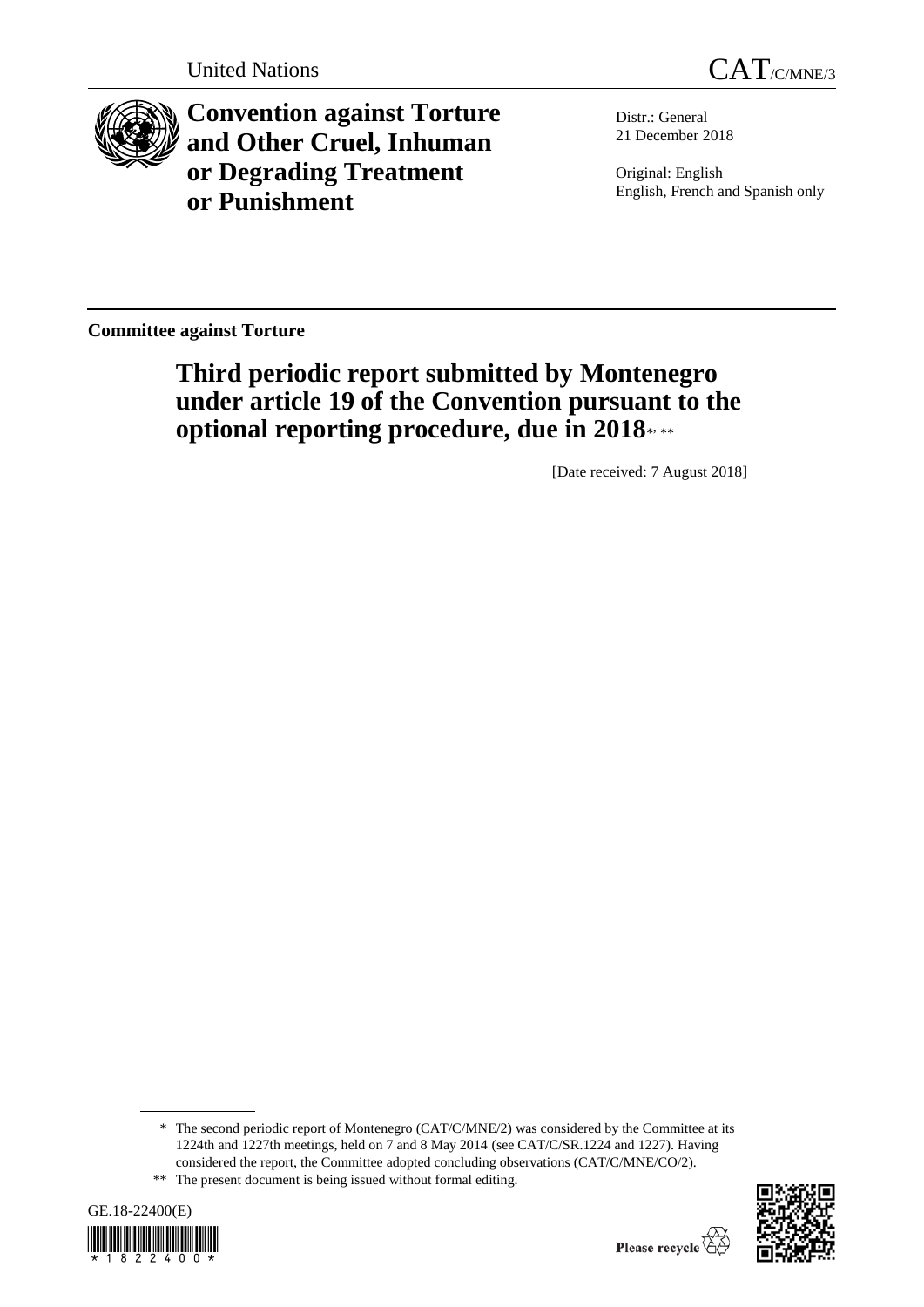1. Since Montenegro accepted the simplified reporting procedure, the Committee against Torture submitted a list of questions, and answers to the submitted list of questions will constitute the Third Periodic Report of Montenegro in accordance with Article 19 of the Convention.

2. These is a response to the list of questions prior to the submission of the Third Report of Montenegro (CAT/C/MNE/QPR/3) and an overview of activities taking into account conclusions and recommendations contained in Concluding Observations of the CAT (CAT/C/MNE/CO/2) of 16 May 2014.

# **Reply to paragraph 1 of list of issues prior to reporting**

# **Reply to paragraph 1 (a), (b)**

3. Persons deprived of their liberty are brought before state prosecutor without delay, no later than 24h from the deprivation of their liberty. Police officers prepare an official note on deprivation of liberty, submitted to the state prosecutor and specifying all the instructions the suspect had received from the police officers. Official note contains data to be provided to the family members of the deprivation of their liberty. Persons deprived of their liberty are informed by the competent state authority in their language or in language they understand about grounds for deprivation of their liberty, right not to make any statements, to counsel, to have a counsel present at the hearing and to agree with counsel on the defence method, and to request that information on deprivation of their liberty is communicated to a person of his/her choosing and to a diplomatic-consular representative of a State whose nationals they are or to representative of international organisation if they are stateless persons or refugees.

4. In order to achieve legality of the proceedings against persons deprived of their liberty who are detained based on state prosecutor´s decision, a form for the records of holding persons deprived of their liberty has been developed. It contains information about all aspects of holding a person, i.e. from admission, placement on holding premises, confiscation of personal belongings, providing meals, possible medical assistance, appeal against the decision on holding, possible injuries observed during the transfer of the person; and a part of the records related to the surrender of the person held to the competent authorities for further action (IECS, $1$  courts, other authorities dealing with internal affairs), and information on the right to legal aid, according to the Law on Legal Aid.

5. When held, persons receive a so-called "Information Sheet for the Person Held" in their own or in the language they understand indicating all their rights, such as right to a counsel, to a physician.

6. The Protector wrote reports in capacity of NPM, adopted by the Parliament of Montenegro, where identified certain inconsistencies in practical application of the regulations regarding obligation to deliver information sheet to all persons deprived of their liberty; and gave a recommendation in that regard.

# **Reply to paragraph 1 (c)**

7. State prosecutor immediately advises a person deprived of liberty on his/her right to counsel and to inform counsel of his/her deprivation of liberty by phone or other means of electronic communication, directly or through his/her family members. If necessary, state prosecutor is obligated to retain a counsel for the person deprived of liberty. Person deprived of liberty is given 12h deadline to ensure presence of a counsel (starting from the moment when he/she has been instructed about this right) Instruction of these rights is included in the hearing records of the suspect that contain signature of that person serving as a proof that he/she is informed of such rights.

8. The right to mandatory defence is also exercised by the accused who has been detained, while he/she is still held in detention; suspect interrogated by the police or representatives of state authorities for customs affairs in the preliminary hearing must have

<sup>&</sup>lt;sup>1</sup> Institute for Execution of Criminal Sanctions.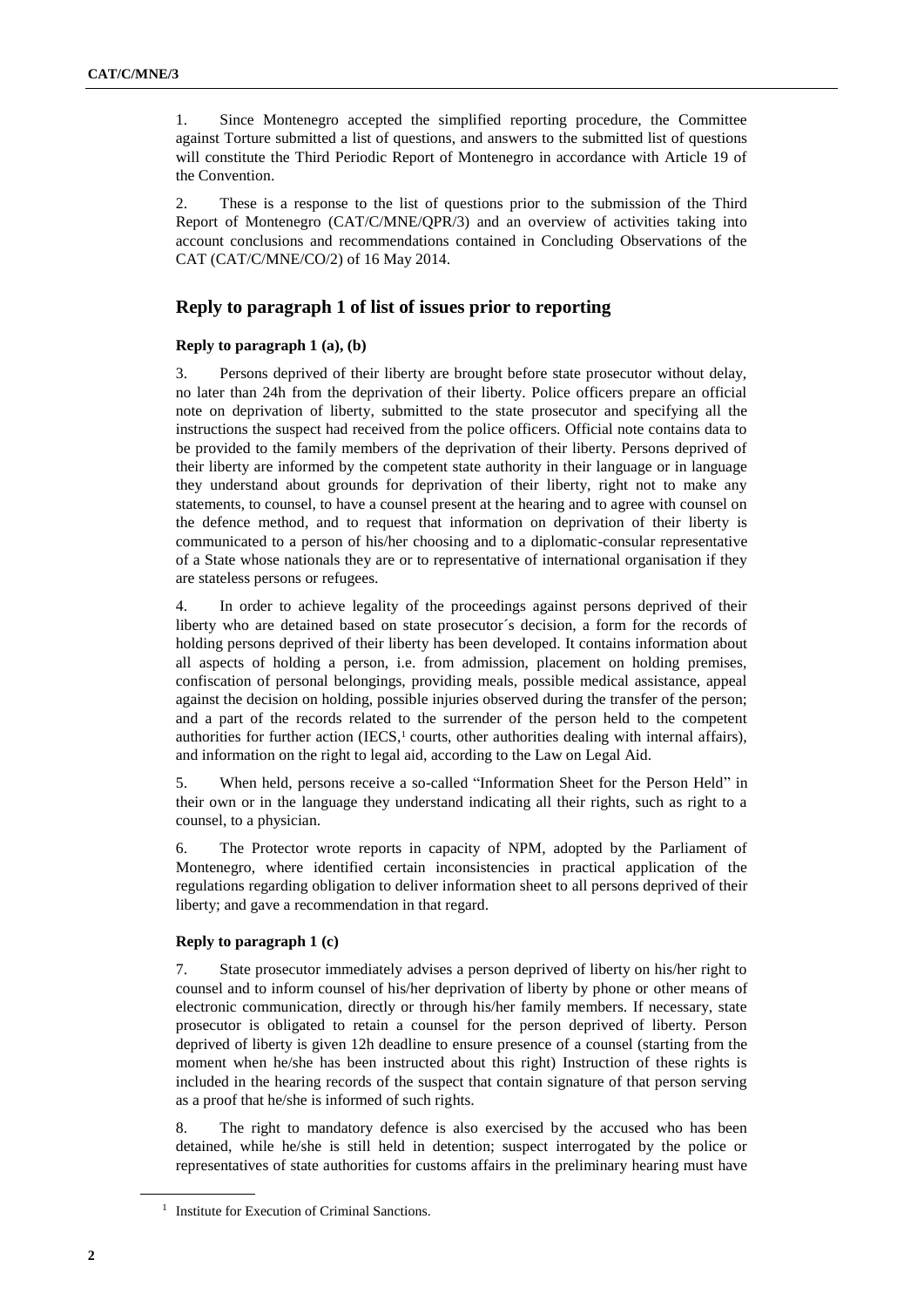a counsel, while suspect also must have a counsel when the state prosecutor issues detention order.

#### **Reply to paragraph 1 (d)**

9. Electronic database "On-call Service" <sup>2</sup> established at all the police stations and in police branch offices is used for recording on all persons whose liberty was either restricted or deprived on any grounds.

10. All competent courts keep records of the persons deprived of liberty through the control sheet of detainees,<sup>3</sup> kept as a special register and containing names of persons held in detention; for persons during investigation phase and for persons who have been indicted.

11. In detention units of IECS, in investigative prisons in Podgorica and in Bijelo Polje, there is one record called detainees' register.<sup>4</sup>

#### **Reply to paragraph 1 (e)**

12. Persons deprived of liberty and persons held may, at their request, receive medical assistance, upon the call made by police officers. The provided medical assistance is recorded on the detainee's file, which is authenticated by a medical team with a physician's signature and seal of the emergency aid service.

13. When a person deprived of liberty is brought before state prosecutor, that person is entitled to medical examination by physician when he/she requires or is required by his/her counsel or his/her common-law spouse. The report on medical examination is attached to the case files (Article 268 of the Criminal Procedure Code).

14. Health care is provided to the detainees at the outpatient clinic of the Investigative Prison. Immediately after being admitted to the detention facility, medical examination is performed and medical record is compiled. Medical examination is also performed when detainee is released. If there are no conditions for successful treatment of a particular disease, detention physician refers detainee to the public health care institution. That is immediately communicated by detention physician to the court president who is authorised to exercise supervision of detainees. Detained pregnant women and postpartum women are provided with special care, in accordance with the health care regulations.

15. Regular medical examinations are performed every working day in accordance with a special schedule established by prison physician. In the cases of emergency, detainee will be referred to the medical examination without delay. Detainee, upon approval by investigative judge, will be examined by the physician of his/her choice.

#### **Reply to paragraph 1 (f)**

16. Pursuant to Article 16 of the Law on Internal Affairs natural and legal persons are entitled to file complaint of the police officer's work if they believe that police officer violated some of their rights or caused them harm while performing his/her duty, within six months from the day when harm has been caused, or when their rights or freedoms have been violated.

<sup>&</sup>lt;sup>2</sup> The records contain personal data, legal basis for deprivation of liberty, decision number and date, information on the authority that issued the decision, names of the authorised police officers who surrendered and took over the person, date and time of releasing or bringing the person before competent authority and information on food and requirements for medical assistance.

<sup>&</sup>lt;sup>3</sup> The register specifies identity of the person deprived of liberty, date, time and place of deprivation of liberty, identity of the authority that ordered deprivation of liberty and that deprived the person, grounds for deprivation of liberty, date of release, and a space for remarks regarding deprivation of liberty and release.

<sup>&</sup>lt;sup>4</sup> This register includes name of detainee, date of deprivation of liberty, court which ordered detention, decision number and grounds for imposing detention, and date until which the detention lasted and when it was terminated.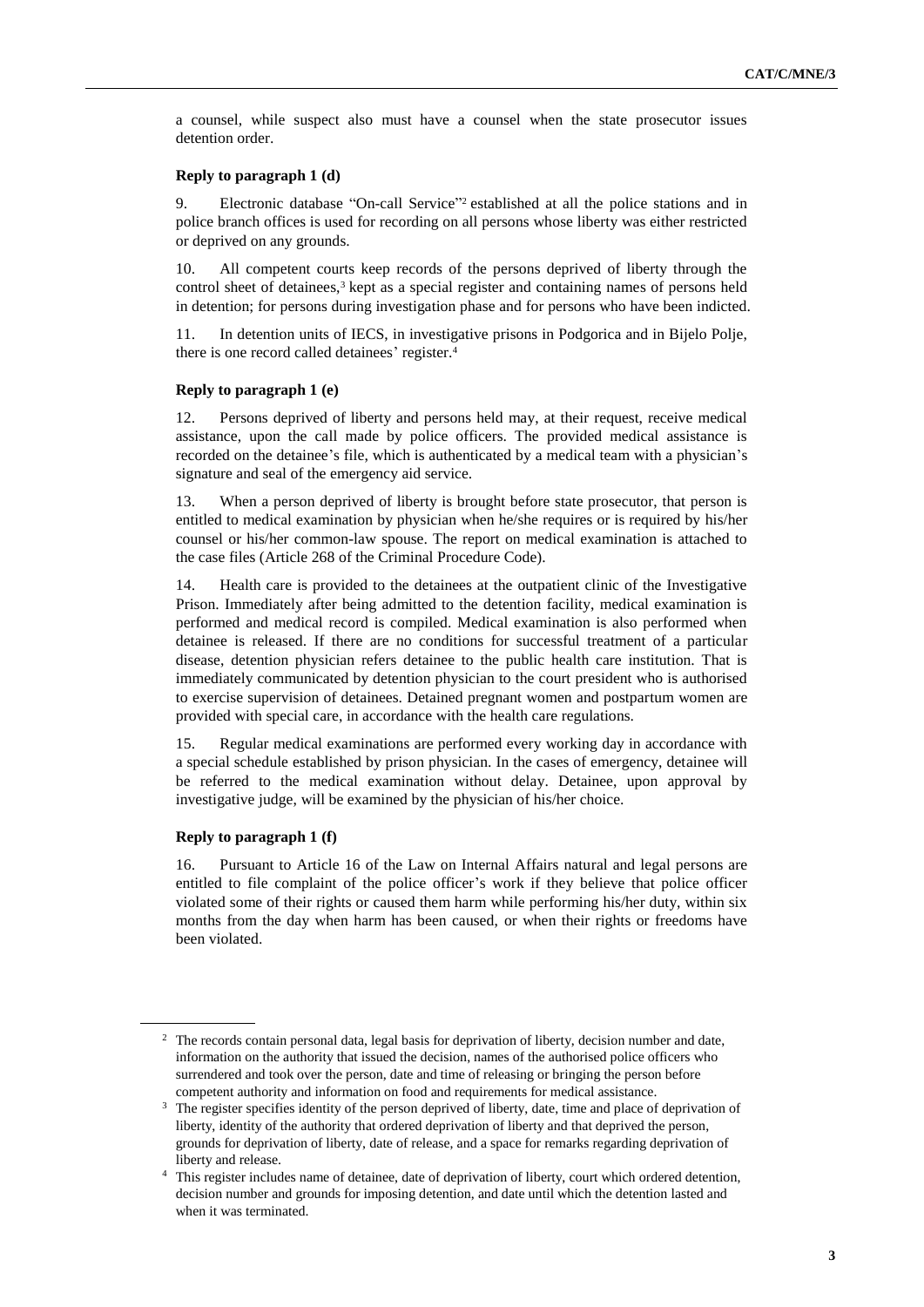17. Police is obligated to submit written response to the complainant, within 30 days from the day of receiving the complaint. Complainant will be given the possibility to participate in the process of verifying and establishing facts related to the complaint.

18. If the complainant is not satisfied with the response or does not receive response within 30 days, complainant may address the Ministry of Interior, within 15 days from the day of receiving response, or upon expiry of the deadline.

19. There were no complaints filed by persons deprived of liberty in respect of overstepping of powers by police officers that initiated disciplinary proceedings.

20. Under Article 12 of the Law on Execution of Prison Sentences, Fines and Security Measures each inmate has the right to file complaint to the head of IECS, in order to protect rights and interests during the period of serving prison sentence or 40-year prison sentence.

21. Head of IECS is obligated to investigate claims in the complaint and to render decision within 15 days from the day of receiving complaint. The decision is delivered to the inmate without delay. IECS will ensure that illiterate inmate can also file complaint, in accordance with the law governing administrative procedure.

22. Inmate has the right to appeal decision to the Ministry of Justice within eight days from the day of receiving decision, who decides on the appeal within 15 days from the day of receiving appeal.

23. Administrative dispute may be initiated against the decision, and if the decision has not been rendered within the set time-limit.

24. There were no complaints of overstepping of powers by police officers that initiated disciplinary proceedings.

25. See responses under 3 c and d.

# **Reply to paragraph 2 of list of issues prior to reporting**

#### **Reply to paragraph 2 (a), (b)**

26. Since Montenegrin legislation sets out that criminal acts involving war crimes are never barred by the statute of limitations, and aiming to fight impunity, the Montenegrin State Prosecution Service took actions from 2014–2018 to resolve these cases and to criminally prosecute their perpetrators.

27. In the reporting period, five cases involving war crimes were processed.

28. Out of that number, criminal proceedings were initiated in one case (working title: Zmajević case) against one person. Trial is still ongoing. The accused is charged with having committed war crime against civilians on the territory of the Republic of Kosovo.

29. Preliminary enquiries are being conducted in four cases to establish whether there exist substantial elements of essence of the criminal acts involving war crimes and culpability of certain persons.

30. In addition, the Special State Prosecutor's Office (SSPO) also formed cases based on letters rogatory for the provision of mutual legal assistance in criminal matters.

31. There were no cases in which decisions were issued on the protection of witnesses with regards to the mentioned cases and no victims requested the protection.

### **Reply to paragraph 2 (c)**

32. There were no examples of threat or intimidation of witnesses in war crime cases, nor criminal proceedings were conducted against certain persons.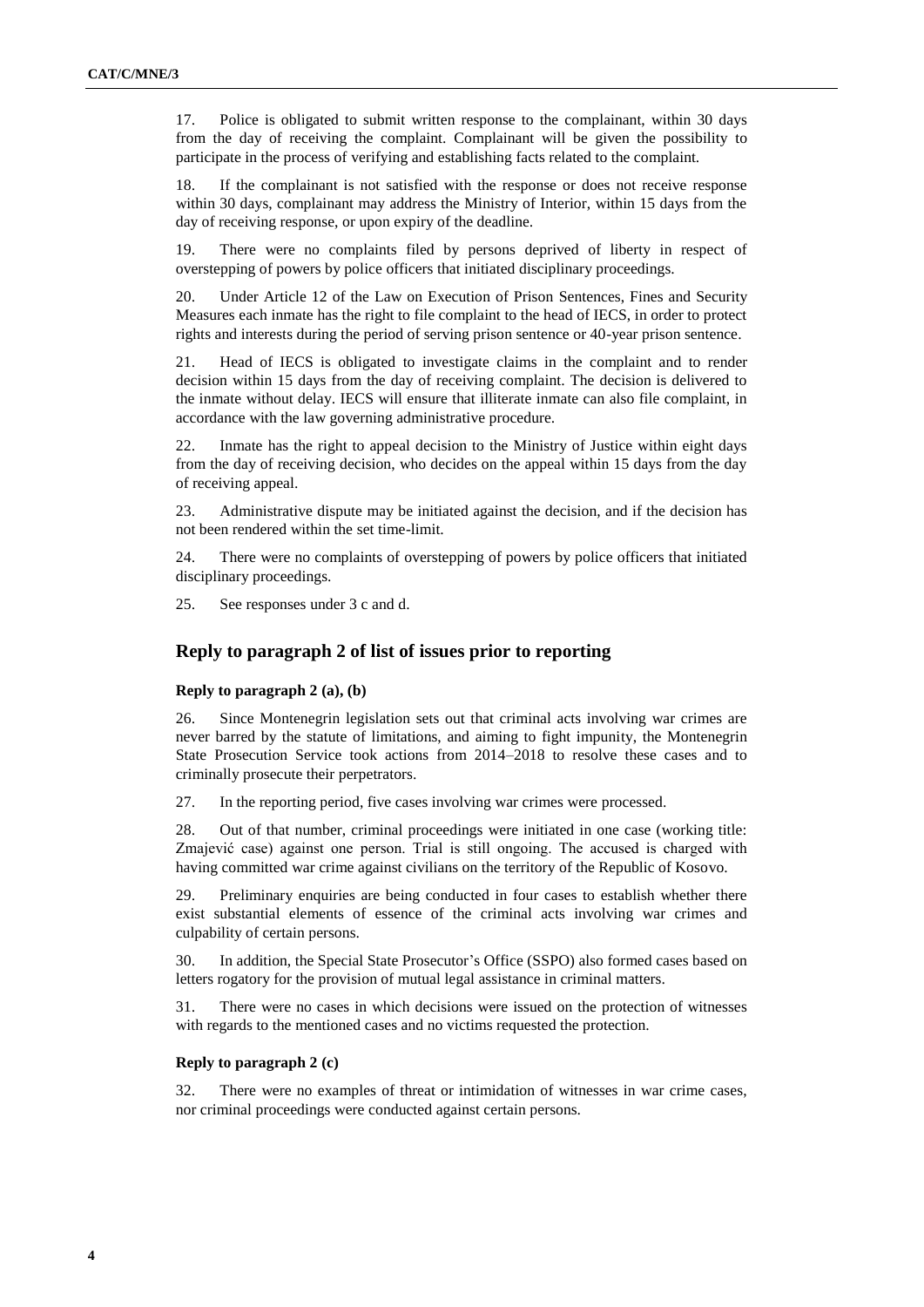#### **Reply to paragraph 2 (d)**

33. All cases of reparation to war crime victims before Montenegrin courts were finally solved. A total of 5,714,656.20 EUR were awarded. Five claims were rejected, four proceedings were cancelled, while in 20 cases claims were withdrawn.

34. Regarding "Morinj" case, the courts have passed 154 decisions, adopting the claim and awarding 1,485,510.20 EUR. By the means of one decision, a claim was rejected, four proceedings were cancelled, while in six cases claims were withdrawn.

35. "Deportation" case – court settlement was concluded in 42 cases, by which Montenegro committed to pay plaintiffs, on behalf of both overall material and nonpecuniary damage, the amount of 4,135,000.00 EUR.

36. "Štrpci"case – there were three cases. The claim was adopted in all three cases. Out of them, in two cases damages amounting to 61,146.00 EUR were awarded, while in the third case, 4,200,000.00 RSD or 33,000.00 EUR. In all three cases, the decisions are final.

37. "Bukovica" case – there were three cases for which claim was rejected as ungrounded. The decisions are final.

38. "Kaludjerski Laz" case – there were 15 cases. In one case the claim was rejected, while in 14 cases, the claim was withdrawn. The decisions are final.

#### **Reply to paragraph 2 (e)**

39. In Montenegro, there are no cases of mass cemeteries from armed conflicts on the territory of former SFRY.

40. The Committee for Missing Persons (CMP) of the Government of Montenegro and Special State Prosecution (SSP) of Montenegro – Division for War Crimes take part in the project "Enhancing Regional Cooperation in Processing of War Crimes and Search for Missing Persons" (2017–2019), to be implemented by UNDP and aimed to increase efficiency and effectiveness of cooperation among prosecutions of former FRY republics in processing of war crimes, including further enhancing capacities for the search of persons missing during conflicts.

41. Cooperation Protocols were signed with the CMP of the Republic of Kosovo (22 October 2015) and CMP of the Republic of Croatia (22 December 2017).

42. All data on the work of the CMP, are published on the website of the Government and the Ministry of Labour and Social Welfare.

43. Supreme State Prosecutor has adopted the Strategy for the Research of War Crime, stating that is necessary to enhance the fight against impunity for war crimes by more efficient research, prosecution, trial and punishment in compliance with international standards. In 2016, the representatives of the SSP, High and Supreme Court, as well as Police Administrations (PA), were introduced to the manner of using the database of International Criminal Tribunal for former FRY.

# **Reply to paragraph 3 of list of issues prior to reporting**

## **Reply to paragraph 3 (a)**

44. Law on Internal Affairs prescribes that internal control of the police shall be conducted by a special organizational unit of the Ministry of Interior – Department for Internal Control of the Police, with the task to conduct the control of legality of performing police affairs, especially in terms of respect and protection of human rights during the execution of police assignments and application of police powers, implementation of the procedure of counterintelligence protection and other control important for efficient and legal work.

45. Protector of Human Rights and Freedoms of Montenegro, in acting upon claims, as autonomous and independent authority undertakes measures for the protection of human rights and freedoms. However, status B, assigned to the Institution within accreditation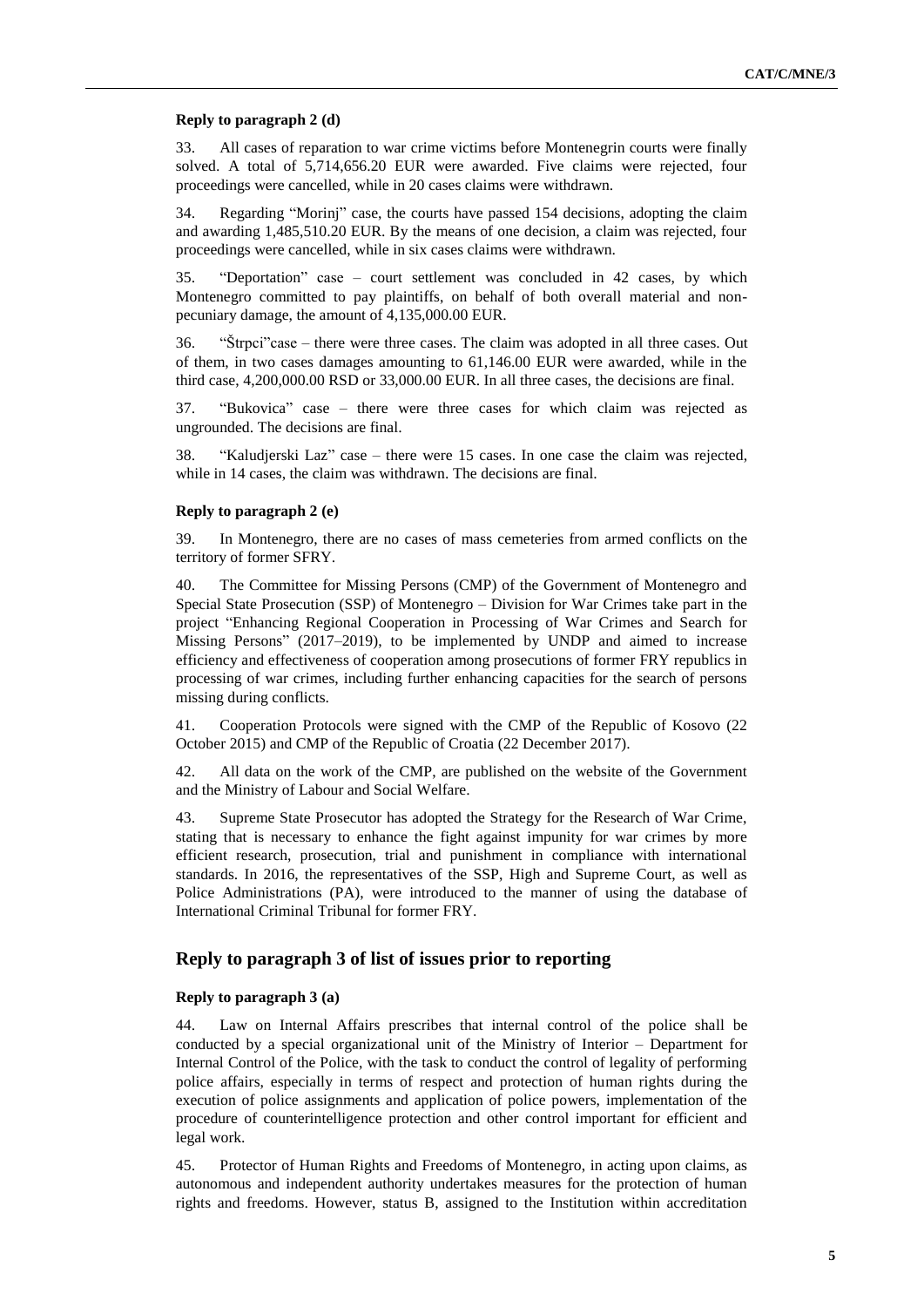procedure of International Accreditation Authority, indicates the shortcoming in legislation that negatively reflect its autonomy and independence.

46. Other independent authorities engaged in investigations are Parliamentary Security Committee and the Council for Civil Control of Police Work.

47. The function of civil control of police work is the assessment of the execution of police powers, protection of rights and freedoms of citizens, effective implementation of Law on Internal Affairs and other related national regulations, as well as the contribution to further development of police service and improvement of public trust. The citizens and police officers may address the Council, composed of five members appointed by: Bar Association, Chamber of Doctors of Medicine, Association of Lawyers, University of Montenegro and NGOs dealing with human rights. The Council provides assessments and recommendations submitted to the minister of interior, who is obliged to report back on taken measures.

48. State Prosecution (SP) performs the affairs of prosecution of offenders for crimes prosecuted ex officio. In order to exercise the function of prosecution of offenders, SP is authorized to identify and take necessary measures with competent authorities to detect criminal offences and their offenders.

49. SP is obliged to investigate all allegations on torture, abuse and excess use of power by the police, prison staff, security and military officers, as these are criminal offences for which prosecution is undertaken ex officio.

50. The Constitution of Montenegro prescribes that the Prosecution Council shall ensure independence of SP, while the Law on SP prescribes the affairs of state prosecutions may not be performed under any influence and nobody may influence the work of state prosecution.

51. In cases of torture, abuse and excess use of power, there is neither hierarchical nor institutional relationship between the offenders of these crimes and state prosecutors, as investigators of these crimes. All state authorities, pursuant to the Criminal Procedure Code, shall act upon the request of state prosecutor, while they shall report competent state prosecutor before each action taken.

52. In this way the independence of state prosecution is ensured in acting in criminal cases for all crimes, so as for the crimes of torture, abuse and excess use of power.

## **Reply to paragraph 3 (b)**

53. Functional and organizational independence of the Department of Internal Control of the Police is ensured by its positioning in the Ministry of Interior (out of PA), which is confirmed by the facts that the head of Department reports directly to the minister of interior, and there is neither hierarchical nor organizational relationship between the officers of internal control of the police with police officers of PA, whose work is being supervised.

54. In cases in which, following conducted investigation, it is determined that in action of police officers there were severe violations of official duty, activities are taken in view of initiation of the proceeding for determining police officer's disciplinary responsibility.

55. Disciplinary proceeding in such cases, upon the proposal of the head of internal police control, is initiated by disciplinary prosecutor, and conducted by the Council of Disciplinary Committee which proposes the decision to the minister.

56. In this respect, there are two separate and different proceedings (proceeding of internal control of police and disciplinary proceeding) which are ensured full autonomy and independence by the Law on Internal Affairs, Rulebook on the proceeding for determination of police officers' disciplinary responsibility and Rulebook on internal organization and job scheme of the Ministry of Interior.

57. If in the same case, following the investigation, it is determined that there is a suspicion that in police officers' actions were elements of criminal offences of abuse or other criminal offence for which there is a prosecution ex officio, the report on conducted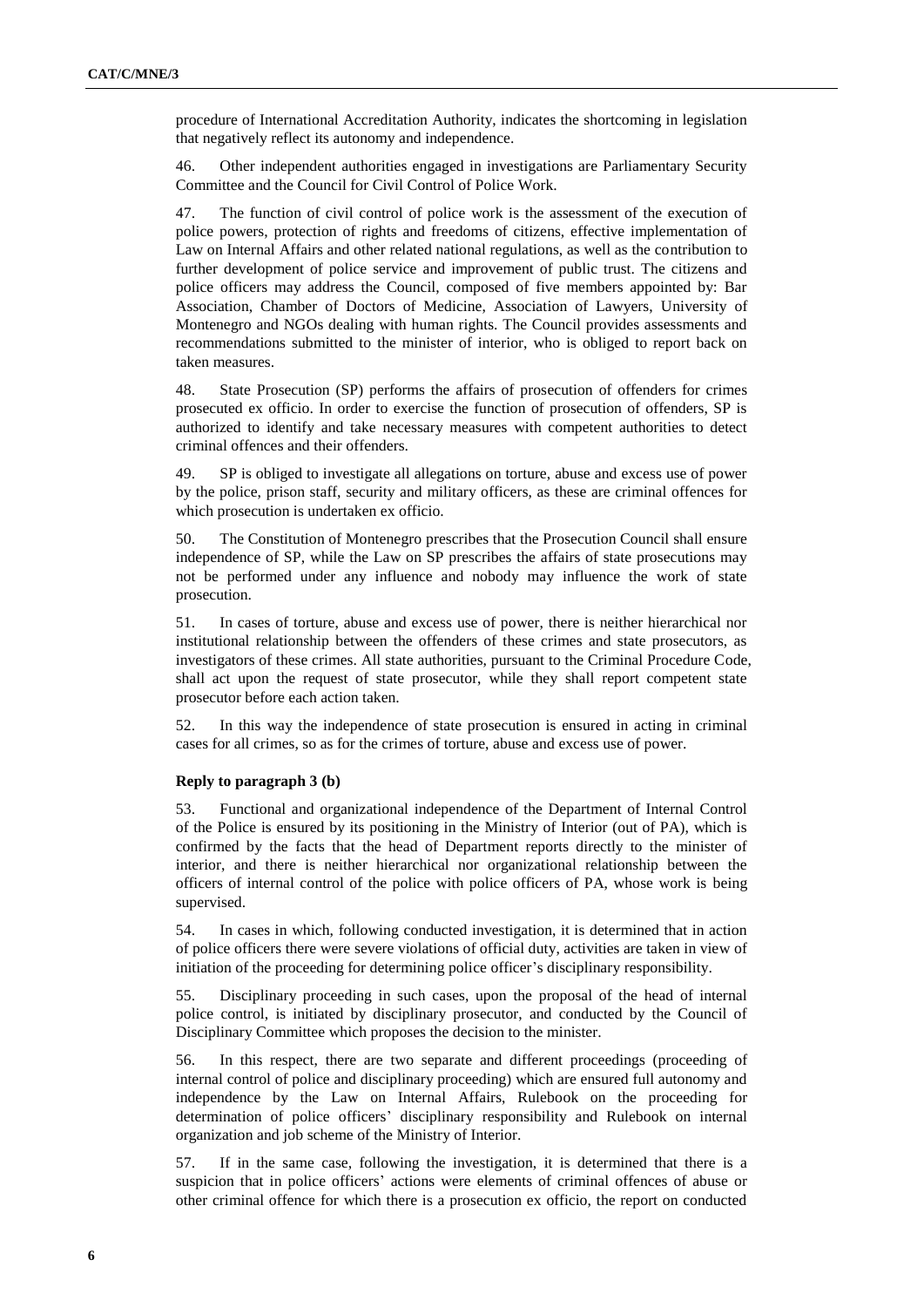internal control, together with case files are submitted to SP, for further proceeding and decision making on the existence of elements of criminal offences in police officer's actions, i.e. initiation of the proceeding for determination of criminal responsibility of a police officer.

58. Moreover, in cases in which, within conducted internal control proceedings, there were no detected evidence and undisputed facts on illegal and excess use of power by police officers, report on conducted internal control and case files are submitted to SP for further proceeding, final assessment and decision making on the existence of elements of criminal offence in police officers' actions.

59. IECS immediately upon being informed about the allegations on the abuse of prisoners, reports to institutions – PA and prosecution, to take over actions and measures and determine the allegations on abuse.

60. Disciplinary authorities conducting the proceeding against police officers regarding the cases of torture and abuse, report state prosecutor only when disciplinary authority considers there is a grounded suspicion that criminal offence was committed, for which prosecution is conducted ex officio.

#### **Reply to paragraph 3 (c)**

61. In the following text, there are data on cases regarding the excess use of power, disaggregated by years, and location.

### **2014**

### **Prison**

62. 2 cases against three persons. Applicants:

- 1 case based on the charge of an injured party;
- 1 case based on the charge of PA.

63. In these cases there were three male injured parties; Prosecutor conducted investigation and took over certain evidence actions. Following the investigation:

- In 1 case charge against one person was adopted, against whom a conviction was passed (suspended sentence);
- In 1 case charge was rejected.

#### **Police**

64. 9 cases against 24 persons. Applicants:

- 1 case based on criminal charges of PA;
- 1 case based on case file of the Department for Internal Control of the Police;
- 6 cases based on charges of injured parties;
- 1 case by prosecutor on his/her own initiative.

65. In these cases there were 10 injured persons in total, 9 men and 1 woman. Following the investigation:

- Criminal charge was submitted in 3 cases against 3 persons, out of which in 2 cases convictions were passed (suspended sentences), while in 1 case against 1 person there was an acquittal (still not final);
- In remaining 5 cases, criminal charges were rejected.

#### **2015**

### **Prison**

66. 2 cases against 11 persons. Applicants: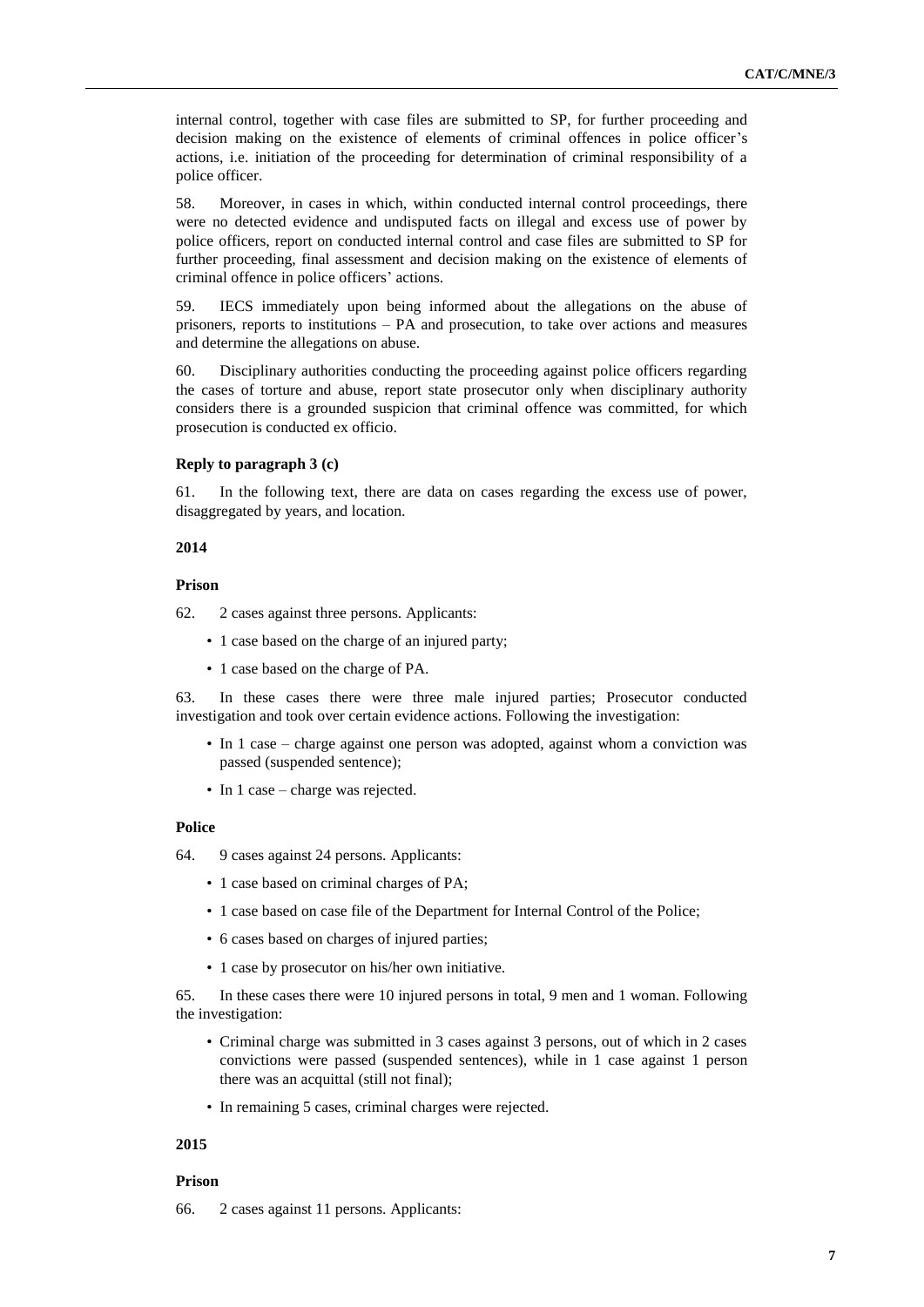- 2 cases were created by prosecutor on his/her own initiative. In these cases there were 12 injured male persons.
- 67. Following the investigation:
	- In both cases prosecutor submitted criminal charge/issued indictment against 11 persons, out of which, in one case against 10 persons the trial is still ongoing, while the other case resulted in a conviction against one person – sentence to prison term of 5 months.

#### **Police**

68. 18 cases, out of which 9 against unknown offenders (related to demonstrations held in October 2015), and 9 cases against 24 persons. Applicants:

- 1 case based on charge of PA;
- 3 cases by prosecutor at his/her own initiative;
- 14 based on charges of injured parties.

69. In these cases there were 18 injured persons – 15 men and 3 women. Following the investigation:

- In 4 cases the prosecutor submitted criminal charge against 9 persons, out of which in one case against 1 person trial is still ongoing, convictions were passed in 2 cases against 3 persons (2 persons were sentenced to prison term of 1 year and 5 months and one persons by suspended sentence), while 1 case resulted in a conviction against 2 persons (suspended sentence), while 2 persons were released from the charge;
- Criminal charges were rejected in 5 cases;
- In 9 cases offenders remained unknown.

#### **2016**

#### **Prison**

70. 2 cases against 6 persons. Applicants:

- Both cases based on the charge of injured persons; in these cases injured persons were 2 male minors. Following the investigation:
- In 1 case the prosecutor submitted criminal charge against 2 persons, against whom a conviction was passed (prison term of 4 months and 3 months), while prosecutor withdrew further criminal prosecution against 2 persons;
- Criminal charge was rejected in 1 case.

#### **Police**

71. 12 cases, out of which two were against unknown offenders, while 10 were formed against 20 persons. Applicants:

- 9 cases based on the charge of injured persons;
- 3 cases by prosecutor at his/her own initiative.

72. In these cases there were 13 injured persons – 12 men and one woman. Following the investigation:

- In 4 cases the prosecutor submitted criminal charge against 6 persons, out of which there are ongoing proceedings in 2 cases against 3 persons, a conviction was passed in 1 case against 1;
- Person (community sentence of 180 hours for 6 months), while an acquittal was passed in 1 case against 2 persons;
- Criminal charges were rejected in 7 cases;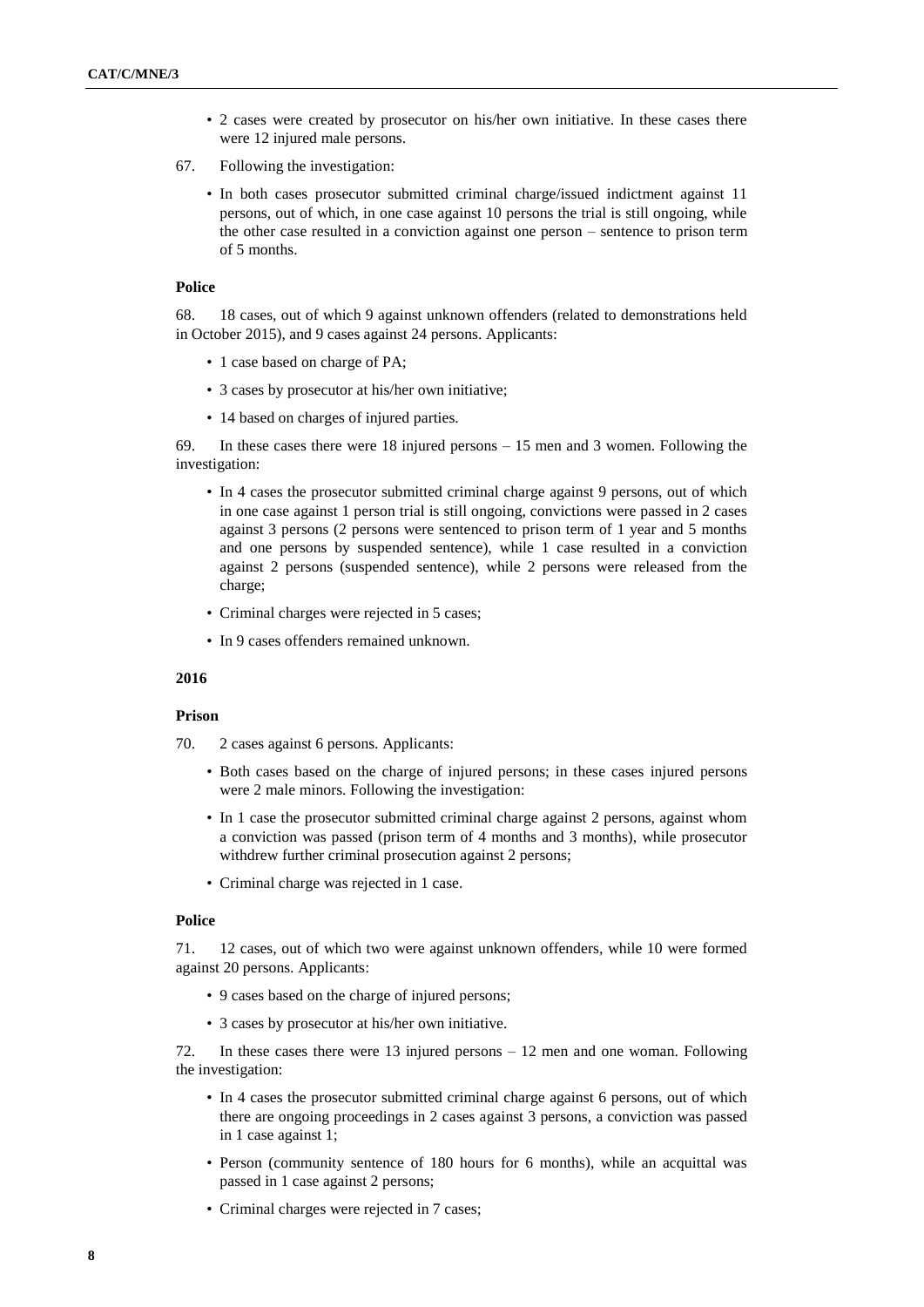• In one case offender remained unknown.

#### **2017**

#### **Prison**

- 73. 1 case against 2 persons. Applicants:
	- 1 case was created by prosecutor at his/her own initiative. In this case there was 1 injured male person.
- 74. Following the investigation:
	- Criminal charge against 2 persons was filed and the court proceeding is ongoing.

#### **Police**

75. 21 cases created, out of which 1 case against unknown offenders, while 20 were against 35 persons. Applicants:

- 3 cases based on police charges;
- 1 based on the charge of IECS;
- 8 by prosecutor at his/her own initiative;
- 9 based on the charges of injured persons.

76. In these cases there were 33 injured persons – 32 men and 1 woman. Out of 32 men, there are 4 minors. Following the investigation:

- Charges were filed in 8 cases against 14 persons. Out of that number, in 1 case against 1 person judgement was passed based on the agreement on guilt recognition (community service of 180 hours for 6 months), one person in one case was convicted with suspended sentence, in one case against three persons decision was adopted on accepting the agreement on guilt recognition, while in other cases there are ongoing proceedings;
- Criminal charges were rejected in 10 cases;
- There are ongoing investigations in 2 cases;
- In one case offender remained unknown.

#### **2018 (01/01–26/03/2018)**

## **Prison**

77. No created cases.

### **Police**

78. 6 cases against 14 persons. Applicants:

- 4 created by prosecutor at his/her own initiative;
- 2 based on charges of injured persons.

79. In all cases the prosecutor conducted investigation and took over certain evidence actions, out of which criminal charge was filed in 1 case against 1 person.

80. Since 2014, there have been no cases of torture or abuse of imprisoned persons reported by doctors during their medical examinations.

#### **Reply to paragraph 3 (d)**

81. In 2014, there were not registered cases; in 2015 – two police officers were removed from duty until final completion of criminal proceeding; in 2016 – one case; in 2017 – following acquittal, removal from duty was terminated for two police officers; In the reporting period, five police officers were removed from duty due to torture and abuse. Due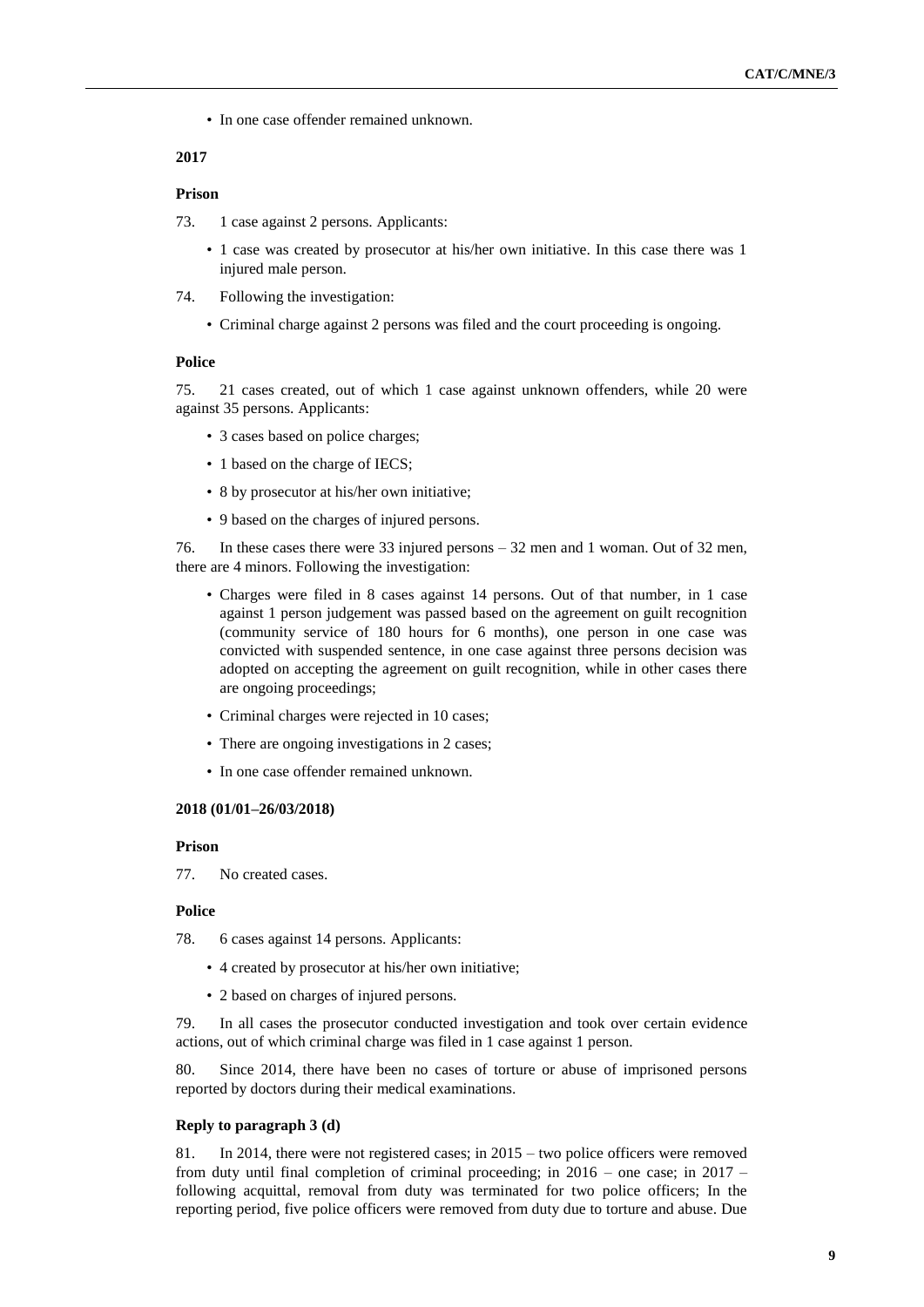to severe breach of duty, pursuant to the Law on Internal Affairs, one disciplinary measure of assigning to another lower working position was pronounced, for the period of two years. The decision is not final.

82. Since 2014, 2 disciplinary proceedings were initiated and completed against 3 prison officers due to excess use of power – in one disciplinary proceeding against 2 officers and in one proceeding against 1 officer. On 19/01/2015, the incident that happened between prisoners from Detention and Rehabilitation Centre Podgorica and two prison officers in charge of guiding imprisoned persons, disciplinary responsibility of the officers was established in disciplinary proceeding and they were pronounced disciplinary fine: one officer was fined for three months in the amount of 20% from the salary, and another for six months in the amount of 30% from the salary, and prison term of 5 months in criminal proceeding which he served. In another disciplinary proceeding against one officer in August 2017, disciplinary responsibility was established and disciplinary measure was pronounced as a fine of 3 months in the amount of 30 % from the salary.

#### **Reply to paragraph 3 (e)**

83. In view of fight against impunity, attitudes and recommendations expressed in the verdict of the ECHR, "Milić and Nikezić against Montenegro", SP has been taking all measures to investigate all cases of torture and abuse in prison and police premises. For prosecutors formal application or appeal of injured party is not necessary, the prosecutor reacts even upon oral notifications and information on possible torture and abuse. Prosecutor reacts in situations when a detained person or prisoner appears before the prosecutor with evident injuries, initiating investigation whether torture and abuse took place and how the injuries of detained persons or prisoners incurred. Proactive action of prosecutors is confirmed by the number of cases created upon the initiative of prosecutors due to the suspicion of the existence of torture or abuse.

# **Reply to paragraph 4 of list of issues prior to reporting**

84. The offender of criminal offence of torture may be any person by which incrimination the Criminal Code of Montenegro (CC) extends the term of torture prescribing that the offender of the basic form may be any person, and if committed by an official it is qualified form of this offence, and more severe prison term is prescribed.

85. The Government considers the issue of the range of penalties and non-applicability of statutory limitations to criminal offences in the CC as a very important segment of criminal legislation. Its intention in the coming period is to perform analysis of the range of penalties and non-applicability of statutory limitations to criminal offences in the CC, which will show in a methodologically detailed manner whether and in what part there is a discrepancy of the range of prescribed penalties and non-applicability of statutory limitations to criminal offences in the CC in respect of individual criminal offences, taking into account comparative experiences, and particularly experiences of EU Member States.

86. Based on the results of analysis, the Government will engage in systemic harmonisation of the range of penalties and in resolving the issue of non-applicability of statutory limitations to certain criminal offences, including criminal offence of torture, which would properly and thoroughly regulate this matter.

### **Reply to paragraph 5 of list of issues prior to reporting**

#### **Reply to paragraph 5 (a)**

87. Law on International and Temporary Protection of Foreigners as of 1 January 2018, prescribes that a foreigner seeking international protection and a foreigner in transfer shall exercise right to free legal aid in administrative procedure, upon personal request, if: they do not have money or belongings of high value, and filed charge is not obviously ungrounded. Legal aid encompasses: assistance in creating a charge, representation before Administrative Court and release from paying costs of administrative dispute. NGO dealing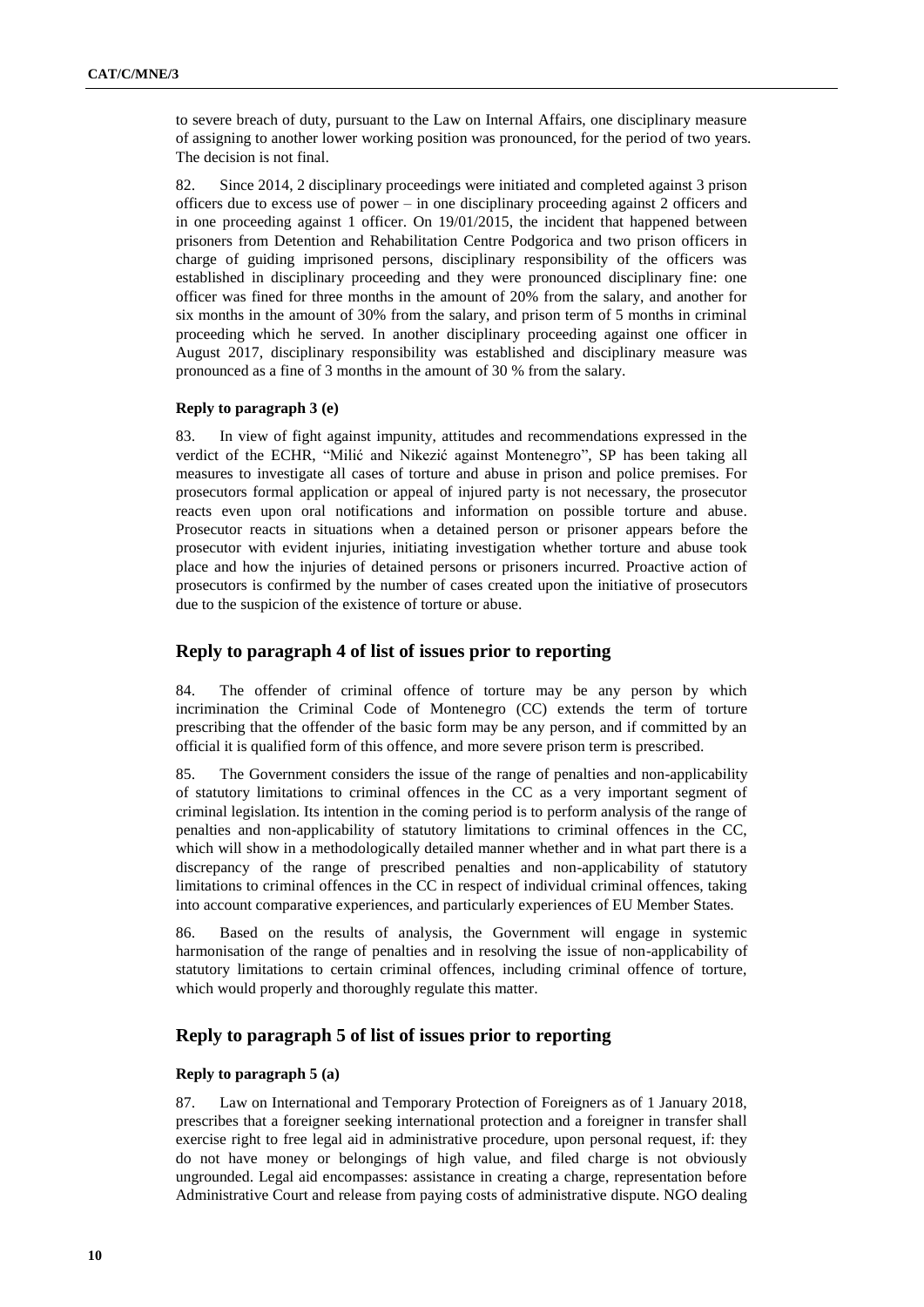with free legal aid provision to foreigners seeking international protection and foreigner in transfer may provide legal aid in the proceeding upon the request for international protection before the Ministry.

#### **Reply to paragraph 5 (b)**

88. Free legal aid entails the provision of needed funds for full or partial coverage of costs of legal consulting, creation of enactments, representation in the proceeding before court, State prosecution and Constitutional Court of Montenegro and in the proceeding for out-of-court settlement of disputes and before civilian enforcement officer including the release from paying the costs of court proceeding. The costs for the engagement of attorneys at law in the procedure of the provision of free legal aid before all courts are the following: in  $2017 - 211,074.786$ ;  $2016 - 156,206.76$   $6:2015 - 117,745.346$ ; and in  $2014 64,860.33$  €.

#### **Reply to paragraph 5 (c)**

89. The association of judges of Montenegro published a brochure on the right to free legal aid and info flyer and submitted to basic courts, centres for social work and post offices, for all potential beneficiaries. Television of Montenegro organized the reportages and visits of professionals who provided explanations to citizens on the right to free legal aid. Also, lectures were organized on this topic at law faculties of Montenegro.

# **Reply to paragraph 6 of list of issues prior to reporting**

90. The institution<sup>5</sup> of the Protector has 31 employees together with the Protector and deputies. In 2015–2017 the Protector continued with the implementation of activities on

<sup>5</sup> Comment of the Protector: Law on the Amendments to the Law on the Protector of Human Rights and Freedoms of Montenegro from 2014 derogates the autonomy and independence of the institution in the following: Article 16 specifies that the form and content of the identity shall be determined by the state administration body in charge for human and minority rights (Ministry), not the Protector independently, as it was the case prior to the adoption of this Law. Article 25 d paragraph 2: the amount of remuneration of the members of the working body shall be determined by the Government regulation, not by the Protector independently, in compliance with the funds allocated by the Budget. Article 40 paragraph 2 witnesses or hired experts from the relevant fields invited by the Protector are entitled to remuneration or reimbursement of expenses in accordance with regulations governing the remuneration and reimbursement in judicial proceedings, which is not characteristic of the proceeding of the Protector, and the Protector does not have determined right to independently define the amount of this remuneration, in accordance with available funds. Article 43a paragraph 1 the obligation of the NPM to creates minutes on the visit signed by the representative of a body or other institution visited, which compromises the confidentiality of the visit, and is not in compliance with OPCAT, while paragraph 6 of the same Article specifies that the Protector "is obliged" to perform control check after the visit, regardless of whether there is a need or not, i.e. the Protector is not autonomous in planning control visits. Article 51b paragraph 6 that employment at the Protector shall be carried out in compliance with the Law on Civil Servants and State Employees, which means that the Protector is not autonomous and independent in establishing the team, but the whole process is conducted by the Human Resource Administration, as integral authority of the Ministry of Public Administration – the selection is done by the Commission composed of 3 members, out of whom two members are from state administration, and only one member is delegated by the Protector, which directly affects their autonomy and independence. Article 53 paragraph 4 the Protector shall dispose of funds autonomously, but according to the dynamics specified in compliance with the Law on Budget, which actually means according to the decision of the MF, not autonomously. According to the Law on Remunerations in Public Sector the Protector and deputies lost financial position analogically with the president and judges of the Constitution Court, which they had since the foundation of this institution to the adoption of the Law. Remuneration of the president of the Constitution Court is defined by coefficient 25.94, remuneration of the Protector by 22.48, remunerations of the judges of the Constitution Court by 22.48, and remunerations of deputies of the Protector by 20.75, which directly derogates Constitutional position of the institution of the Protector. In the same Law, in Articles 17 and 21, the right of the Protector, as independent institution, to autonomously define remuneration for performance of tasks at certain workplaces (field work and work under aggravating circumstances of the NPM and variable part of remuneration, is omitted and it remained within the responsibility of the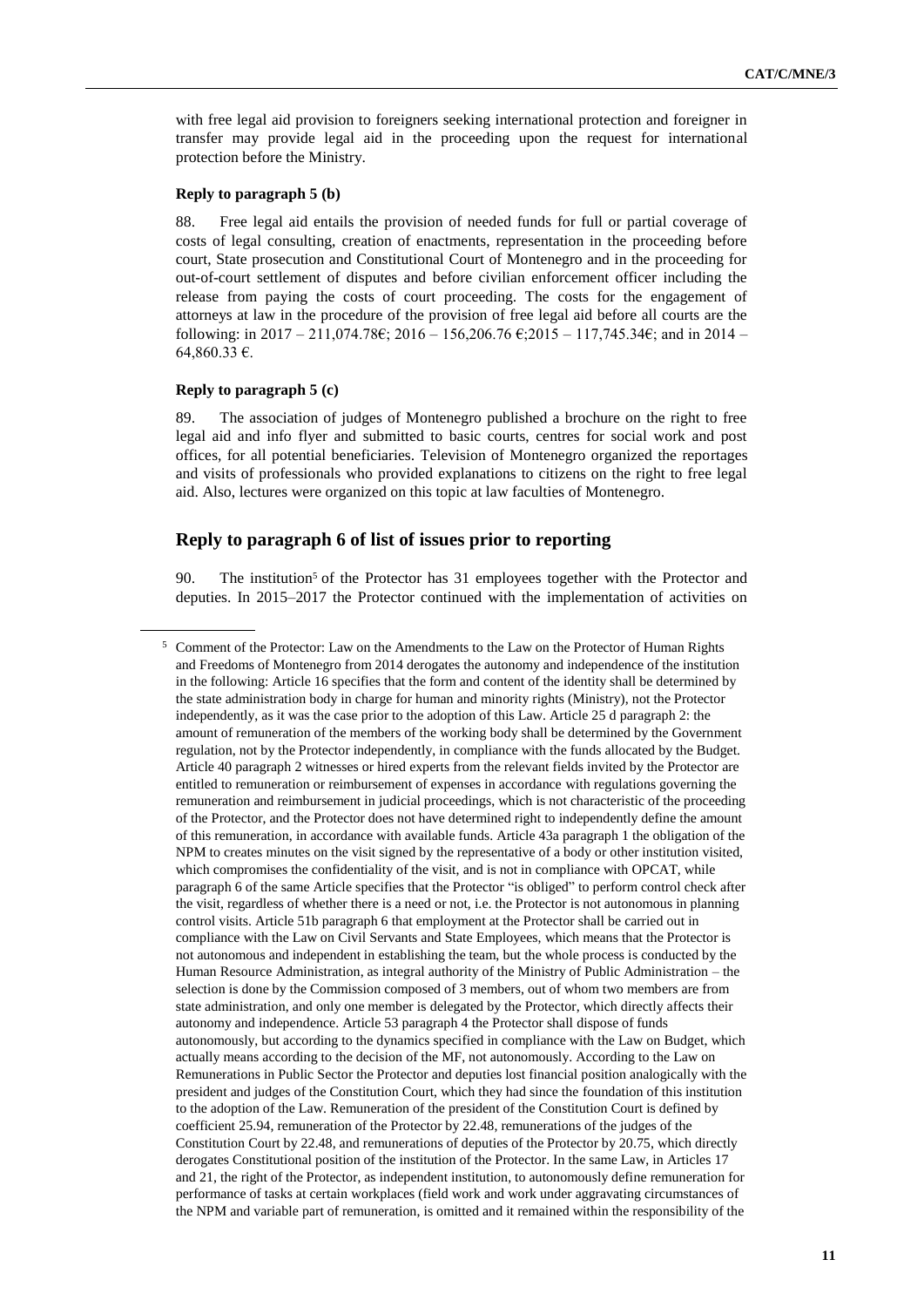capacity building both through new employment (11 new employees), and strengthening knowledge and skills of the existing staff, especially in the area of the protection from discrimination and torture prevention. Adequate workspace is ensured. Working team of the NPM was established and is composed of experts from certain fields (psychology, psychiatry, court medicine, penology, etc.). The budget ensures funds for work in all areas of protection, including torture prevention and anti-discrimination, although these funds should be increased for promotional activities and research. However, Law on Foreigners was adopted in January 2018, prescribing new obligation for the Protector, as the NPM, to monitor each implementation of forced return of foreigners and forced return of Montenegrin citizens who illegally reside in the EU member states. The Protector has neither staff nor financial capacities for this duty. The capacities of the Institution should be strengthened in this regard. The Institution currently has 4 deputies: for general issues, protection from torture, trial in reasonable terms and NPM, child issues and social protection and the issues of protection from discrimination, and this number is not limited.

91. Amended Law on the Protector of Human Rights and Freedoms from 2014 significantly improved the autonomy and independence of Institution and financial position of the employees, equalizing them with the employees of the Constitutional Court. New Rules on the work of the Institution were adopted and aligned with amended legal provisions. The Protector is not obliged to obtain certificate on ensured funds from the minister in charge of budget affairs for establishing employment, rights, obligations and responsibilities of the employees (chief advisers – Article 51b). The Protector independently decides on the allocation of funds, in line with dynamics defined by the Law on Budget.

# **Reply to paragraph 7 of list of issues prior to reporting**

92. A single system of the judges' selection on the national level was established by the Law on Court Council and Judges, including system of permanent voluntary horizontal displacement based on incentives, criteria for the promotion of judicial functions holders were improved, periodical evaluation was introduced and the proceeding of disciplinary responsibility was revised and the system of disciplinary misdemeanours.

Government upon the proposal of the ministry. Law on Amendments to the Law on Discrimination Prohibition from 2017 additionally strengthened the institution of the Protector through the authorization to initiate the proceeding for the protection from discrimination before court for individual cases of discrimination or intervene in such proceeding when the Protector estimates that the act of defendant was discriminatory and it might cause particularly severe breach of human dignity. Also the law transferred evidence provision in proceeding before the Protector to the defendant. Law on the Budget of Montenegro for 2016, in the part related to the Protector of Human Rights and Freedoms of Montenegro, allocated the funds amounting to  $685,782.25$  €, which is 154,327.71  $\epsilon$  more than in the previous year, while for 2017 allocated funds 655,117.87  $\epsilon$ . The increases are mainly related to gross remunerations and contributions paid by employer, in compliance with the Law on Remunerations of the Employees in Public Sector. The procedure of appointment and proposal of the Protector is regulated in a manner by which the President commits to conduct wide range consultations with scientific and professional institutions, bodies and representatives of NGOs tackling the issues of human rights and freedoms., the procedure for the appointment of the Protector is initiated not later than 60 days until the expiration of the term of office of the Protector. the issue of functional immunity involves the Protector, deputies and advisors: "The Protector, Deputy Protector, Chief Advisor to the Protector and Adviser to the Protector cannot be held responsible for an opinion or recommendation given during the exercise of their functions, or for acting in accordance with the competencies and powers stipulated by this Law during the term of office, or during the course of employment." This provision ensures permanent protection of persons employed at the institution of the Protector from any sanctions or unfavourable consequences they may possible suffer due to provided opinions and recommendations or acts in compliance with their powers prescribed by law. The powers of the Protector, as the NPM, in performing the affairs of protection from torture are also extended, as the visits to the institutions of a closed nature, upon the authorization of the Protector, may be done by advisers and members of the Working body, and they do not need to announce their visit in advance to the authority, institution or organization.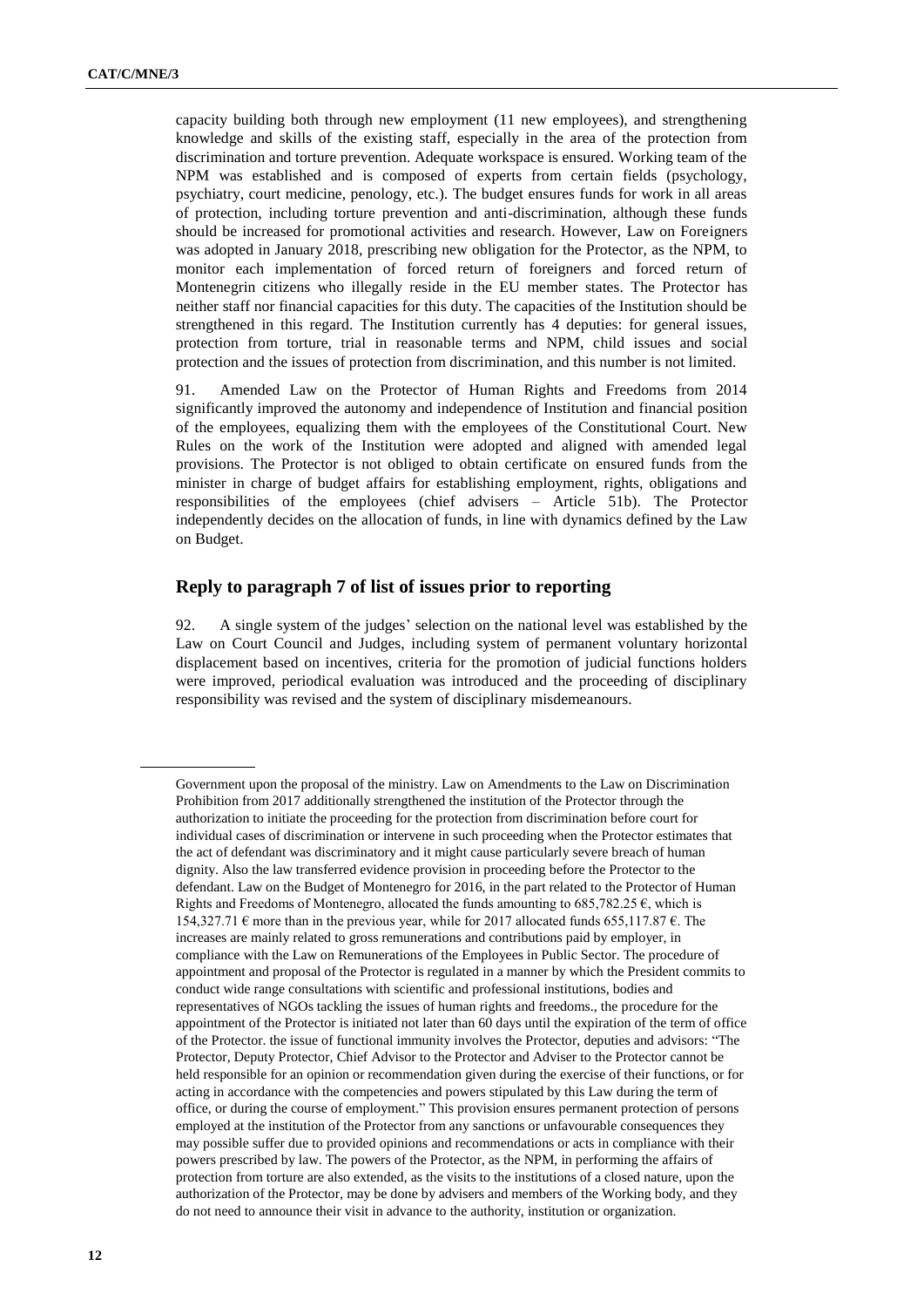93. Pursuant to Article 268 paragraph 6 of the Criminal Procedure Code, where a liberty-deprived person is brought to the SP that person, his/her defense attorney, family member, or partner in a customary marriage may request that the SP allow a medical examination of the detainee. The decision on appointing a doctor for medical examinations and the record on the detainee's hearing shall be enclosed in criminal case file by the SP. According to Article 22 of the Law on the Enforcement of Prison Sentence, Fine or Security Measure when appearing to serve the prison term or prison term of forty years, the identity and medical condition of a convict shall be identified.

94. Furthermore educational trainings are undertaken and a seminar "Impunity from the aspect of practice of the ECHR is organized.

95. In all cases when detained or imprisoned persons inform a prosecutor on possible abuse by police or prison officers, prosecutors shall immediately interrogate persons regarding such circumstances, order bodily check and expertise carried out by court expert of medicine. Indicator that prosecutors act in this way is the number of cases created at the initiative of prosecutors, due to the suspicion on abuse against detained or imprisoned person.

96. In this respect prosecutor created:

- In 2014, 1 case in which one criminal charge was filed and a conviction was passed;
- In 2015, 5 cases, out of which accusation was filed in 3 cases, in two cases convictions were passed, and there is an ongoing trial in one case;
- In 2016, 3 cases;
- In 2017, 9 cases out of which accusation was filed in two cases and in both convictions were passed;
- Within the period from 01/01–23/03/2018 6 cases.

# **Reply to paragraph 8 of list of issues prior to reporting**

#### **Reply to paragraph 8 (a)**

97. In 2014, there were 140 final decisions for criminal offence violence in family or family community referred to Article 220 of the CC. Out of that number, 120 persons were convicted, 7 acquitted, and verdict on abandonment was passed against 11, proceeding was terminated against 3 persons, 74 were convicted with suspended sentences, 26 with prison terms, 7 with community service, 9 were fined, court warning was issued to 2, while security measures were pronounced for 8 persons.

98. Final decisions for criminal offence violence in family or family community referred to Article 220 of the CC of Montenegro as follows:

99. In 2015, there were 156 final decisions. Out of that number, 137 persons were convicted, 6 released, verdict on abandonment was passed against 11, proceeding was terminated against 1 person, the decision on abandonment was adopted for one person, 78 were convicted with suspended sentences, 47 with prison terms, 10 with community service, 2 were fined, court warning was issued to 2, while security measures were pronounced for 11 persons.

100. In 2016, 193 final decisions. Out of that number, 181 persons were convicted, 6 released, verdict on abandonment was passed against two persons, the proceeding was terminated against 4, 82 were convicted with suspended sentences, 63 with prison terms, 15 with community service, 6 were fined, court warning was issued to 3, while security measures were pronounced for 36 persons.

101. In 2017, 109 final decisions Out of that number, 105 persons were convicted, 3 released, verdict on abandonment was passed against one person, 46 were convicted with suspended sentences, 40 with prison terms, 8 with community service, 4 were fined, court warning was issued to 3, while security measures were pronounced for 12 persons.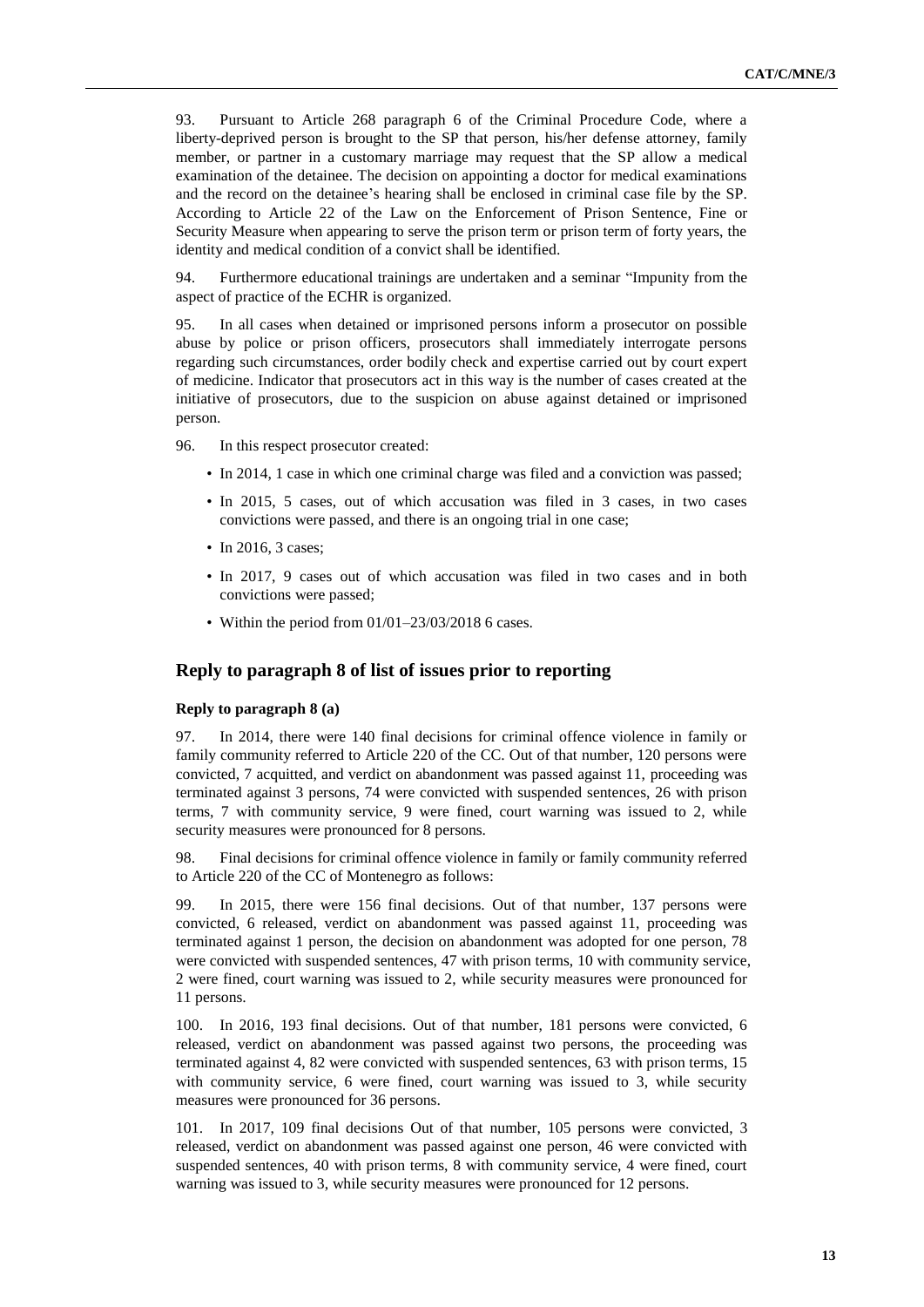102. The percentage of prison sentences increased in the period 2014–2017. Namely, in 2014, such percentage amounted to 27%, 2015 – 40.25%, 2016 – 35.5% and 2017 – 50.25%.

103. In one case there was criminal offence of domestic violence with death consequence in which prison term of 8 months was pronounced.

### **Reply to paragraph 8 (b)**

104. Centres for Social Work provide substantial and non-substantial support to violence victims, i.e. advisory support and information on their rights. Since September 2017, there is a possibility of addressing domestic violence victims to Family Counselling Centre of the Centre for Social Work Podgorica, within the capital city and municipalities of Golubovci and Tuzi. Currently, there are five domestic violence victims in the Family Counselling Centre.

105. Pursuant to the Free Legal Aid Law, victims of domestic violence or violence in family community and human trafficking in compliance with law regulating the protection from domestic violence, are entitled free legal aid, while the victims of other forms of violence are entitled to aid without the estimation of their material condition.

106. Pursuant to Article 24 of Istanbul Convention, Montenegro founded free SOS telephone line covering entire country, to advise callers, confidentially by keeping their anonymity, regarding all types of violence covered by this Convention.

107. This SOS line became operational in 1 September 2015.

108. There are Multidisciplinary operational teams for the protection from domestic violence and violence against children in all Centres for Social Work.

#### **Reply to paragraph 8 (c)**

109. Ministry of Interior established Operational team for the fight against domestic violence and violence against women, aimed at strengthening police capacities to work with children. The task of the team is consideration of recent practice and analysis of specific cases, definition of further guidelines for action and improvement in the area of prevention and combating domestic violence. This body functions on the principle of strengthening coordination and establishment of a single practice. Additionally, the team will target challenges in order to address them.

110. Pursuant to Article 10 of Istanbul Convention, in May 2017 Montenegro established Coordination Board for the coordination, implementation, monitoring and assessment of policies and measures for the prevention and fight against all types of violence covered by the Istanbul Convention. Coordination Board will, collect data pursuant to Article 11 of the Istanbul Convention, conduct analyses and require data, clarifications and reports from competent state authorities and other institutions on the issues related to the Convention's implementation

#### **Reply to paragraph 8 (d)**

# **Training on domestic violence for judges and state prosecutors**

#### **2014–2018**

- "Approach to justice for domestic violence victims";
- "Anti-discriminatory legislation in Montenegro with a special focus on obligations of Montenegro in accordance with CEDAW and Istanbul Convention";
- Istanbul Convention";
- "Domestic violence and risks for children according to a comprehensive solution";
- Training for professionals on the protection of children from domestic violence;
- "Application of Law on Protection from Domestic Violence".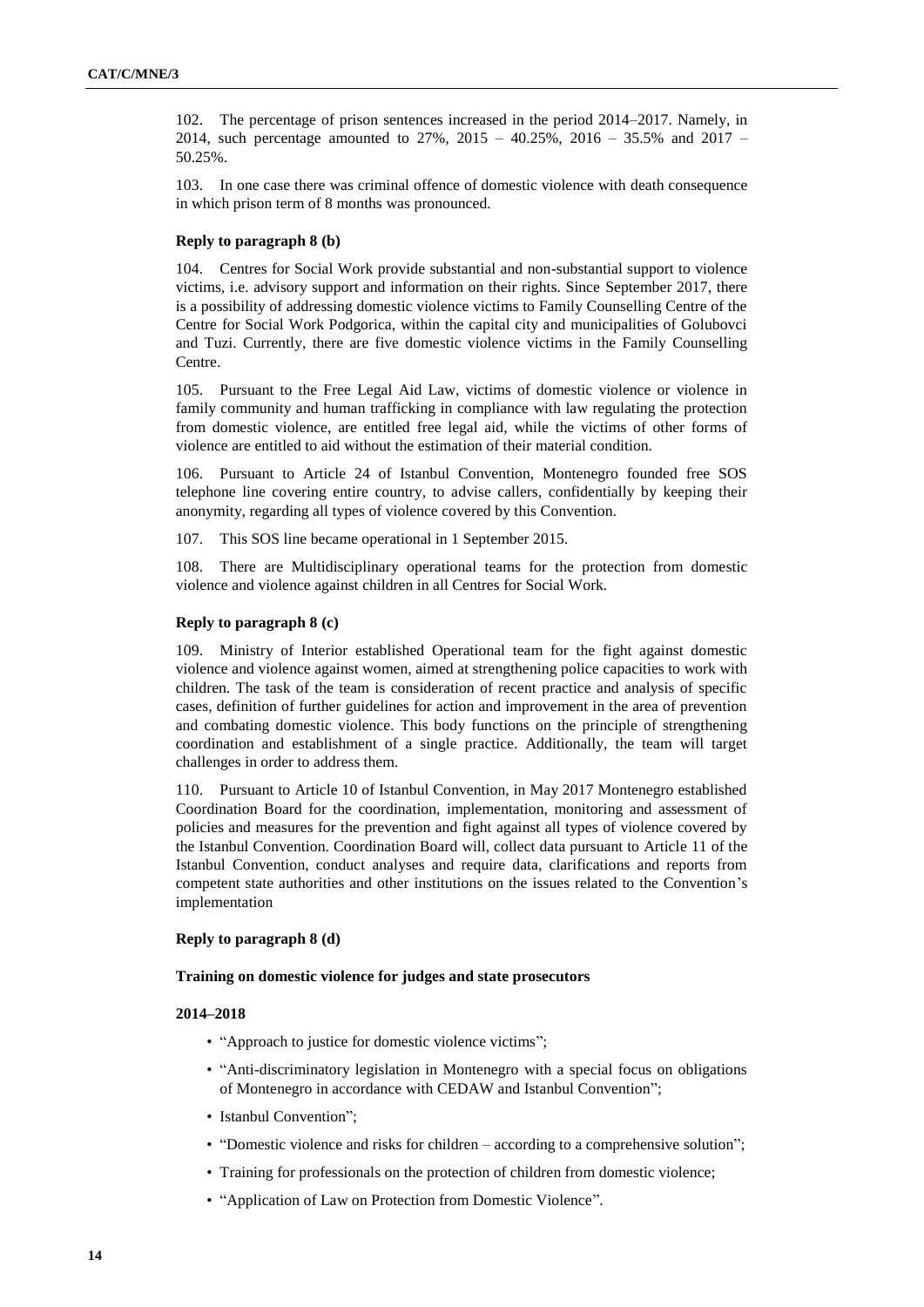111. Bureau for Social and Child Protection, supported by UNICEF, in October 2015, organized seminar "Instructions on work of multidisciplinary team for the protection from violence against children and domestic violence".

- 112. Ministry for Human and Minority Rights (MHMR)<sup>6</sup> activities:
	- Organizes trainings for journalists on gender equality and reporting in cases of violence against women and domestic violence annually;
	- Continuously organizes training on fight against violence against women and domestic violence for teachers, professors and students;
	- Training programme for teachers of civic education was licensed and entitled: "Gender equality in education with special focus on gender-based violence, nonviolent forms of behaviour and conflict settlement".

113. In view of the protection of beneficiaries of healthcare services from domestic violence, Ministry of Health adopted the Protocol on the prevention from domestic violence for healthcare system's needs, available to all healthcare workers and associates who are obliged to adhere to it. Training on identification and reporting about violence was initiated in 2017.In September 2017, there was a training for paediatricians on "Sexual Violence over Children – Let's Break the Silence".

# **Reply to paragraph 9 of list of issues prior to reporting**

# **Reply to paragraph 9 (a)**

114. During 2014, PA identified two victims of human trafficking and accordingly filed two criminal charges against two persons for criminal offence of human trafficking referred to Article 444 of the CC.

115. Competent prosecution issued one indictment against one person for criminal offence of human trafficking referred to Article 444 of the CC. Competent courts pronounced one verdict on abandonment in the reporting period, while in one case, conviction became final.

116. In one case before Basic Court in Ulcinj there was a charge and verdict on abandonment for criminal offence of human trafficking for the purpose of sexual and labour exploitation.

117. In one case of the High Court in Podgorica there was a charge and conviction on prison term for criminal offence of human trafficking for the purpose of sexual exploitation.

118. There were no suspended sentences, fines and other types of criminal sanctions. In both cases the accused persons were not state officials.

119. In the case of the Basic Court in Ulcinj, at the main hearing held on 23/09/2014, basic state prosecutor gave up further criminal prosecution of the accused as the evidence on the conclusion of marriage between the accused and the injured party was presented.

120. Judgment abandoned the charge towards the accused K.A. that he committed criminal offence for which he was accused.

121. The judgment became final on 23/10/2014. The injured person was one adult female person – M.I. born in 1966 in Tuzla, the citizen of Bosnia and Herzegovina.

<sup>6</sup> According to the research of (MHMR) in partnership with UNDP in Montenegro, with financial support of IPA 2014, "Research on Prevalence, Perceptions, Price and Multidisciplinary Response to Domestic Violence" (sample of 2000 women) – every second woman in Montenegro has experienced some form of violence by their husbands and/or partners, while every fifth woman in 2016 was a violence victim. During their lifetime, 20% women experienced at least one form of economic violence, 17% experienced at least one form of physical violence, 38% psychic and 7% sexual violence. Each year, MHMR conducts campaign of 16 days of activism of fight against violence against women and domestic violence and organized twelve campaigns in Roma settlements on the issue of violence against women and forced child marriages among RE population.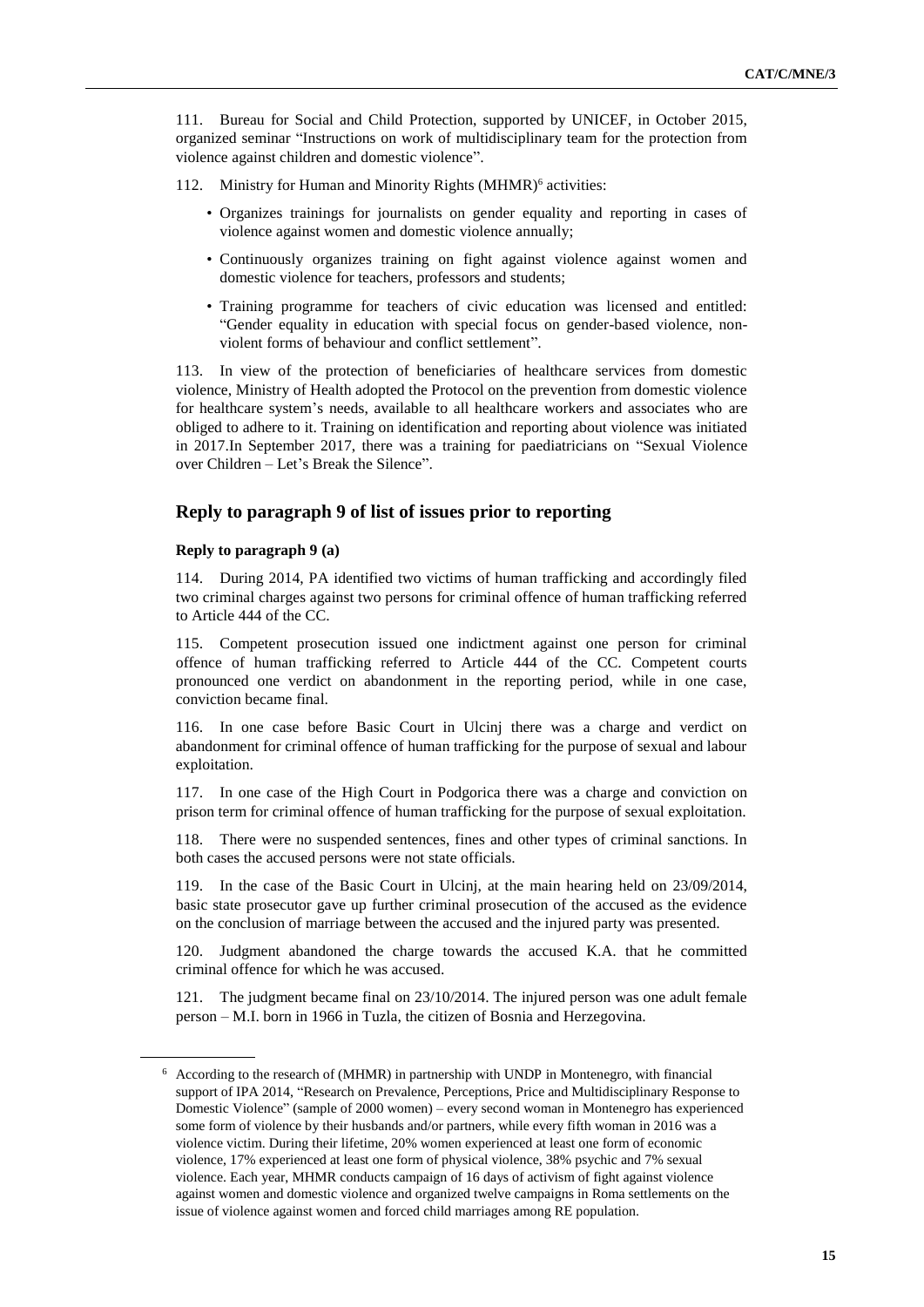122. In the judgement<sup>7</sup> of the High Court in Podgorica published on 18/11/2013, J.V. was pronounced guilty and sentenced to prison term of 3 years and 6 months due to criminal offence of human trafficking referred to Article 444/6 of the CC.

#### **Criminal proceedings**

123. During the reporting period, criminal proceeding was initiated before High Court in Podgorica for criminal offence of human trafficking, according to the indictment of High State Prosecution in Podgorica. The case was delivered to the High Court in Podgorica on 07/07/2017, with two accused persons, Montenegrin citizens, detained by the decision on detention and decision on extension of detention of 30/08/2017. Injured party is a female child age 12, and it is the case of sexual exploitation. Main hearing is ongoing. It is important to emphasize that criminal legislation of Montenegro prescribes as particular criminal offence extramarital community with person under age, which incriminates that if a parent, adoptive parent or tutor ensures a person under age to live in extramarital community with another person or induces them to do so, and if it is done out of greed, they shall be punished by a prison sentence from six months to five years.

124. Within the period 01/01.2014 to 23/03/2018, for this criminal offence there were 21 charges submitted, out of which bill of indictment was filed against 16 persons and 16 convictions were adopted, while decision on abandonment of criminal charge was adopted against five persons.

125. In 2014, there were two female persons residing in the shelter for human trafficking victims. One person resided within the period 19/03–30/04/2014, and another one currently residing was admitted on 12/12/2014. These are not Montenegrin citizens (Kosovo – illegal conclusion of marriage and Bosnia and Herzegovina – work exploitation in household).

126. 2015 – 3 juveniles, Roma population members, Montenegrin citizens (type of exploitation – illegal marriage).

127. 2016 – 3 juveniles, Roma population members, Montenegrin citizens (2 type of exploitation – illegal marriage and 1 begging/forced work).

 $2017 - 4$  persons  $- 2$  juveniles and 2 adult persons, 3 Roma population members, Serbian citizens and 1 Montenegrin citizen (type of exploitation – illegal marriage).

129. 2018 – 1 juvenile, Serbian citizen.

## **Reply to paragraph 9 (b)**

130. The state uses budget funds of the National Office for the Fight against Human Trafficking (FHT) to finance the functioning of the Shelter for victims and potential victims of human trafficking. Human trafficking victims are ensured the so-called initial recovery in the Shelter, through the provision of basic package of aid – food, hygiene stuff, medicines, clothes, footwear, and in accordance with specific needs of each individual victim, in cooperation with the employees in the Shelter, individual work plans are developed and implemented for victims, with the aim of their (re)integration. In 2014, in the Shelter there were 2 victims, in  $2015 - 4$ , in  $2016 - 3$  in  $2017 - 4$  and in  $2018 - 3$ . All victims were female and have equal treatment, regardless of whether they are Montenegrin or foreign citizens. The Shelter has the capacity to accommodate 15 persons, with the possibility of separate accommodation of adults and children.

7 Judgment became final on 14/04/2014.

The injured seven female persons (five adults and two minors):

- V.D, from Podgorica, born in 1971, housewife,
- R.A, Tivat, born in 1991, student,
- A.M, Kočani, Republic of Macedonia, born in 1989, worker,
- S.S, Kočani, Republic of Macedonia, born in 1989, bar tender,
- AD, Trebinje, Bosnia and Herzegovina, born in 1970, nurse,
- Under age S.M, Podgorica, born in 1994, part-time student and
- Under age P.D, Herceg Novi, born in 1996, student.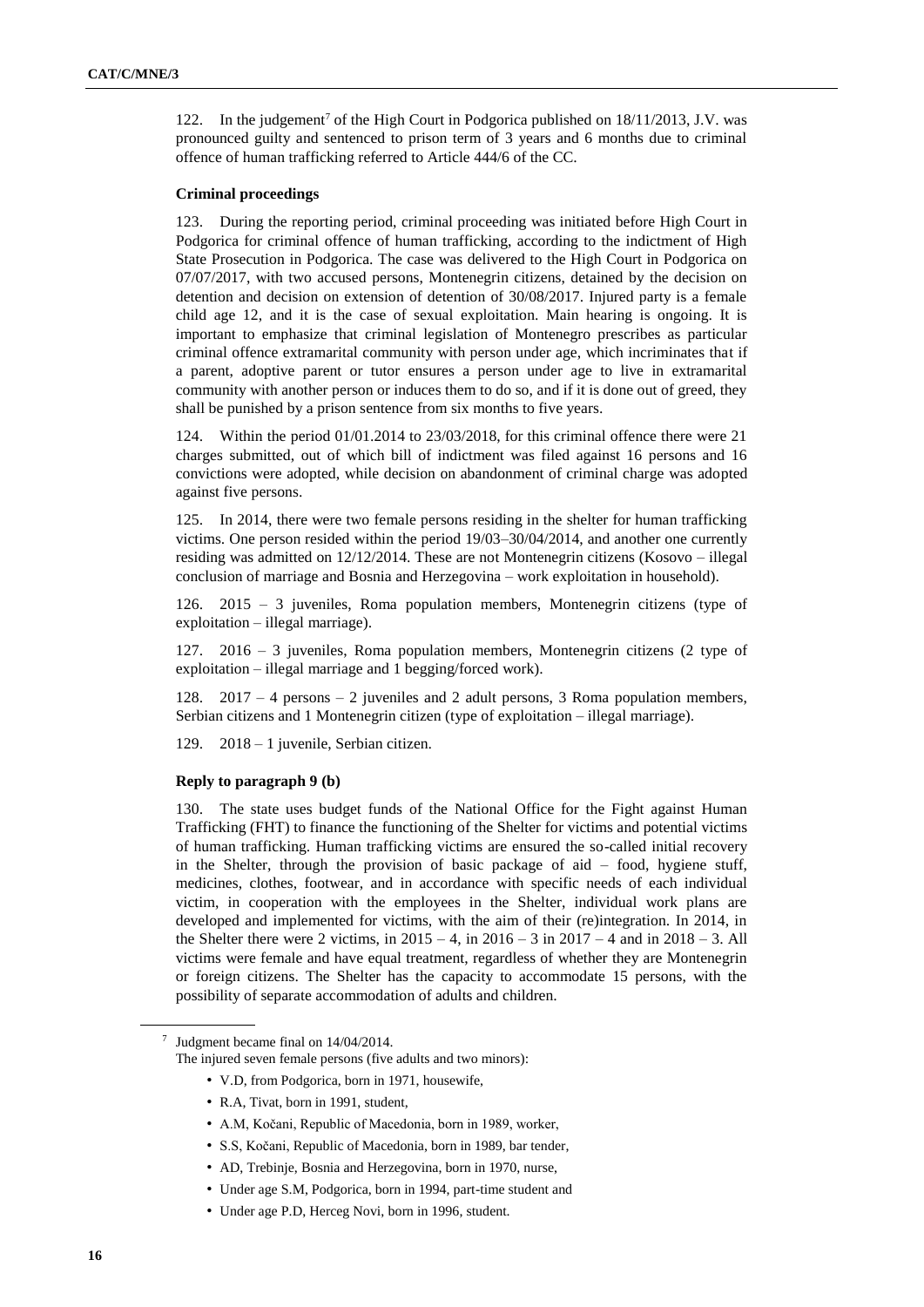131. During the identification, the victim is offered a possibility to be accommodated in the Shelter. The victim is informed in a mother tongue of the country, town, current location, and that they are on a safe and secure place, where they will be provided with all assistance and support regardless of whether they will witness or not or take part in the process against trafficking criminals or a group, and that they have right to decide within 90 days.

132. Educational workshops are organized in the Shelter and are adapted to the age of victims. Social worker and employees in the Shelter inform a juvenile on all rights, procedures, proceedings in a language adapted to the age of victims. Competent social worker in the capacity of a tutor determines individual work plan adapted to the age, interests, personal possibilities and will of a juvenile.

133. Coordination body, established on the basis of national Agreement on Cooperation in FHT comprised of all competent institutions, considers all aspects of each individual case and make a decision in the best interest of a person.

134. Social and child protection to foreign citizens involves the right to one-time financial support and appointment of a tutor. Cooperation Agreement also defines mechanisms of support and protection especially for juvenile victims.

135. Mechanisms of support include: a) estimation of social-economic condition, as the basis for the allocation of one-time financial support and other forms of protection in compliance with law; b) determination of legal grounds for the appointment of tutors; c) creation of individual plans of protection to potential human trafficking victims in cooperation with other signatories of the Agreement.

136. Centres for Social Work will in all cases where exist a suspicion that a person is human trafficking victim apply identification standards, to respect right to: (a) privacy of potential victims, especially regarding personal and traumatic questions, if they do not serve to collect necessary data; (b) all information in the area of social and child protection and family relations, and in other possible procedures undertaken for their protection.

137. Ministry of Education, regardless of whether the child is accommodated in a family or in the institution, in terms of integrating in educational institutions, ensures support in compliance with Cooperation Agreement. Necessary costs related to the accommodation of educational institutions (dormitories) and access to education, especially vocational education and training which leads to the first occupation of a child, are covered by the Ministry of Education during their stay on the territory of the state.

138. Criminal Procedure Code prescribes the possibility of submitting property request incurred due to the execution of criminal offence. It may be related to the compensation of damage, return of belongings or annulment of certain legal business. In compliance with national legislation, the court shall adopt a decision on the request for the compensation of damage within criminal procedure if "the procedure would not be significantly prolonged".

139. In the judgement, which pronounces the accused person guilty, the court may assign property request to authorized person fully or partially, and order litigation proceeding for the remaining part. If the court sends the injured party to the exercise of property request in litigation procedure, court protection is exercised before basic court as substantially competent court. Law on Contractual Relations regulates the issues of compensation of substantial and non-substantial damage.

140. Regarding the victims of criminal offence of human trafficking, they may exercise free legal aid that automatically entails a release from payment of court proceeding costs.

141. In all courts competent for cases of human trafficking there are Services for Support to Injured Parties/Witnesses. A special Informative Brochure is created for the injured parties/witnesses.<sup>8</sup>

<sup>8</sup> An Informative Brochure is available on court portal: [www.sudovi.me](http://www.sudovi.me/) . The purpose is to provide to injured parties/witnesses all necessary information on criminal procedure, testimony, protection measures with the aim to full support, and contact data on court employees in charge for support provision. Innovated and amended Brochure for victims/witnesses is expected to be printed.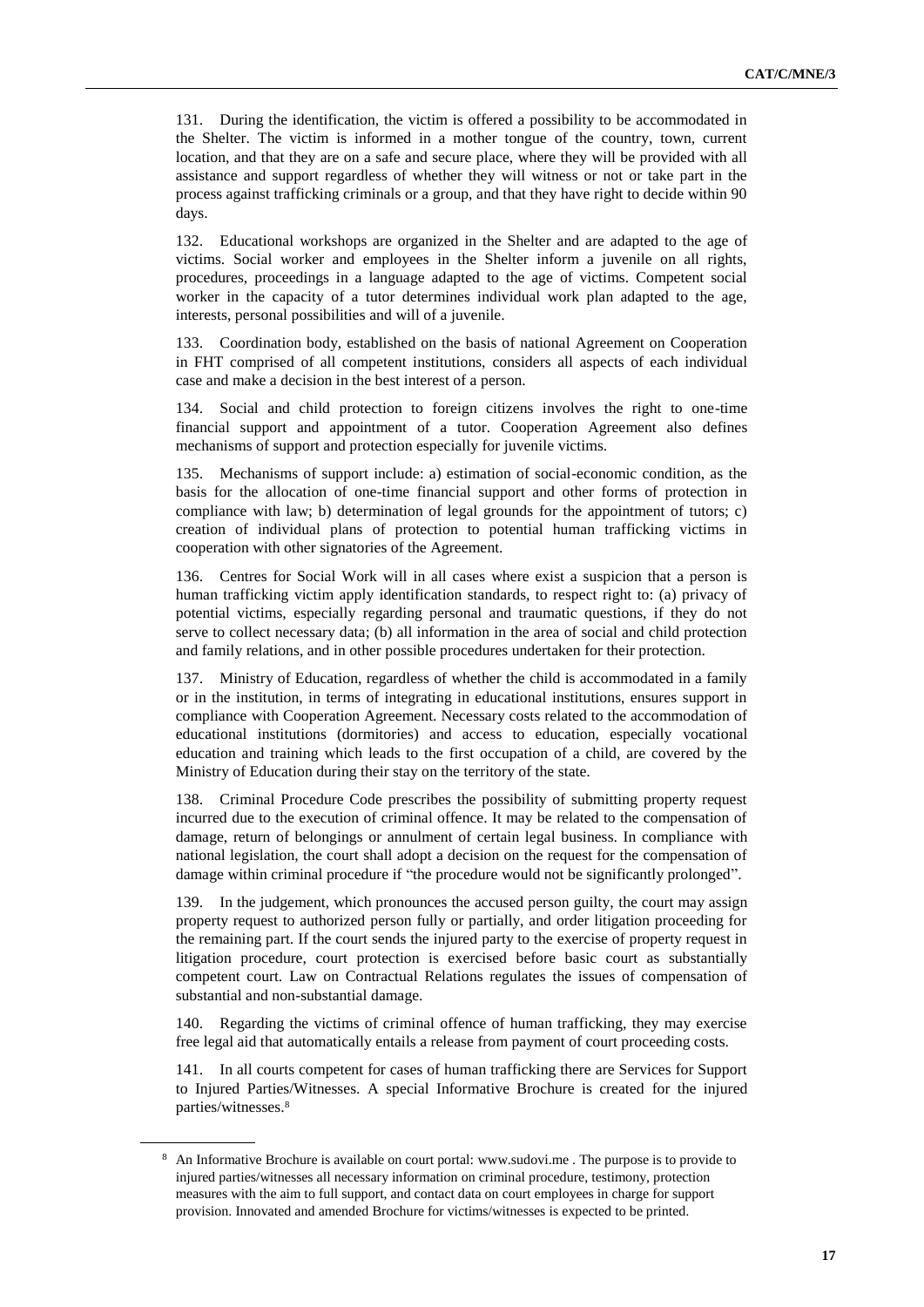142. In compliance with legal regulations, particular attention and protection are dedicated if children appear before the court in the role of a witness/victim.

#### **Reply to paragraph 9 (c)**

143. With the aim of improvement of identification system, a list of indicators is created for early detection of victims/potential victims of human/child trafficking, which is printed in a form of a card and distributed to all people who may come in direct contact with those victims during their work.

144. Necessary list of indicators is created for the providers of medical support and employees in education.

145. PA continuously implements the so-called "Trafficking" action operatively directed towards sexual exploitation, begging and conclusion of illegal marriage. Security Centres perform intensified identification of interesting buildings, locations, persons, potential victims, and via cooperation with NCB Interpol Podgorica, perform further controls towards the countries of origin of potential victims, and other interesting persons. The action involves cooperation with institutions – labour inspection, joint action on the spot and controls in all areas where labour force is engaged, and illegal migrations in cooperation with the Border Police Sector.

146. Labour Inspection supervises the application of the Labour Law and Law on Foreigners, which regulate the movement and employment of foreigners in Montenegro, and intensifies its activities during summer season, when the inflow of labour force from neighbouring countries is dominant, especially on Montenegrin coast.

147. Taking into account particular vulnerability of children with regards to human trafficking, Ministry of Interior/National Office for FHT in cooperation with UNICEF in Montenegro, in August 2017, implemented the project "Development of standard operating procedures for acting with children separated from parents or without accompaniment, with particular emphasis on proactive identification of potential victims and human trafficking victims". They organised 19 workshops (15 November–20 December 2017), to present the manner of application of standard operating procedures, which were attended by 122 representatives of border police and police of general responsibility, 32 from the centres for social work and 31from healthcare services.

148. Guidelines for acting and processing of cases of early and forced marriages are developed and intended for police officers, representatives of healthcare, education, centres for social work and judiciary.

149. The list of focal points is created and distributed, and they are obliged to be at the disposal of this team 24 hours a day in case when it is necessary to ensure support and protection to human trafficking victim.

150. MHMR, National Office for FHT, local self-governments, centres for social work, Red Cross, Roma Council and NGO "Centre for Roma initiative" organized educational activities and campaigns in RE settlements in the towns inhabited by significant number of this population.<sup>9</sup>

151. Educational activities and campaigns target both public and victims of criminal offence of human trafficking – form: negotiated marriage. There were cases when during the visits the representatives of the institutions to the settlement, found out about ongoing marriage negotiations for somebody, and it resulted in termination of this process.

<sup>&</sup>lt;sup>9</sup> Aimed at the prevention and combat of child negotiated marriages among RE population, as one of the forms of criminal offence of human trafficking. Participants of educative activities and inhabitants of settlements were informed about legislative and institutional framework, harmful consequences and manner in which potential victims may be protected, and informative flyers were distributed in Montenegrin, Albanian and Roma language with contact numbers of all services competent for action in cases of the existence of suspicion about negotiations for marriage or such marriage is already concluded, and free phone number to report on the existence such negative social phenomenon or suspicions that it might happen.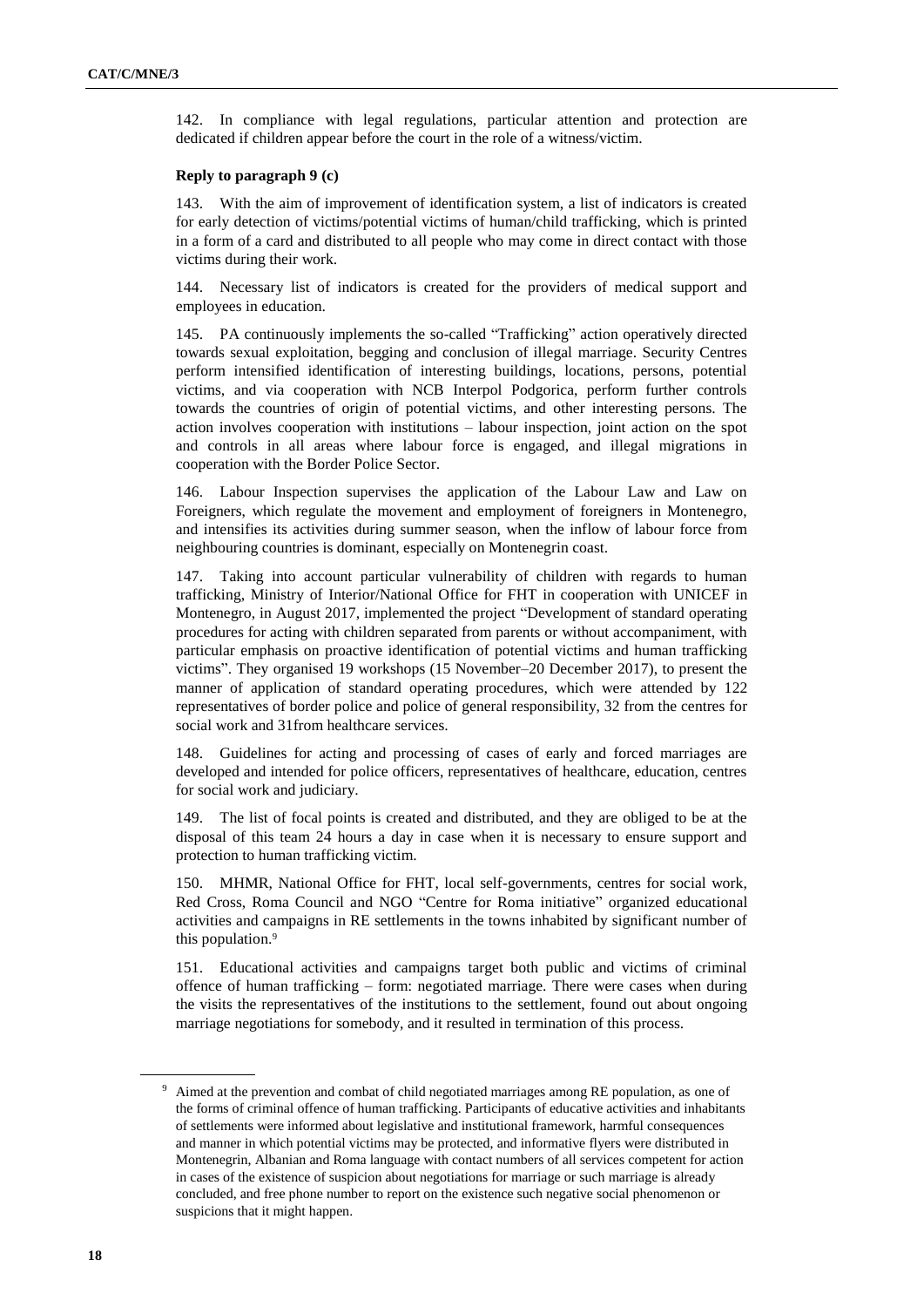152. Professional associates of the centres for social work exercise prevention activities via advisory conversations, especially with families at risk, in terms of recognition, guidance, psychological and substantial support and raising awareness on human trafficking and illegal juvenile marriages, especially RE population.

#### **Reply to paragraph 9 (d)**

153. Each year, Human Resource Administration implements the following training programmes:

- "Role and possibilities of action of the MFA and Diplomatic and Consular Representations in FHT one half-year training is organized;
- "Raising awareness on human trafficking phenomenon on the local level", for representatives of local parliaments local self-governments. Three regional trainings are held each year;
- "Role of healthcare workers in fight against human trafficking". Three one-day trainings for north, central and south region;
- "Strengthening the skills of early identification and addressing potential cases of human trafficking in Montenegro with special emphasis on multi-agency cooperation". Two one-day trainings during a year;
- "Role of centres for social work and inspection services in fight against human trafficking". Three two-day trainings are organized for north, central and south region.
- 154. Police Academy organizes training for its staff related to this matter.

155. Within the Bureau for Educational Services there is an accredited programme for continuous teacher training on "Best methods of transfer of knowledge on HT. Human trafficking is studied within the subject Civic Education in elementary and secondary schools.

156. Within the Bureau for Child and Social Protection, an institution in charge for training of professional workers in the centres for social work, there is an accredited programme related to fight against negotiated marriages, forced begging and forced child marriages. There is a continuous training of professional workers within this programme.

157. Centre for Training in Judiciary and State Prosecution continuously implement activities of training of judges and prosecutors in this area.

#### **Reply to paragraph 9 (e)**

158. With the aim of intensifying bilateral cooperation with the countries from the region in prevention, identification of human trafficking victims and criminal prosecution of trafficking criminals, National Office for FHT initiated signing of Protocol on Cooperation in this area with the countries from the region, i.e. those countries whose citizens in most number of cases appear as (potential) victims or offenders of criminal offence human trafficking on the territory of Montenegro.

159. The Protocol with Kosovo was signed in April, and the Protocol with Albania was signed in December 2014.

160. With the aim of efficient application of the mentioned agreements, National Coordinator for FHT jointly with National Coordinators from Albania and Kosovo, in December 2016, in Tirana, signed the Declaration on the Application of Standard Operating Procedure in view of identification, addressing, voluntary return and protection of human trafficking victims. Creation of bilateral protocol with Macedonia is in final phase.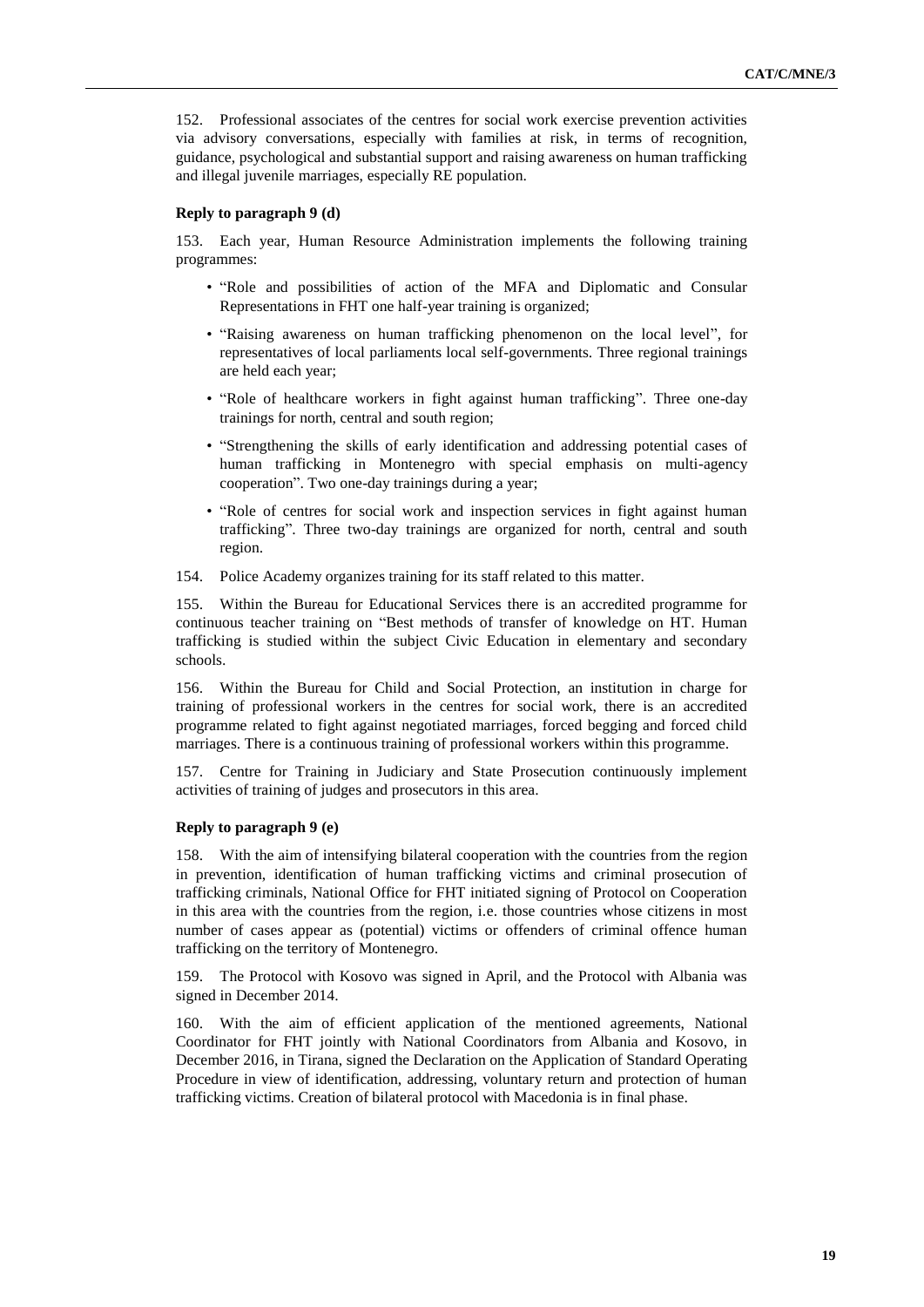# **Reply to paragraph 10 of list of issues prior to reporting**

# **Reply to paragraph 10 (a)**

161. Law on International and Temporary Protection of Foreigners has been implemented since 1 January 2018. Ministry of Interior makes decisions on justifiability of requests by which it:

(i) Approves asylum if a foreigner who asks for international protection fulfils the conditions for the approval of asylum pursuant to this law;

(ii) Approves subsidiary support if a foreigner who asks for international protection fulfils the conditions for the approval of subsidiary support pursuant to this law;

(iii) Rejects request for international protection if a foreigner who asks for international protection does not fulfil the conditions for the approval of asylum or subsidiary support pursuant to this law;

(iv) Rejects request for international protection if conditions for exclusion are fulfilled;

(v) Approves or rejects request for international protection in accelerated procedure in specific cases.

(vi) Requests for international protection with regards to which, based on available evidence, it is possible to make a decision approving international protection, may be solved on priority basis.

162. A charge may be filed to the Administrative Court against the decision rejecting the request within 15 days from the day of delivering the decision.

# **Reply to paragraph 10 (b)**

163. A foreigner who requests international protection and who, taking into account personal capacities and circumstances (age, sex, gender determination, gender identity, severe diseases, mental health or consequences of torture, rape or other severe forms of psychic or physical violence or gender based violence), is not completely capable of exercising rights and completing obligations in compliance with this law, without adequate support, is ensured special procedural guarantees. Special procedural guarantees are considered as appropriate support to foreigners for the sake of exercising rights and completing obligations in compliance with this law. Capacities and circumstances, in the procedure from expressed intention to submit a request for international protection to decision making upon this request, are determined by trained police officers and authorized officials of the Ministry and other competent authorities.

# **Reply to paragraph 10 (c)**

164. Acting upon the request for international protection, the Ministry, in each specific case, determines whether it is a secure third country and a relation between such country and a foreigner seeking international protection based on which it may be reasonably expected that s/he will request international protection in such country, taking into account all facts and circumstances of their request for international protection. A foreigner seeking international protection will be timely informed in their case there is a secure third country and may present the reasons that such country may not be considered as secure third country, taking into account the specificities of their personal capacities and circumstances.

165. In case when upon the request for international protection, it is determined that there is a secure third country, the request will be rejected, and a certificate with explanation that justifiability of the request for international protection was not considered will be issued to a foreigner.

166. In case the third party refuses to admit a foreigner whose request was rejected, their request for international protection will be considered again in compliance with this law. A foreigner who shows intention to submit request for international protection at the border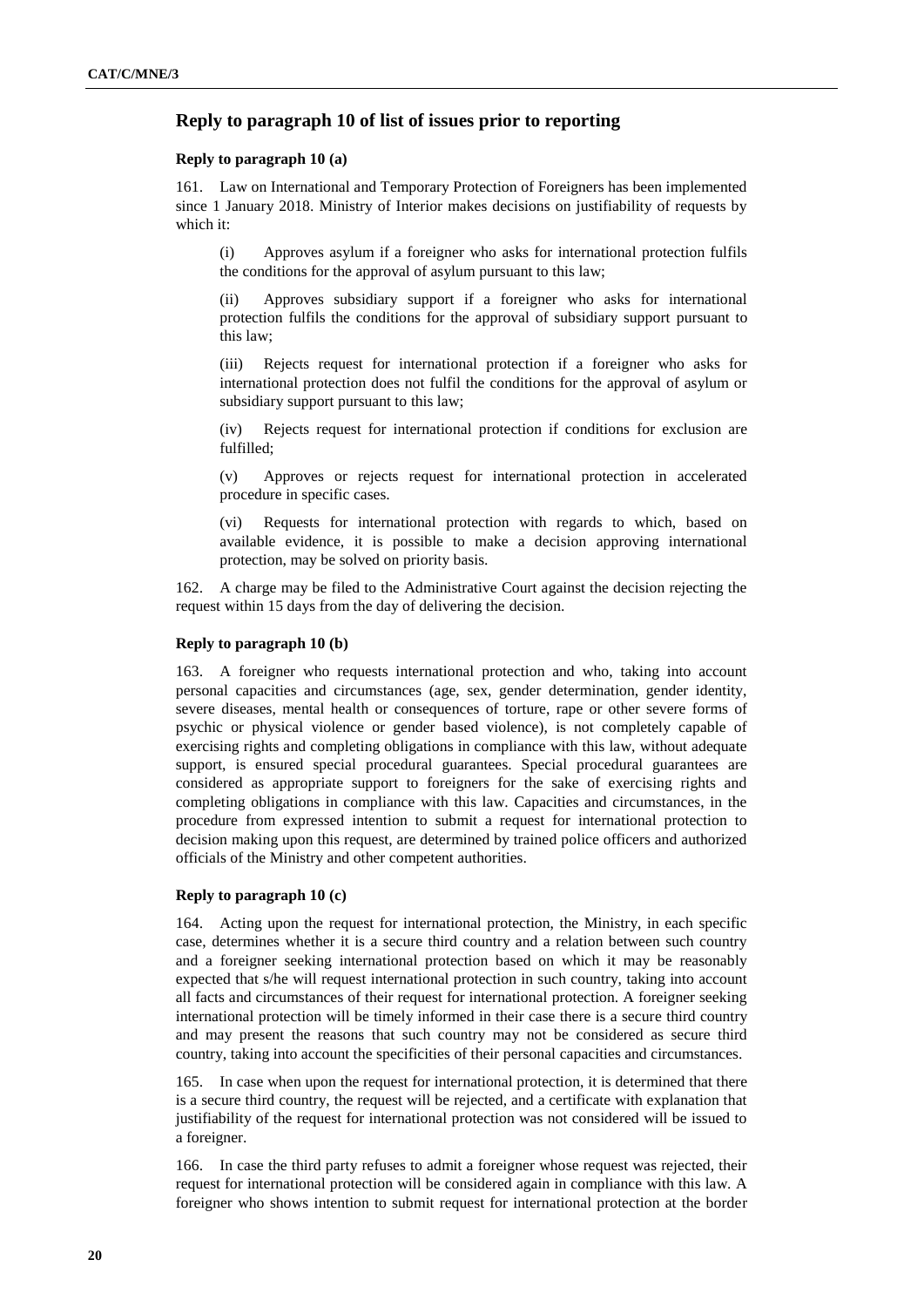crossing will be ensured food, clothes, health protection and legal advice regarding the procedure upon the request for international protection.

167. Statement of a foreigner seeking international protection will be regarded as reliable in the part in which certain fact or circumstance is not supported by evidence, if:

(i) The reliability of their statement is identified in terms of general and specific information on the country of origin and place from which they allegedly come;

(ii) A serious effort was made to support with evidence their request for international protection;

(iii) S/he submitted available evidence, while concerning the non-available ones, s/he provided satisfactory explanation;

(iv) It is determined that their statement is consistent and assuring and is not in contrary with available general and specific information relevant for deciding upon the request for international protection; and

(v) S/he asked for international protection in shortest possible term, or presented;

(vi) Justified reasons why s/he did not ask for international protection in shortest possible term.

# **Reply to paragraph 11 of list of issues prior to reporting**

# **Reply to paragraph 11 a), (b)**

168. In 2014,<sup>10</sup> 2312 applications for obtaining asylum in Montenegro were submitted to the Asylum Directorate. In 2014, two additional protections were granted and 2 statuses of refugee acknowledged. The highest number of applications were submitted by persons from (as per their statement): Syria (1649), Eritrea (316) and Sudan (60).

169. In 2015,<sup>11</sup> 1611 applications for obtaining asylum in Montenegro were submitted and 14 statuses of refugee were acknowledged and two additional protections were granted. The highest number of applications (as per their statement): Syria (966), Eritrea (166) and Somalia (156).

170. In 2016,<sup>12</sup> 335 applications for obtaining asylum in Montenegro and 12 statuses of refugee were acknowledged and 11 additional protections were granted. The highest number of applications (as per their statement): Morocco (60), Afghanistan (52) and Syria (35).

171. In 2017,<sup>13</sup> 849 applications for obtaining asylum in Montenegro were submitted 7 additional protections were granted and a status of refugee was acknowledged to one person. The highest number of applications (as per their statement): Algeria (393), Morocco (88) and Syria (70).

172. All submitted applications were processed in accordance with, then valid, Law on Asylum and Law on General Administrative Procedure, i.e. Law on Administrative Procedure.

173. In all the cases in which the protection in Montenegro was granted, either through acknowledging the status of a refugee or approving additional protection, "Non-

<sup>&</sup>lt;sup>10</sup> Out of the total number of the applications, 2111 were submitted by persons of male gender and 201 by persons of female gender. There were 2.220 adults, 89 minors with adult companion, and 3 minors without adult companion.

<sup>&</sup>lt;sup>11</sup> Out of the total number, 1366 were submitted by persons of male gender and 245 by persons of female gender. There were 1505 adults, and 106 minors with adult companion.

<sup>&</sup>lt;sup>12</sup> Out of the total number, 284 were submitted by persons of male gender and 51 by persons of female gender. There were 290 adults, 39 minors with adult companion, and 6 minors without adult companion.

<sup>&</sup>lt;sup>13</sup> Out of the total number, 779 were submitted by persons of male gender and 70 by persons of female gender. There were 798 adults, 50 minors with adult companion, and 1 minor without adult companion.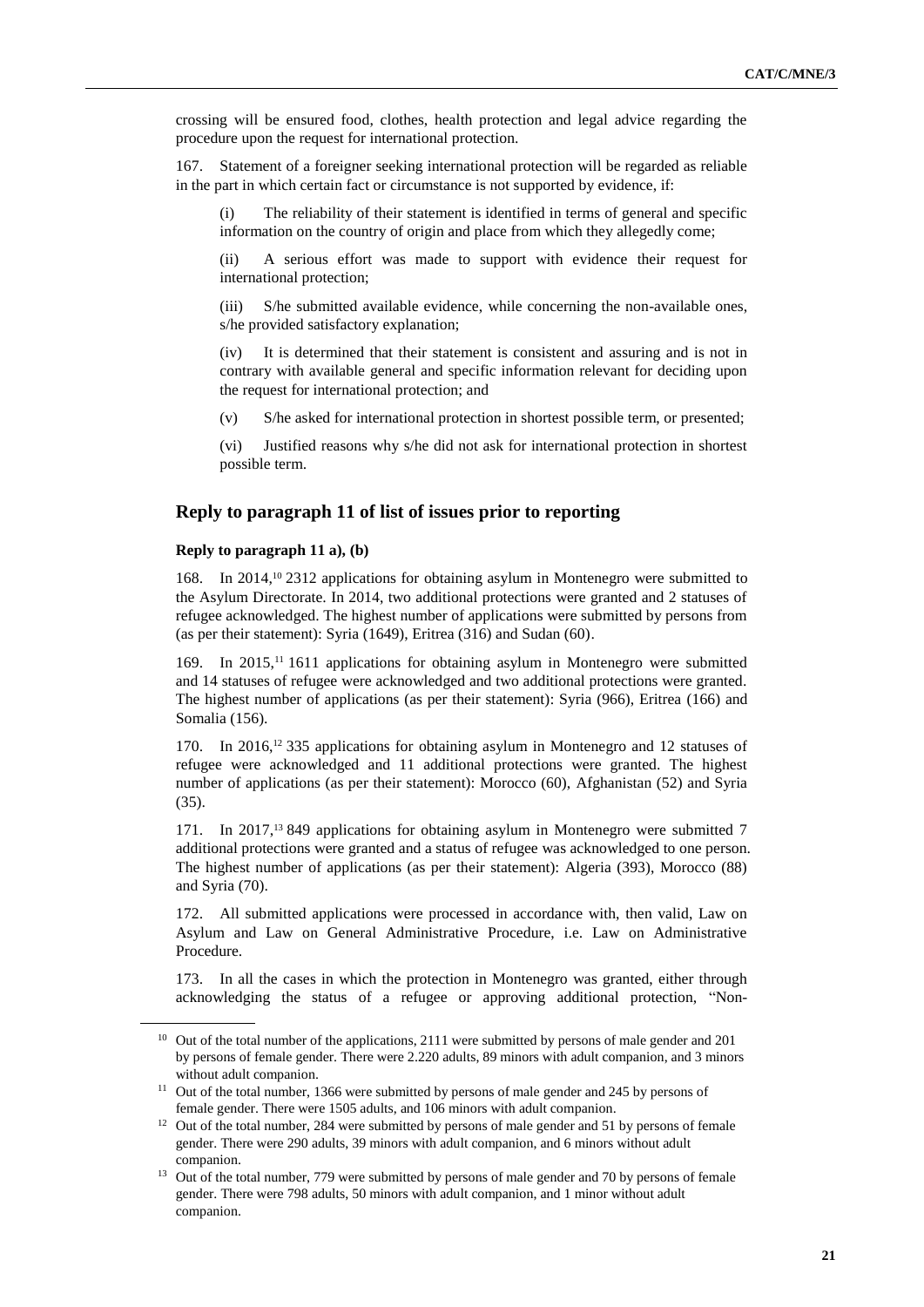refoulement" principle – the ban of banishment was applied, as the basic standard in approving international protection in line with the UN CRSR from 1951.

174. As regards the area of international protection, the Law on International and Temporary Protection of Foreigners, whose implementation started as of 01/01/2018 is relevant.

# **Reply to paragraph 11 (c)**

175. The year of 2014 – the total of 184 persons/Readmission – 28 The year of 2015 – the total of 350 persons/Readmission – 50 The year of 2016 – the total of 635 persons/Readmission – 74 The year of 2017 – the total of 735 persons/Readmission – 52 Kosovo, Serbia, Albania, Croatia, Macedonia, France, Russia, Bosnia and Herzegovina, China, Bulgaria, Pakistan, Ukraine, Brazil, Philippines, Latvia, Syria, Greece, Great Britain, Kazakhstan, Antigua and Barbuda, Bangladesh, Palestine, Lebanon, Morocco, Algeria, Afghanistan, Czech Republic, Sweden, the Netherlands, Slovenia, USA.

# **Reply to paragraph 11 (d)**

176. The procedure for approving international protection doesn't prevent extradition, i.e. delivery of a foreigner, for whom an international warrant was issued and who seeks international protection, to a third country, unless the decision on extradition, i.e. delivery, violates non-refoulement principle.

177. The procedure for approving international protection prevents extradition, i.e. delivery of a foreigner, who seeks international protection, for whom an international warrant was issued and in relation to whom the decision on extradition, i.e. delivery to the country of origin, was passed, until the moment when the decision upon the request for international protection becomes final and enforceable. A foreigner who seeks international protection and who is in the process of extradition, i.e. delivery, may submit an application for international protection, within five days of the expressed intention for submitting the application for international protection, and the Ministry of Interior shall notify the Ministry of Justice thereof.

# **Reply to paragraph 12 of list of issues prior to reporting**

178. In the period 07/11/2009 (the date of entering into force of the Law on changes and amendments to the Law on Foreigners), 01/04/2018, DP and IDPs filed the total of 14946 applications<sup>14</sup> for the approval of the permanent residence and temporary residence up to three years.

179. In Montenegro, the right to the universal registration of the birth record is for all children without exception and, therefore, for the children of RAE refugees, DP and IDPs, as well as for the children abandoned by their mothers, born in a medical institution and outside of a medical institution. In line with the provisions of the Law on Registers, a medical institution will be obliged to report the birth of a child in the maternity ward or in other medical institution, without exception.

180. Subsequent registration of the birth of a child, born outside of a medical institution, will be performed if the period of 30 days as of the birth of the child passes, during which the child was not entered in the Birth Register, after the conducted administrative procedure of establishing the birth related facts. If it is established, within the conducted administrative procedure, that there are no grounds for the registration, a decision will be passed on rejecting the application for registration.

181. Extra-litigious procedure is initiated upon the proposal of a person who is not entered in the Birth register, or every person/entity who has immediate legal interest, i.e. of

<sup>&</sup>lt;sup>14</sup> Out of this number, 14.539 applications were resolved, while the procedure is ongoing for 407. Out of 14.539 resolved cases, the application was accepted and permanent residence approved for 12.145 persons, 248 applications were refused, while 2.146 cases were rejected/terminated (since these were duplicated or incomplete applications).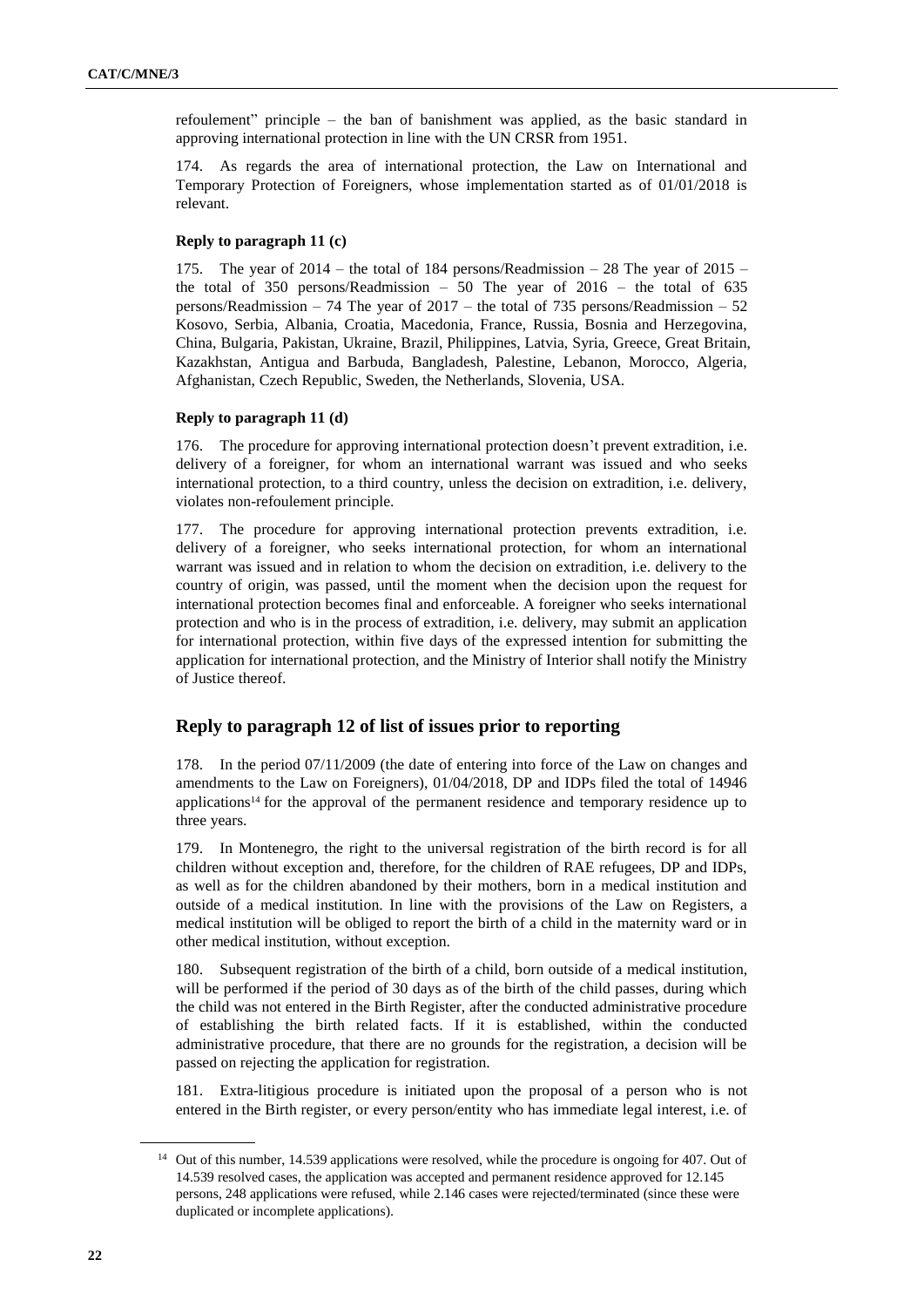a custody authority. The competent court submits the final and enforceable decision about the time and place of birth to the Ministry of Interior – the competent Regional unit or branch for civil statuses and personal documents, within 8 days as of the date of its finality and enforceability, for the purpose of the registration of the fact of birth in the Birth Register.

182. Ministry of Interior, in cooperation with the Association of Parents, realized the project "Drafting and distribution of brochure-registration of newborn in 4 steps", supported by UNHCR that provided resources for the translation of the brochure into Albanian and Roma language, and for printing.

183. With the aim of establishing cooperation for resolving status of IDPs from Kosovo, who reside or who are born in Montenegro, related to subsequent entering in the Main Registers (Birth Register, Marriage Register and Death Register) and in the Register of the Citizens of the Republic of Kosovo, an Agreement was signed in 2013 between two Governments. It is related to registration of the IDPs from Kosovo (who reside in Montenegro) in the Main Registers and in the Register of the Citizens of the Republic of Kosovo.

184. Mobile biometric teams of the Ministries of Interior of Kosovo and Montenegro, with the support by UNHCR, OSCE and NGO "Legal Center", conducted interviews and verifications, and received applications for issuing personal documents of the Republic of Kosovo (identity cards and passports).

185. During this survey, around 200 children born in Montenegro were identified, who in line with their parents' origin should be entered in the Birth and the Register of the Citizens of the Republic of Kosovo, in order to obtain their documents. With purpose of resolving the status in Montenegro, the Ministry of Interior submitted to the competent authorities of Kosovo 131 birth certificates on the international forms for the mentioned children, as the evidence of the Kosovo citizenship for their parents, with the aim of entering in the Birth Registers and the Register of the Citizens of the Republic of Kosovo. In these activities, NGO "Legal Center" acted proactively and continuously, by raising awareness of these persons, brochures distribution, visits to the places where this population is located, individual visits and assistance in the collection of documents and in the process of submitting applications to the Ministry of Interior or launching extra-litigious proceedings.

186. Parliament of Montenegro adopted a new Law on Foreigners, <sup>15</sup> which regulates status establishing and issuing of travel documents for a stateless person, and the issuance and extension of the temporary residence permit for the stateless person. A stateless person may reside in Montenegro based on the travel document for the stateless person or temporary residence permit. A person who was issued a temporary residence permit may use it to work in Montenegro, i.e. to have a free access to the labour market and it may be extended.

# **Reply to paragraph 13 of list of issues prior to reporting**

187. Montenegro did not reject any request for extradition of an individual suspected of having committed the criminal offence torture.

# **Reply to paragraph 14 of list of issues prior to reporting**

188. Center for Training in Judiciary and State Prosecution conducted the trainings of judges and state prosecutors:

# **2016–2018**

• "Reaching the highest quality evidence through the interrogation of witnesses and suspects", 22 participants attend;

<sup>&</sup>lt;sup>15</sup> Has been implemented as of 4 March 2018.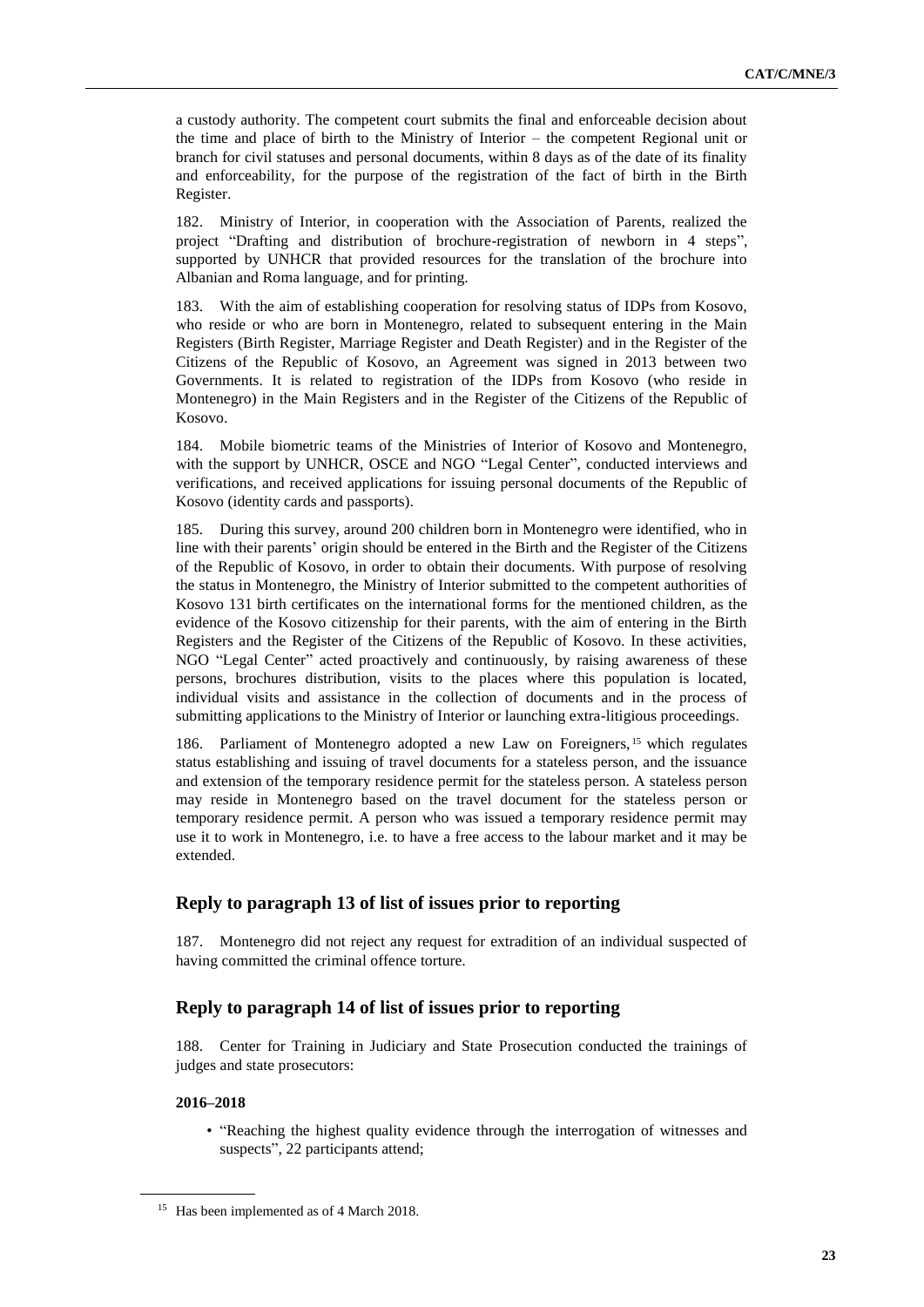- "Investigative interviews (hearings/interrogations)", 9 participants attend;
- "Prevention of torture", the Module was attended by 8 participants;
- "Fight against abuse and impunity and enhancing the application of the case law of the ECHR on the national level/FILL", about the Article 3 of the European Convention on Human Rights. 113 participants attend;
- "Prohibition of torture and inhuman and degrading treatment and punishment", 59 participants attend.

189. Employees of the Ministry of Interior, Protector of Human Rights and Freedoms, IECS and Police Directorate attended trainings:

#### **2014–2018**

- "Performing of security tasks", 116 participants;
- "Prevention and investigations of torture in the holding facilities", 59 participants;
- "Acting toward persons detained in the police institutions", 30 participants;
- "Legal aspects and tactics of dealing of police officers in performing police tasks and application of police authorizations", 38 participants;
- "Instructions on the medical protection of detainees and convicts in IECS, with the accompanying Protocols", 20 participants;
- "Prevention of abuse by the police and prison officers, with the focus on medical examination upon admission, keeping records and reporting abuse", 70 participants;
- "International standards of acting of security officers in the cases of torture in prisons", 60 participants;
- "Early detection and fight against violence among inmates". 10 trainers employees of IECS;
- "Use of coercive measures and keeping records on them", 10 trainers employees of IECS;
- "Acting in extraordinary situations", 15 employees of IECS;
- "Human rights, implementation of the European Convention of Human Rights in prison environment, with the focus on the best practices; CPT/SPT standards; case law of the ECHR", 137 participants.

# **Reply to paragraph 15 of list of issues prior to reporting**

190. At the end of trainings, evaluation forms are filled out, and attendees are questioned about their assessment of a discussed subject, needs for additional trainings, contribution of the training to their work, but special methodologies of trainings' impact were not developed.

# **Reply to paragraph 16 of list of issues prior to reporting**

# **Reply to paragraph 16 (a)**

191. In 2014,<sup>16</sup> IECS had accommodation capacities for 1.350 persons deprived of liberty. The number of the detained persons in IECS amounted to 309, which makes 27% in relation to the total number of persons deprived of liberty in IECS – 1123. The average duration of the detention in investigation is 4 months and 22 days.

<sup>&</sup>lt;sup>16</sup> Penal and Correctional Facility 650, Remand prison Podgorica 365, Prison for short sentences 175 and Prison Bijelo Polje 160.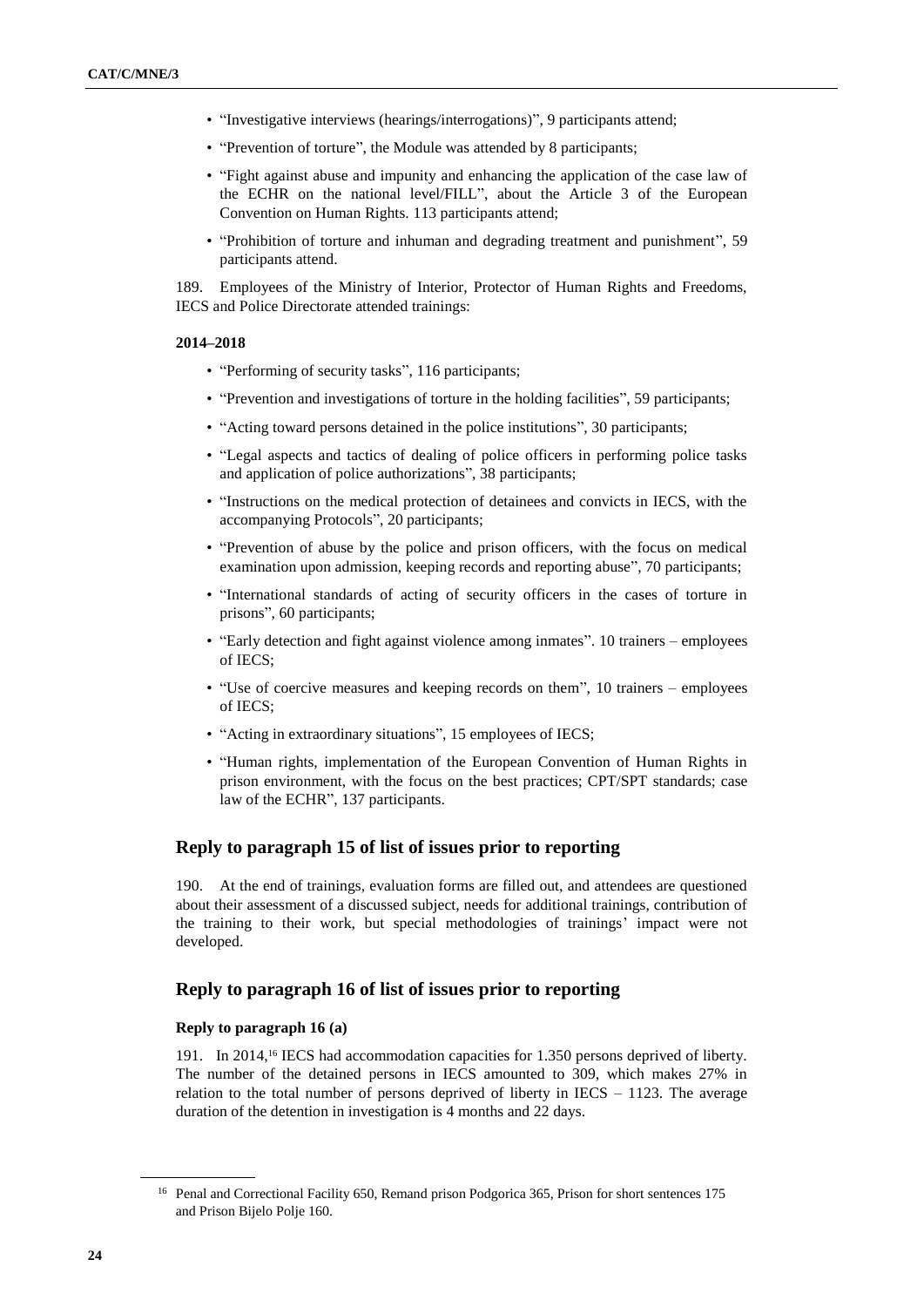192. In 2015,<sup>17</sup> IECS had accommodation capacities for 1.350 persons deprived of liberty. The number of the detained persons in the IECS amounted to 298, which makes 26% in relation to the total number of persons deprived of liberty in IECS  $-$  1131. The average duration of the detention in investigation is 5 months and 7 days.

193. In 2016,<sup>18</sup> IECS had accommodation capacities for 1.310 persons deprived of liberty. The number of the detained in IECS amounted to 311, which makes 27.70% in relation to the total number of persons deprived of liberty in  $IECS - 1123$ . The average duration of the detention in investigation is 4 months and 24 days.

194. In 2017,<sup>19</sup> IECS had accommodation capacities for 1.325 persons deprived of liberty. The number of the detained in IECS amounted to 309, which makes 27.60% in relation to the total number of persons deprived of liberty in  $IECS - 1119$ . The average duration of the detention in investigation is 4 months and 10 days.

# **Reply to paragraph 16 (b)**

195. In accordance with the CC and the Law on Execution of Suspended Sentence and Community Service Sentence, the following alternative sentences to the prison sentence were stipulated in the Montenegrin legal system, as the implementation of the Law on Execution of Suspended Sentence and Community Service Sentence started in July 2014, and that decision-making on the conditional release is within the competence of the courts as of June 2016, statistical overview as per the type of a sanction and year follows:

#### **House arrest – (191 in total)**

- 2014 5 cases;
- 2015 4:
- 2016 57:
- 2017 101:
- $2018 24$ :

#### **Community service sentence – (854 in total)**

- 2013 26 cases;
- 2014 64;
- $2015 159$ ;
- 2016 192;
- $2017 298$ ;
- 2018 115;

#### **Suspended sentence**

- 2014 data unavailable;
- 2015 1 013 cases;
- 2016 1631;
- $2017 1524$ ;
- $2018 453$ ;

<sup>&</sup>lt;sup>17</sup> Penal and Correctional Facility 650; Remand prison 365; Prison for short sentences 175; Prison Bijelo Polje 160.

<sup>&</sup>lt;sup>18</sup> Penal and Correctional Facility 650, Remand prison Podgorica 365, Prison for short sentences 175 and Prison Bijelo Polje 120.

<sup>&</sup>lt;sup>19</sup> Penal and Correctional Facility 751, Remand prison Podgorica 284, Prison for short sentences 175 and Prison Bijelo Polje 115.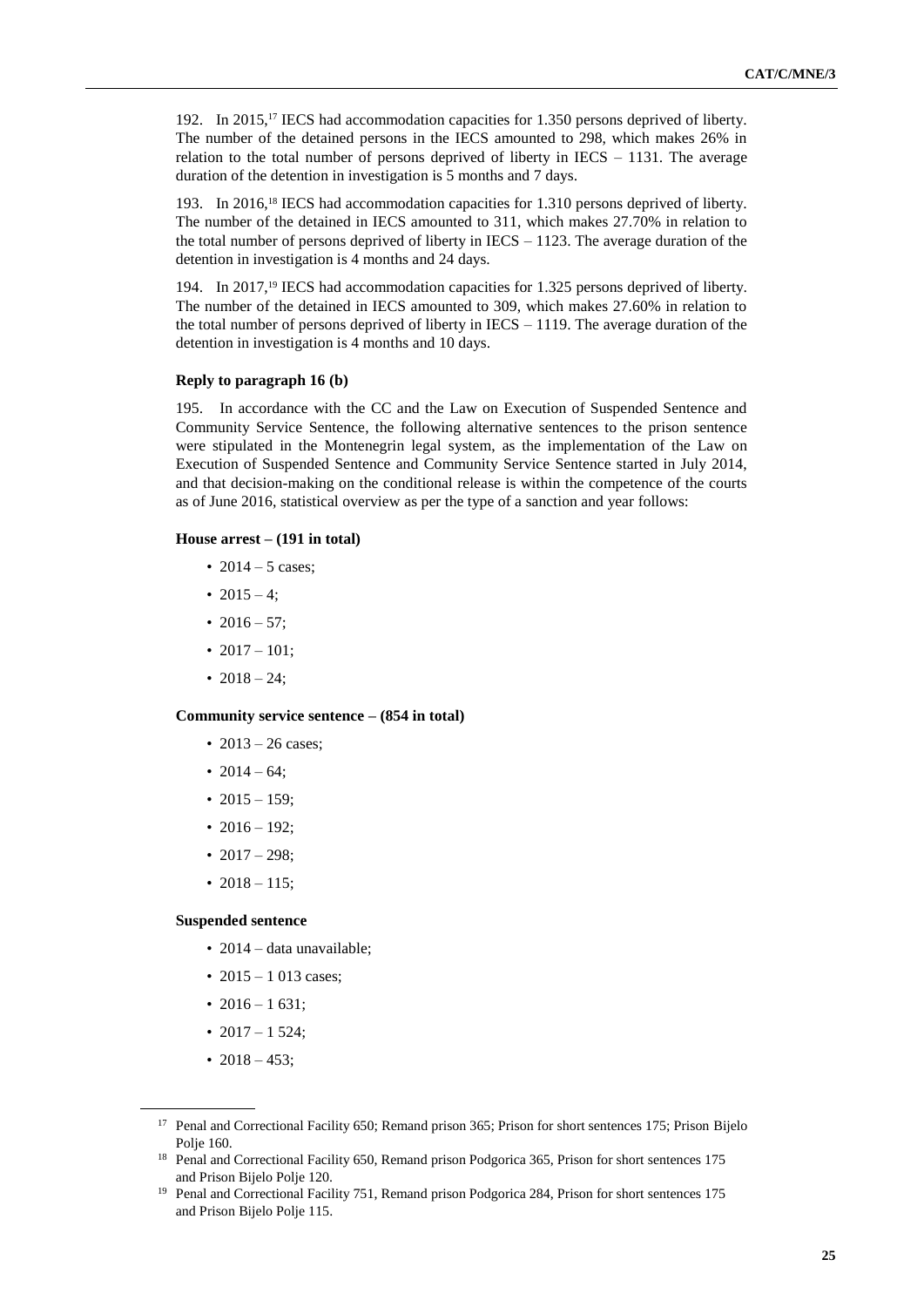# **Conditional release – (601 in total)**

- 2014 data unavailable:
- 2015 data unavailable;
- 2016 244 cases:
- $2017 288$ ;
- 2018 69.

196. With the aim of enhancing non-detention measures the Center for Training organized several trainings.<sup>20</sup>

197. State prosecutors propose determining detention only in case when the presence of the accused in the criminal proceedings cannot be ensured by using other measures. This measure is used as the last resort for securing the presence of the accused.

#### **Reply to paragraph 16 (c)**

198. Strategy for the Execution of Criminal Sanctions (2017–2021) with the accompanying Action Plan stipulate the following:

- Construction of a Prison in Bijelo Polje;
- Construction of a Special health care of the Institution for the execution of security measures of compulsory psychiatric treatment and confinement in a health care institution, as well as compulsory treatment of drug addicts and alcoholics;
- Construction of a new Reception desk;
- Construction of a Multifunctional facility for religious, sports, cultural and working activities of prisoners and employees of IECS.

# **Reply to paragraph 16 (d)**

199. Material conditions in the police holding facilities were improved as lighting, hygiene maintenance, adaptation of the holding facilities, installing video surveillance devices. The Plan of activities was prepared for the fulfilment of the recommendations of the CPT. Taking into account that the holding facilities in all centers (8) and security departments (13) do not satisfy complete conditions, a procedure was launched, for designing new premises for holding persons in the centers where there is not a possibility of adaptation up to the level of the observance of the stipulated standards. Professionals for the preparation of the design documentation were engaged.

200. With the aim of improving conditions for the stay of detainees in the IECS, from 2014 until today, the reconstruction and adaptation of all the premises planned for the accommodation was performed and the maintenance and improvement of the conditions in the facilities have been carried out.

201. In accordance with the Article 31 of the Rulebook on Detailed Manner of Executing Detention, detainees are enabled to stay in the open space in the part of the prison intended for walking on a daily basis. Also, detainees have access to weight-lifting room and room bicycles in their premises.

• "Juvenile legislation".

<sup>&</sup>lt;sup>20</sup> • "European Convention on Human Rights and Criminal Procedure". One of the topics of seminar was the right to freedom and security of person, as per the Article 5 of the European Convention on Human Rights/Conditions for fixing and extending detention in the practice of the ECHR

<sup>•</sup> "Detention – according to the "European Convention for the Protection of Human Rights and Fundamental Freedoms and the relevant Montenegrin legislation and practice" and "Report on the implementation of the European Convention for the Protection of Human Rights and Fundamental Freedoms in the practice of the Supreme Court of Montenegro", organized by the Supreme Court and AIRE Center from London.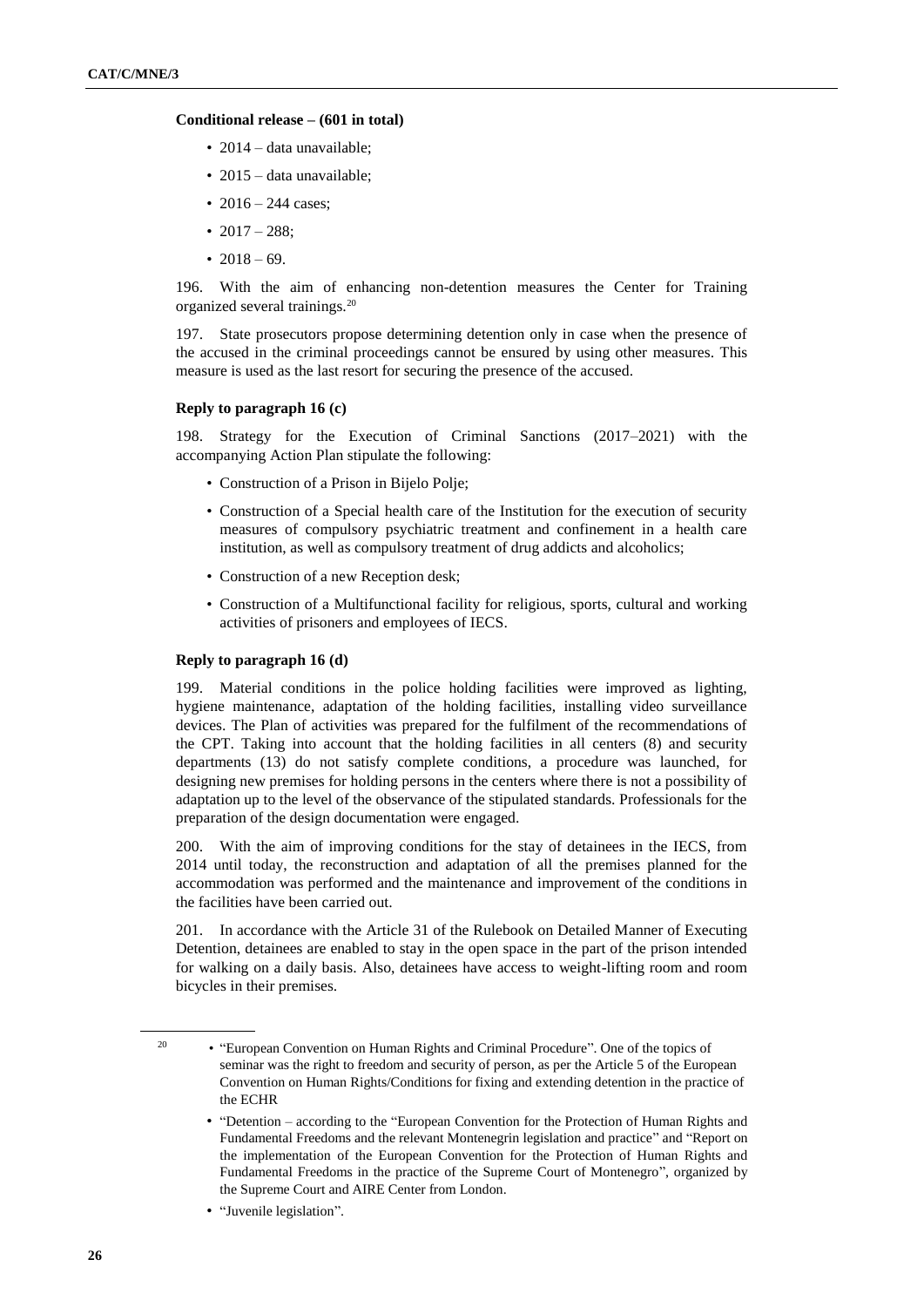202. In the Remand prison, depending on the needs, detainees are tasked with the maintenance of hygiene in the Prison, on walking circles, performance of the works, in the kitchen, etc.

203. NPM conducts regular visits to the holding facilities in the security centers and detention premises in the IECS and gives recommendations for the improvement of the conditions in the premises and treatment of persons deprived of liberty.<sup>21</sup>

#### **Reply to paragraph 16 (e)**

204. Health protection to persons deprived of liberty in the scope of the Health Protection Sector is provided in the ambulances in OU<sup>22</sup> Spuž and in OU Bijelo Polje, at the primary level. The provision of the health care at the secondary level is performed by means of reference outside of IECS to examinations in the Clinical Center of Montenegro and other medical institutions.

205. The manner of providing health protection to detainees and convicts is stipulated by the Instructions on the Health Care of Detainees and Convicts in IECS. These Instructions stipulate the manner of registering examinations and appropriate supporting forms of records and protocols. Also, an obligation is stipulated for prison physicians to report on traumatic injuries of a new coming inmate on a form prescribed by the Protocol on Inmates' Injuries with the "body scheme" where traumatic injuries are marked, and which is the integral part of the Instructions. The integral part of the new Instructions of IECS is the Register of Psychoactive Drugs Addicts, which stipulates the manner of their registration, and keeping records of the quantity of issued medicines for substitution therapy.

206. As regards the mental health of detainees and inmates, as of May 2016, a specialist doctor psychiatrist narcologist and psychiatrist provide health care to persons who are addicts and suffering mental illnesses, and the treatment consists of individual and group work, with practicing therapy, if necessary.

207. NPM composed the Report on the realization of the rights of mentally ill persons deprived of liberty, who are placed in IECS, in 2017. The Report provides recommendations for enhancing the mental health of detainees and inmates.<sup>23</sup>

#### **Reply to paragraph 16 (f)**

208. In 2014, there were 469 employees in IECS. Out of the total number 251 employees had permanent placements, while 218 were under fixed-term contracts in duration of 24 months.<sup>24</sup>

209. In 2015, there were 454 employees in IECS. During 2015, the labour-legal status for indefinite time period was resolved for the total number of 190 employees in IECS. Out of the total number, 443 employees had permanent placements, while 11 were under fixedterm contracts in duration of 24 months.<sup>25</sup>

210. In 2016, there were 489 employees in IECS and all of them had permanent placements.<sup>26</sup>

211. In 2017, there were 490 employees in IECS, out of which 489 had permanent placements and 1 was under fixed-term contract.<sup>27</sup>

<sup>21</sup> Published o[n http://www.ombudsman.co.me/NPM\\_Izvjestaji.html.](http://www.ombudsman.co.me/NPM_Izvjestaji.html)

<sup>22</sup> OU – Organization unit.

<sup>&</sup>lt;sup>23</sup> Published o[n http://www.ombudsman.co.me/img-publications/23/final-izvjestaj-mentalno-oboljeli-](http://www.ombudsman.co.me/img-publications/23/final-izvjestaj-mentalno-oboljeli-22.1.2018.pdf)[22.1.2018.pdf.](http://www.ombudsman.co.me/img-publications/23/final-izvjestaj-mentalno-oboljeli-22.1.2018.pdf)

<sup>&</sup>lt;sup>24</sup> In the Security sector, the number amounted to 351, Treatment sector, Labour sector  $-42$ , Health service  $-19$ , Center for human resources education  $-2$ , 23 in administration.

<sup>&</sup>lt;sup>25</sup> In the Security sector, the number amounted to 327, Treatment sector – 37, Labour sector – 47, Health service  $-16$ , Center for human resources education  $-2$ , 25 in administration.

<sup>&</sup>lt;sup>26</sup> The 368 employees, Treatment sector – 38, Labour sector – 41s, Health service – 18s, Center for human resources education  $-2$ , 22 in administration.

<sup>&</sup>lt;sup>27</sup> The Security 361 employees, Treatment sector  $-42$ , Labour sector  $-48$ , Health service  $-18$ , Center for human resources education  $-2$ , 19 employees administration.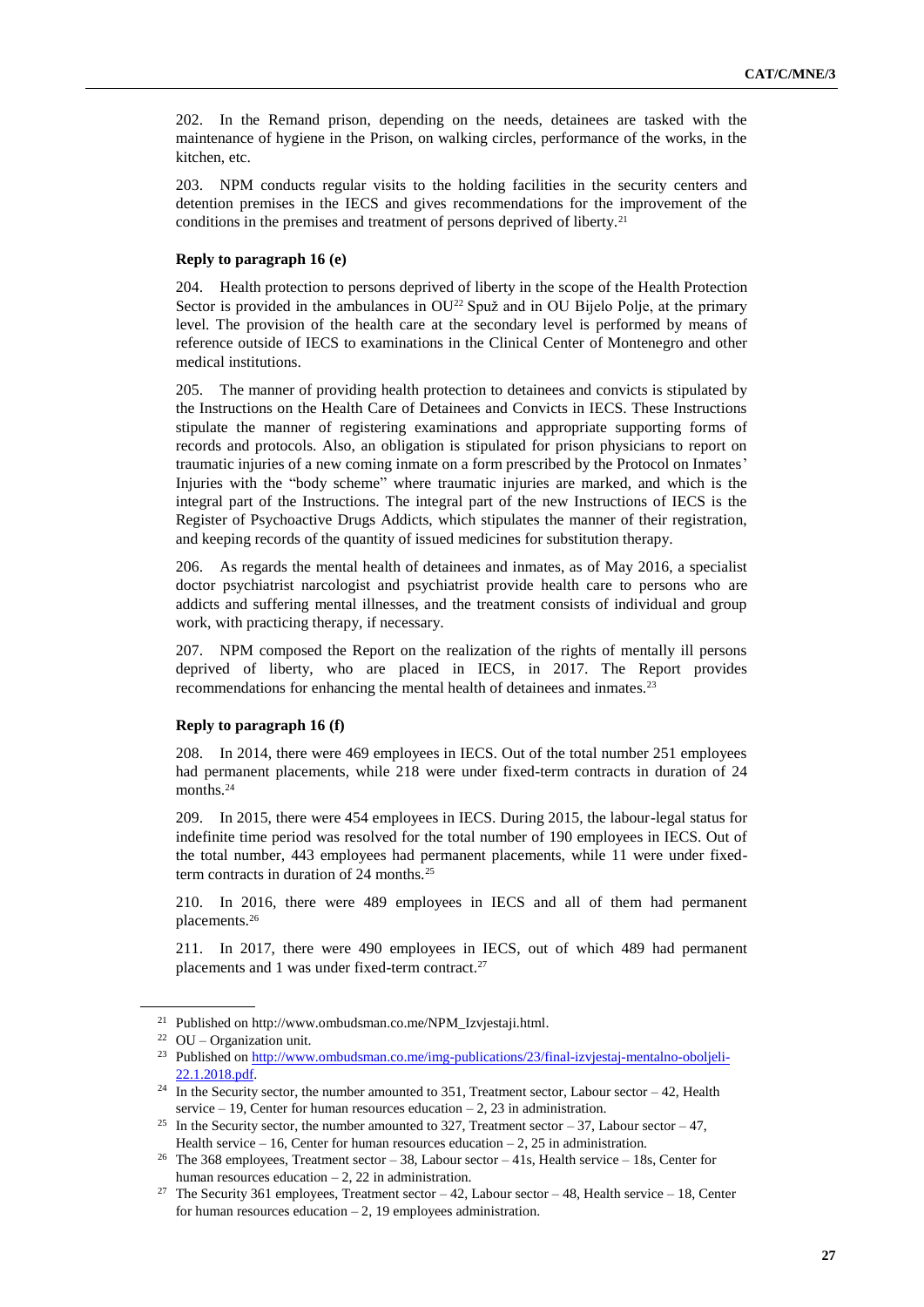212. Currently, there are 496 employees in IECS, out of which 495 have permanent placements and 1 is under fixed-term contract. In relation to the advertisements announced at the end of the year of 2017 and in March 2018, the conclusion of full-time employment contracts is expected soon with 29 officers in the Security service.<sup>28</sup>

# **Reply to paragraph 16 (g)**

213. Violence among inmates, including sexual abuse, represent a grave disciplinary offence for which the most severe disciplinary measure is imposed – referral to solitary confinement up to 14 days at most. Other measures for grave disciplinary offence include denial of benefits and denial of possibility for extraordinary or special type of visit.

214. In the period from 2014, in the Penal and Correctional Facility, due to the recorded cases of violence among inmates, 229 disciplinary complaints were filed.<sup>29</sup>

215. In the Prison in Bijelo Polje, due to the recorded cases of violence among inmates and detainees, 56 disciplinary complaints were filed, out of which 29 disciplinary against inmates and 27 of them against detainees.<sup>30</sup>

216. In the Prison for short sentences, due to the recorded cases of violence among inmates, 56 disciplinary complaints were filed.<sup>31</sup>

217. In the Remand prison Podgorica, due to the recorded cases of violence among detainees, 122 disciplinary complaints were filed.<sup>32</sup>

218. With the aim of preventing violence in IECS, the Strategy on the Prevention of Abuse and Violence among Inmates was adopted on 05/09/2012.

219. In April 2015, the Manual on Acting in Incidental and Extraordinary Situations was adopted, and all security officers who are in direct contact with inmates, passed the training for the implementation of this Manual.

#### **Reply to paragraph 16 (h)**

220. Plan of vocational training and working treatment of convicts in prison is established at the beginning of the prison sentence serving, after the examination of a personality. This Plan include vocational trainings, education and working engagement.

221. All inmates in the Semi-open department of the Penal and Correctional Facility have working engagements, except in individual cases due to age or illness. Rulebook on the work outside of IECS was passed and signing of contracts with companies is ongoing, so certain number of inmates would be employed in the community.

222. In the Female department in IECS almost all women have working engagements on hygiene maintenance jobs in the laundry, in tailor's workshop and library, all minors have working engagements on the hygiene maintenance jobs in the living premises, while 1 minor is engaged on internal construction operations. Both adult inmates and minors receive monetary compensations for the mentioned engagements.

223. Inmates that do not have their own financial resources and working engagements receive personal hygiene kit by IECS.

224. In 2017, a pilot project for vocational training of inmates for professions attractive at the labour market was conducted and the main stakeholders were the Center for Adult Education, Employment Agency, NGOs "Young Roma" and IECS. Six inmates of the

<sup>&</sup>lt;sup>28</sup> The Security sector 365 employees, Treatment sector  $-43$ , Labour sector  $-47$ , Health service  $-18$ , Center for human resources education  $-2$ , 19 employees administration.

<sup>&</sup>lt;sup>29</sup> Per years as follows: in 2014 – 49, in 2015 – 48, in 2016 – 50, in 2017 – 49 and in 2018 – 33.

<sup>&</sup>lt;sup>30</sup> Per years, inmates: – in 2014 – 6, in 2015 – 5, in 2016 – 7 and in 2017 – 9. Per years, detainees: – in  $2014 - 11$ , in  $2015 - 2$ , in  $2016 - 11$ , in  $2017 - 3$  and in  $2018 - 2$ .

<sup>&</sup>lt;sup>31</sup> Per years: in 2014 – 19, in 2015 – 9, in 2016 – 11, in 2017 – 13, and in 2018 – 4, and in all these cases – the disciplinary measure referral to solitary confinement was imposed.

<sup>&</sup>lt;sup>32</sup> Per years: in 2014 – 33, in 2015 – 20, in 2016 – 35, in 2017 – 28, and in 2018 – 6, and in all these cases – the disciplinary measure referral to solitary confinement was imposed.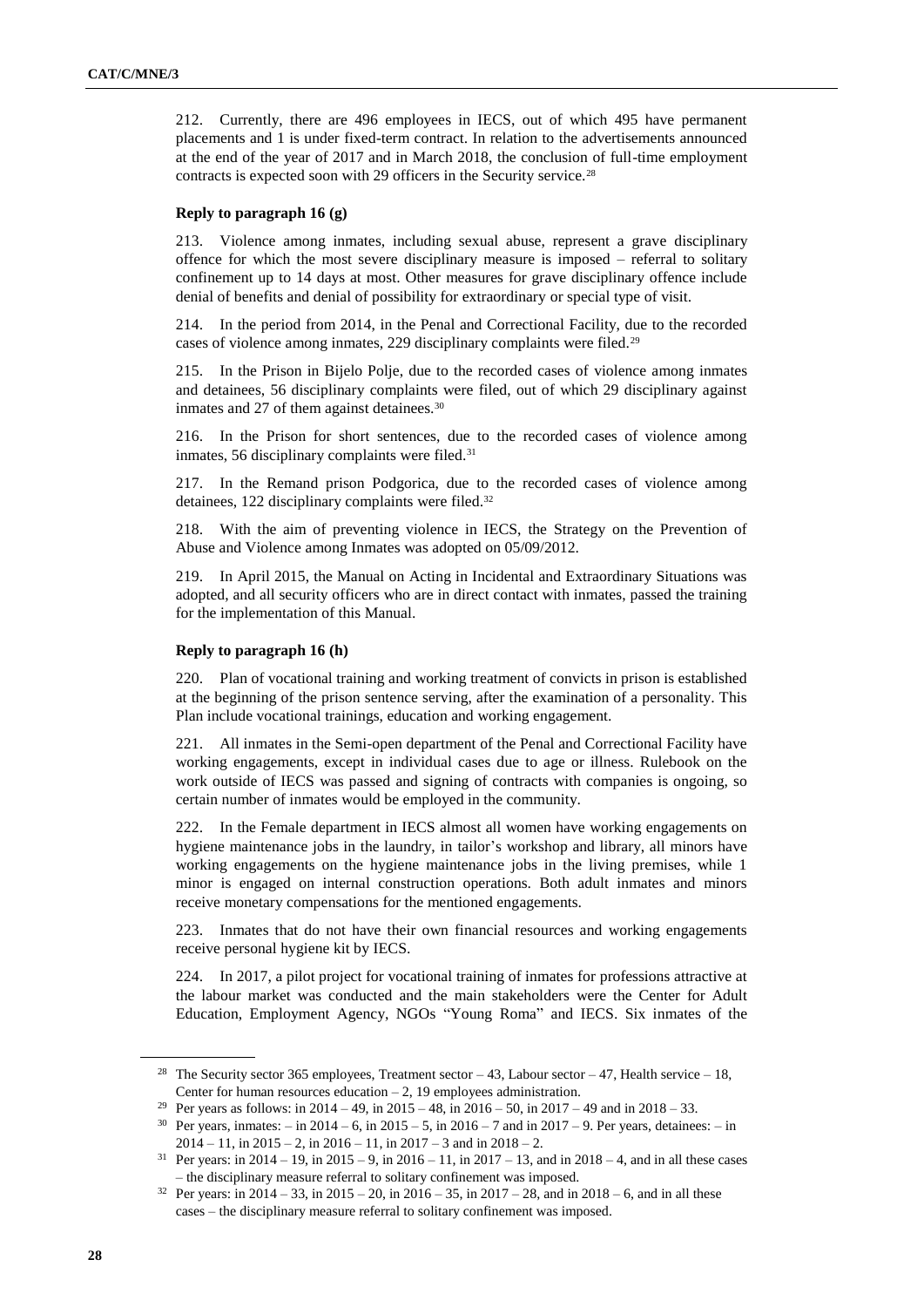Penal and Correctional Facility and Prison for short sentences passed through the training, for assistant cook and for auto-mechanic. As regards the education of adult inmates, currently one inmate attends undergraduate studies and two attend post-graduate – master studies.

225. During 2015, NGO "Women's Rights Center" realized the project "Workshops for enhancing the process of resocialization of women serving prison sentence in IECS". The persons of various levels of creativity could participate in workshops: included activities as painting and drawing, imaging using patterns and decoupage technique, depending on individual interest and preferences. The Workshops were attended by 18 female participants. Association of Old Craftsmanships and Skills "Nit" from Podgorice, realized successfully the project "Workshops of old craftsmanships in IECS. Five workshops are realized the workshop of knitting, manual needlework and weaving; wood imaging; decoupage workshop; making of toys and packing of products. 52 beneficiaries participated in these workshops, and certain inmates attended several workshops. All created things remained in the possession of those inmates who made them.

226. As regards juveniles, regular schooling is provided for minors who did not complete elementary school. When it comes to the programme of treatment, the following activities are conducted:

- Training on social skills and abilities, aggression control and individual and group therapies;
- Advisory conversations;
- Sports activities;
- Creative organization of free time (preparation of certain dishes and cakes, reading, drawing, creative writing, origami and decoupage technique).

### **Reply to paragraph 17 of list of issues prior to reporting**

227. Data about the number of cases and results of procedures initiated due to the criminal offences perpetrated by the prison officers, to the detriment of inmates or detainees, were provided in the scope of the question 3 of this questionnaire.

228. In the reporting period from 01/01/2014 until April 2018, the total of 23 cases were formed and these criminal offences were perpetrated by other detainees or prisoners.

# **In 2014**

- 229. 3 cases were formed against 4 (inmates):
	- In 2 cases, a criminal procedure was initiated by filing an indictment, in both cases due to the criminal offence serious bodily injury referred to Article 151 of the CC of Montenegro and convicting verdicts were declared;
	- In one case, the prosecutor found there were no grounds for initiating criminal proceedings.

#### **In 2015**

- 230. 2 cases were formed against 2 (inmates):
	- In 2 cases, a criminal procedure was initiated by filing an indictment, in both cases due to the criminal offence serious bodily injury referred to Article 151 of the CC and convicting verdicts were declared.

#### **In 2016**

- 231. 9 cases were formed against 9(inmates):
	- In 7 cases, a criminal procedure was initiated by filing an indictment (due to the criminal offence minor bodily injury as referred to Article 152, para. 2 in relation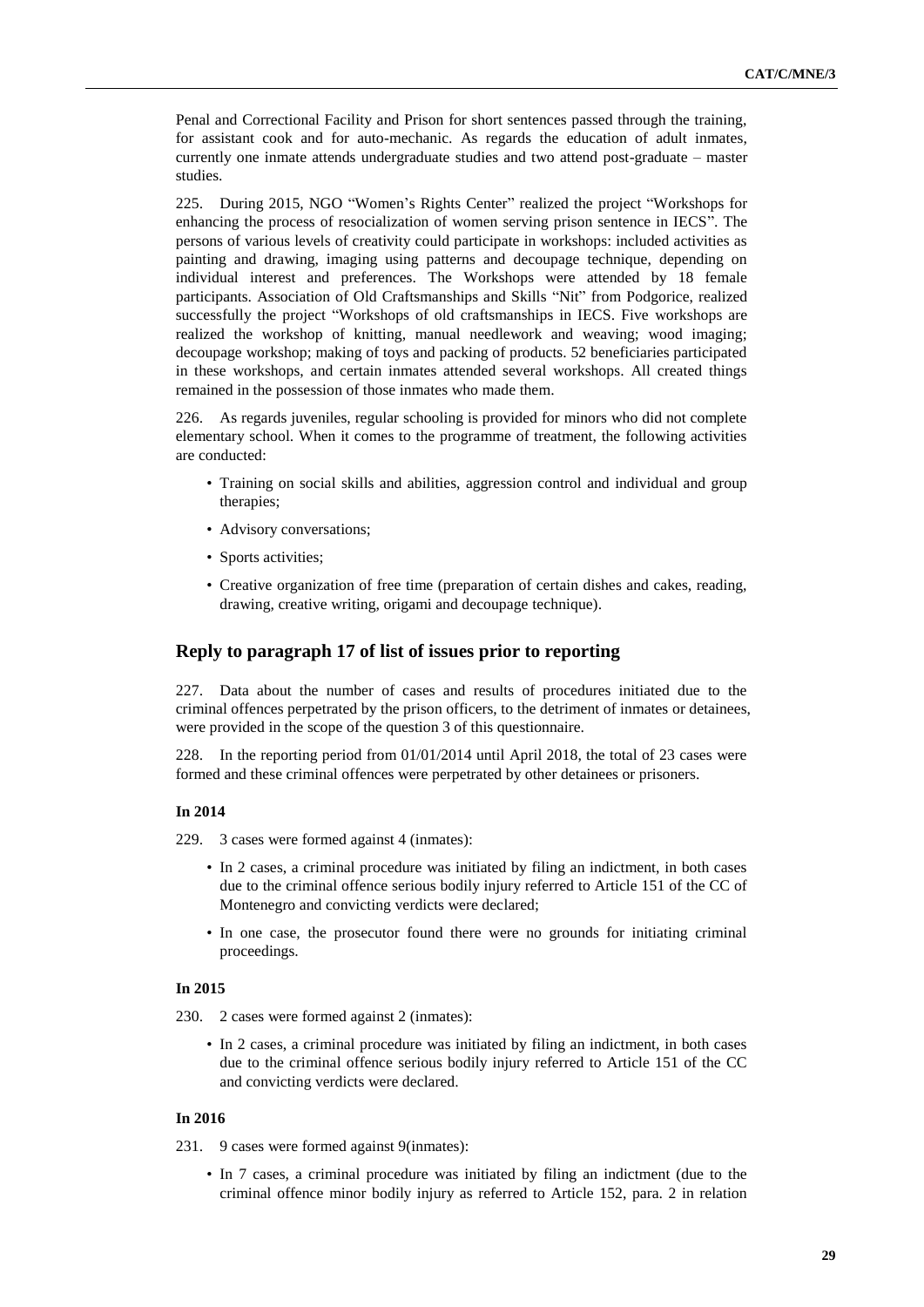with para. 1 of the CC or due to the criminal offence serious bodily injury as referred to Article 151 of the CC). Convicting verdicts were declared in 6 cases, while in 1 case the main hearing is ongoing;

• In 2 cases, preliminary investigation is ongoing.

#### **In 2017**

- 232. 5 cases were formed:
	- In 2 cases, a criminal procedure was initiated by filing an indictment, due to the criminal offence serious bodily injury as referred to Article 151 of the CC, out of which in one case a convicting verdict was declared, while in the other case the main hearing is ongoing;
	- In 1 case, a criminal charge was rejected;
	- In 2 cases, perpetrators remained unknown.

#### **In 2018 (01/01/2018 until 23/03/2018)**

- 233. 3 cases were formed:
	- In 1 case, an indictment was filed due to the criminal offence minor bodily injury as referred to Article 152, para. 2 in relation with para. 1 of the CC;
	- In 2 cases, the preliminary investigation is being conducted.

234. As regards the investigation of the cases of aggression in the prison in Podgorica in January 2015 between the prison officers and inmates, we are informing you about the following. In January 2015, a conflict between the prison officers and inmates took place in IECS. The cases were formed in the Basic State Prosecution Office in Podgorica in order to establish whether the officers perpetrated the criminal offence prosecuted ex officio.

#### **Reply to paragraph 17 (a)**

235. In one case, the officer of IECS in the capacity of the escorting officer, while conducting the escort of the inmate L.L., hit the inmate's chest with his leg and caused him a serious bodily injury. After the completed evidentiary actions, the State Prosecution office filed an indictment against the prison officer due to the criminal offence serious bodily injury as referred to Article 151, para. 1 of the CC. The accused person received a final verdict – prison term of five months.

#### **Reply to paragraph 17 (b)**

236. Several convicts attacked prison officers. During the preliminary investigation of the event, the State Prosecution office heard the inmates who allegedly had participated in this event. They complained about having injures, which were identified by the prosecutor, as the inmates showed the mentioned injuries to the prosecutor. They stated those injuries had been inflicted on them by the officers of IECS, after the event during which the prison officers claimed that they had been attacked. The prosecutor immediately ordered the performance of bodily examination of the inmates and medical expertise, which was conducted by a court expert witness in the area of medicine. The prosecutor formed the case in which he conducted evidentiary actions for the purpose of the identification of officers who had inflicted injuries to the inmates. After the completed evidentiary actions, the prosecutor found that 10 prison officers perpetrated the criminal offence torture referred to Article 167, para. 2, in relation with para. 1 of the CC and criminal offence serious bodily injury referred to Article 151, para. 1 of the CC and, hence, the prosecutor filed an indictment against them on 07/12/2015. The main hearing in this case is ongoing.

237. Taking into account that more officers of the IECS participated in this event without doubt, the prosecutor proceeded with conducting evidentiary actions and, thus, he: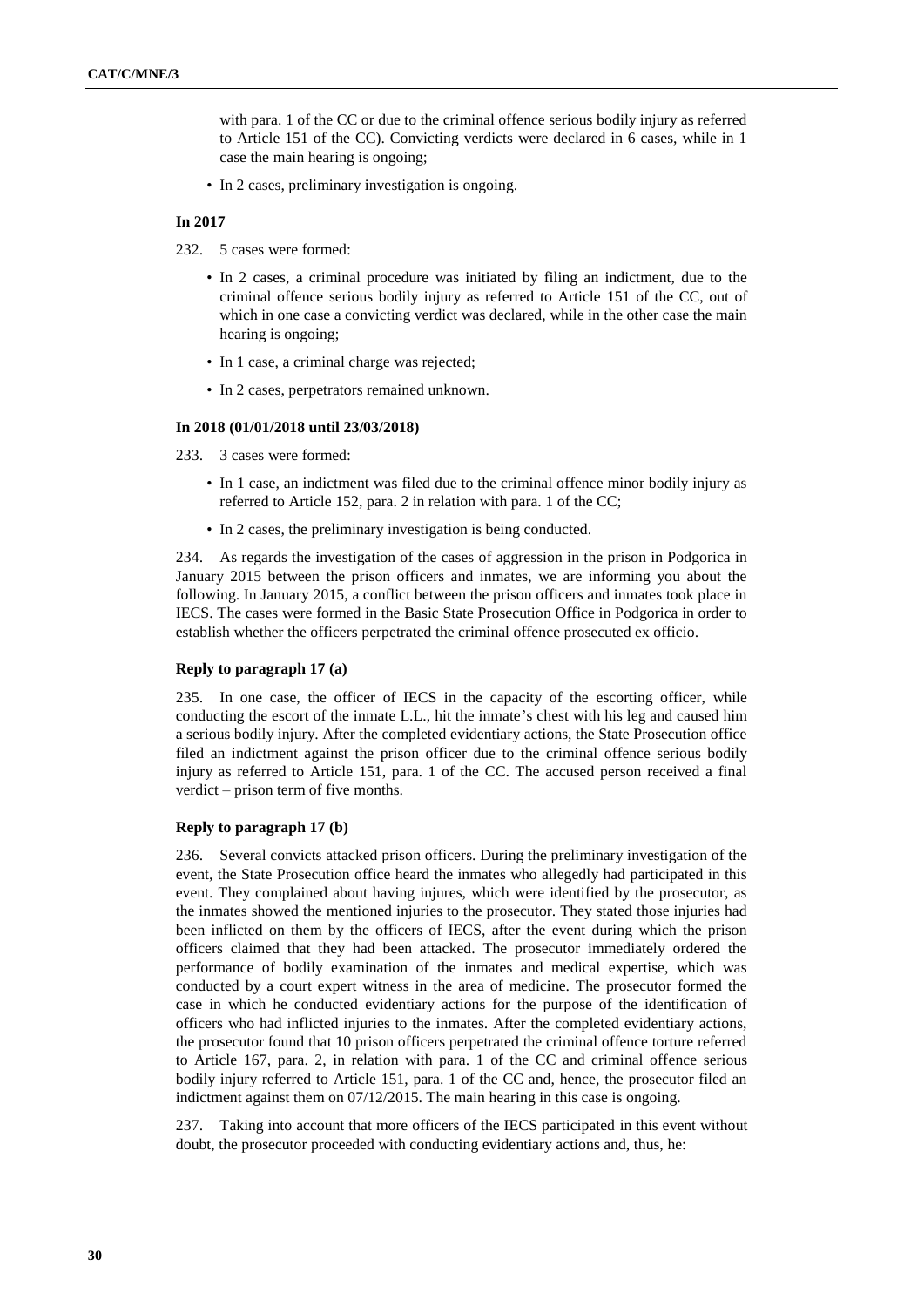#### **Reply to paragraph 17 (c)**

238. On 08/06/2017, identified two more persons, the officers of IECS, L.Č. and D.B., and formed a separate case against them due to the criminal offence torture referred to Article 167, para. 2, in relation to para. 1 of the CC. On 29/06/2017, the Prosecution office raised the indictment against these two suspects, due to the criminal offence torture referred to Article 167, para. 2, in relation to para. 1, in relation to Article 23, para. 2 of the CC A convicting verdict was passed in this case.

239. The number of fatalities among detainees in IECS in the mentioned period amounted to the total of 5s: in  $2014 - 2$  persons died, in  $2015 - 2$  persons died, in  $2016$  – there were no fatalities, while in  $2017 - 1$  detainee died. The causes of death of the detainees:

- In 2014 was illness and both of them died in the Clinical Center;
- In 2015, in one case it was the death by natural causes (heart attack-infarction), while in the second case of IECS it was drugs overdose;
- In 2017 was illness. IECS informs the members of the immediate family of an inmate, court and State Prosecution office about the death of the inmate without delay.

240. In the Remand prison in Podgorica, due to the recorded cases of violence among detainees, 109 disciplinary complaints were filed and in all cases, a disciplinary measure referral to solitary confinement was imposed on the detainees.

# **Reply to paragraph 18 of list of issues prior to reporting**

241. The examination of the inmates is conducted without the presence of a security officer, unless the prison physician assesses that the presence of the security officer is necessary.

242. In accordance with the Instructions on the Health Care of Detainees and Convicts in IECS, the Report of the physician after the medical examination contains: a record – description of his medical condition as per the statement of a patient and any allegations of abuse, a full overview of objective medical findings based on the detailed examination and the conclusion of the physician, related to the consistency of any allegations of abuse with the objective medical findings.

243. In accordance with Article 254 of the Criminal Procedure Code, the duty of filing charge for a criminal offence shall also be incumbent upon all natural and legal persons who are granted certain public powers pursuant to law, or are professionally involved in the protection and security provision to persons and property or in the health care of persons, and in jobs of minors care and education, if they learn about a criminal offence while performing or in connection with their profession.

# **Reply to paragraph 19 of list of issues prior to reporting**

244. When it comes to the disciplinary measure – referral to solitary confinement, in accordance with the Article 108 of the Law on Execution of Prison Sentences, Fines and Security Measures, an inmate who committed a grave disciplinary offence may receive referral to solitary confinement up to 14 days at most, as the most severe disciplinary measure. Apart from the stated, other measures for grave disciplinary offence include denial of benefits and possibility for extraordinary or special type of visit.

245. In accordance with the Rulebook on Detailed Manner of Executing, the Head of prison or a person authorized by him may impose disciplinary sanctions implying limitation of visits or referral to special premises (solitary confinement) up to 15 days, for disciplinary offences of a detainee, in line with the Criminal Procedure Code. Within the reporting period, in the detention units of IECS (Remand prison Podgorica and Prison Bijelo Polje), 172 detainees were referred to the solitary confinement for the purpose of executing disciplinary measure due to the committed severe disciplinary offence. Maximum duration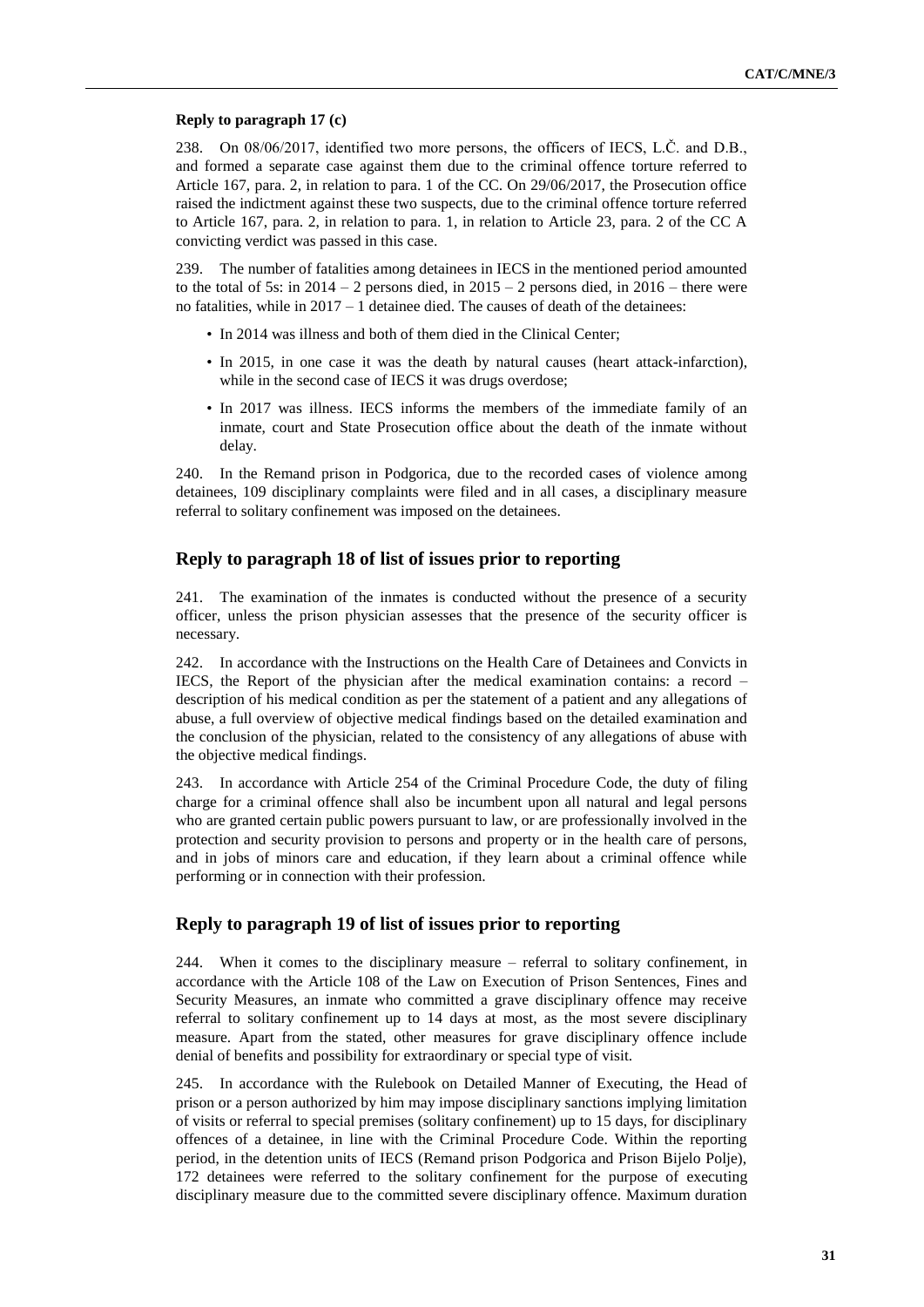of the solitary confinement is 15 days, and an average duration of the disciplinary measure referral to solitary confinement amounted to 8 days during the reporting period.

246. Protection mechanisms that are applied to inmates in disciplinary procedures: an inmate shall be entitled to file a complaint to the Ministry against a decision of the Head of IECS, regarding the disciplinary liability of the inmate, within three days as of the date of the decision's receipt, and the inmate may initiate administrative dispute against the decision of the Ministry. Also, persons considering that, during the disciplinary proceedings, some of their fundamental human rights was breached, shall be entitled to file a complaint to the Institution of the Protector of Human Rights and Freedoms of Montenegro. Disciplinary proceedings allow, an inmate to have an attorney-at-law as per his choice and at his own expense, who he will be obliged to engage within 24 hours as of the moment of the delivery of the disciplinary charge. Taking into account that in the disciplinary procedure the provisions of the Law regulating administrative procedure are applied, during the disciplinary procedure, the inmates shall have all the rights like the parties in the administrative procedure: the right to state opinion, to be acquainted with the results of the examination (interrogation) procedure, to state facts, to propose evidence, to require explanations, o use language and alphabet in the proceedings, to review the files and to be notified about the course of the proceedings, etc.

# **Reply to paragraph 20 of list of issues prior to reporting**

247. Acceptance center, which is located in Spuž has the capacity to accommodate 65 persons. There is a constant work on strengthening capacities of officers through continuous training. Direct contact and conversation with foreigners asking for international protection in the Center are performed by persons who are experts for identification and work with jeopardized and vulnerable categories. The team which establishes communication (a psychologist, a social worker, a teacher, medical staff), performs an assessment and monitors all the relevant changes in behaviour during the stay of the foreigners who ask for the international protection in the Center. There are flyers and various written materials in the Center, available to all persons who are provided with the accommodation and acceptance, in the languages used in the communication of the majority of migrants, which contain information about the institutions they may address and challenges and difficulties they may face during the migrations, and the manner how to protect themselves.

# **Reply to paragraph 21 of list of issues prior to reporting**

248. Due to the excessive use of force by the police during the protests held in October 2015, the total of 11 cases were formed in the Prosecution office:

(i) 2 cases were formed and both of them against unknown perpetrators – police officers on 17/10/2015. The prosecutor formed one case at his own initiative, while the other case on the basis of the complaint by the injured party. The prosecutor undertook evidentiary actions in both cases, but given that the identity of police officers could not be established based on them, since they wore masks and uniforms that night, the prosecutor gave instructions to the police to work on the identification of the perpetrators – police officers in both cases;

(ii) The prosecutor formed 3 cases at his own initiative against unknown perpetrators – police officers on 18/10/2015. Numerous evidentiary actions were undertaken in all 3 cases, but given that the identity of police officers who had committed criminal offences could not be established based on them, the prosecutor gave instructions to the police to work on the identification of the perpetrators – police officers in all three cases;

(iii) On 24/10/2015, 4 cases were formed based on the complaints of the injured parties who stated that bodily injuries had been inflicted on them by police officers. Numerous evidentiary actions were undertaken in all cases, but given that the identity of police officers who had committed criminal offences could not be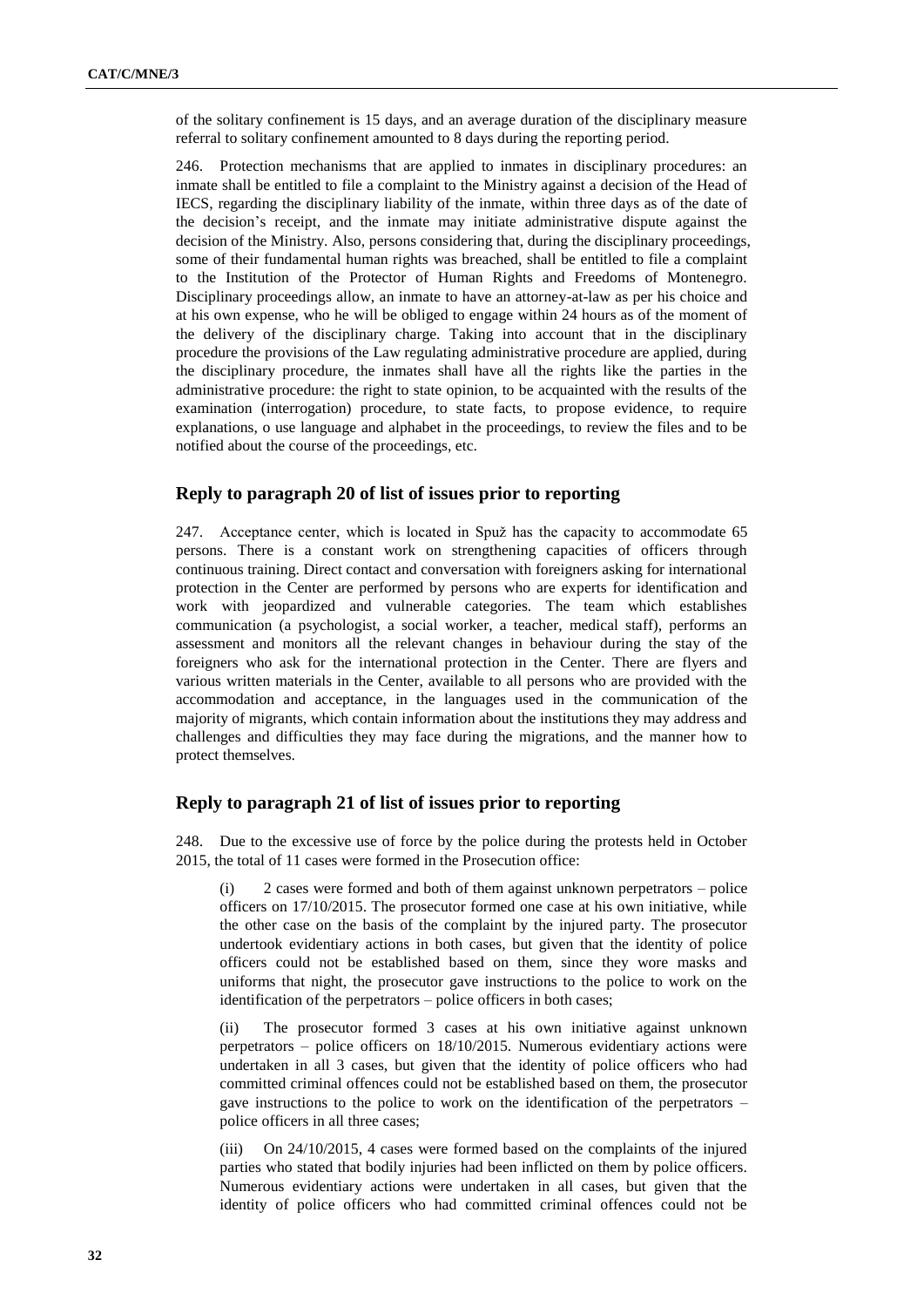established based on them, the prosecutor gave instructions to the police to work on the identification of the perpetrators – police officers in all cases;

(iv) A separate case was formed due to beating of Milorad Martinović on 24/10/2015. Police officers (the members of the Special Anti-Terrorist Unit) undertook activities aimed at establishing the previously disturbed public peace and order after the completed protests. On that occasion, without a motive, they stopped the vehicle owned by the injured party Milorad Martinović and used the coercive measures and force toward him illegally, by hitting him with the official police batons several times on the head and body, due to which strokes he received several injuries that are in aggregate qualified as a serious bodily injury. Also, they damaged his travel vehicle. Given that the perpetrators of the offence, police officers had official uniforms and equipment consisting of helmets and masks, their identity could not be established, due to which the Prosecution office formed the case against unknown perpetrators due to the criminal offence torture as referred to Article 167, para. 2, in relation with para. 1 of the CC, in conjunction with the criminal offence serious bodily injury as referred to Article 151, para. 1 of the CC and destroying and damaging property of another person, as referred to in Article 253, para. 2, in relation with para. 1 of the CC. After the conducted preliminary enquiries, two perpetrators of these criminal offences were identified and indictment was raised against them on 24/12/2015. The main hearing was completed and the accused persons were served with the prison term of 1 year and 5 months, each. Also, the identification of other perpetrators of these criminal offences is still ongoing;

During the investigation of all cases including the excessive use of force during the protests held in October 2015, the Prosecution office found that the members of the Special Anti-Terrorist Unit didn't compose special reports about the use of force during the protests, which is one of the main reasons why the police officers who committed criminal offences using force could not be identified. Therefore, 1 case was formed against Lj.R., a commander of the Special Anti-Terrorist Unit, due to the criminal offence assistance to a perpetrator after the committed criminal offence as referred to Article 287, paragraph 2 of the CC Certain evidentiary actions were conducted, after which the Prosecution office filed indictment to the Basic court in Podgorica. Acting upon the indictment of the Prosecution office, the court declared the accused Lj.R. guilty and sentenced him to a prison term of 5 months.

# **Reply to paragraph 22 of list of issues prior to reporting**

#### **Reply to paragraph 22 (a)**

249. All persons deprived of liberty who consider that some of their fundamental human rights was denied in any way, may file a complaint to the Institution of the Protector of Human Rights and Freedoms, through the letter-boxes intended for the complaints of the mentioned persons that are installed in all prisons in IECS.

250. Persons deprived of liberty also address the Protector of Human Rights and Freedoms through usual manners of communication, letter-boxes, by means of individual and group complaints. Also the complaints are received by telephone, regular and e-mail, and the Management of IECS, in sealed envelopes. On behalf of persons deprived of liberty, the Protector is also addressed by relatives, NGOs and lawyers. In all these cases, before acting, the consent of a person on whose behalf a complaint was filed had been required through a direct contact.

251. As regards convicted persons, the Law on Execution of Prison Sentences, Fines and Security Measures defines the right of an inmate to file a complaint to the Head of IECS if he considers that some of his rights was breached while serving a prison sentence, as well as to NGOs dealing with human rights protection. The Constitution guarantees the right of each individual to, after having used all effective legal resources, file a complaint to the Constitutional court due to the breach of the rights ensured by the highest legal act. At the same time, as the member to the UN Conventions, Montenegro accepted the mechanisms of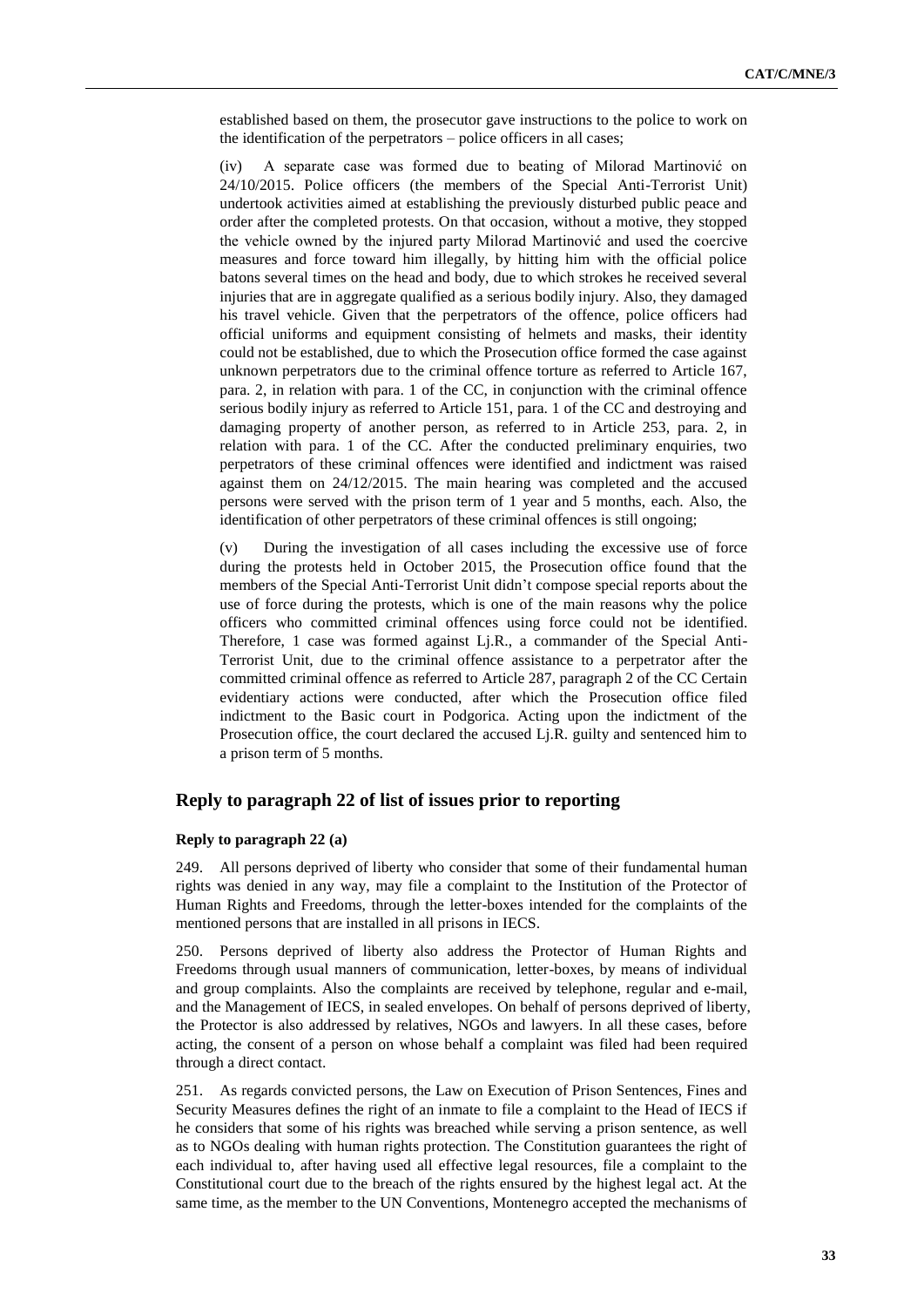individual complaints due to the breach of the rights guaranteed by the individual Conventions, before the competent Committees and in accordance with the stipulated procedure.

252. As regards detainees, the Criminal Procedure Code of Montenegro and the Rulebook on Detailed Manner of Executing Detention, stipulate that a detainee is entitled to file an oral or a written complaint to the Head of the prison, if he considers that his rights were violated and may require to be allowed to appellate report, and the person managing prison shall immediately and within 48 hours as of the completed appellate report at the latest, state his decision about the complaint to the detainee. If the Head of the prison does not state his decision regarding the complaint, the detainee may, also in the case when he considers there are other irregularities and breaches of rights, file a complaint to an investigative judge.

# **Reply to paragraph 22 (b)**

253. During their admission to detention units of IECS, all detainees are acquainted with the Rulebook on Detailed Manner of Executing Detention, which stipulates the manner of executing detention, their rights and obligations. The Rulebook is translated into Albanian and English languages, for detainees who do not speak Montenegrin language.

254. In 2017, the Protector of Human Rights and Freedoms increased the activities to raise awareness of persons deprived of liberty about their rights and the manner to seek protection. This was performed through the increased presence of the representatives of the Institution among the persons deprived of liberty, numerous direct conversations, distribution of pamphlets, brochures and other promotional materials. The instructions were distributed as well, written in an understandable language, along with the forms for filing a complaint, which contain all the necessary information that may be given by a person deprived of liberty for the purpose of initiating the procedure for the protection of his rights. All these activities resulted that almost one half of the complaints were received after the conversations of the Institution's representatives with the persons deprived of liberty.

# **Reply to paragraph 23 of list of issues prior to reporting**

# **Reply to paragraph 23 (a)**

255. In litigations initiated by victims by means of petitions for the compensation of nonmaterial and/or material damage, the courts act by applying the provisions of the Law on obligations and Law on Civil Procedure. Articles 207–212 of the Law on obligations regulate the compensation of non-material damage, while the compensation of material damage in case of death, bodily injury and damage to health is stipulated in the Articles 200–204 of the Law on obligations. The courts do not keep separate records of the data of the cases of compensation of damage to victims of torture and abuse, based on which the requested data could be submitted.

# **Reply to paragraph 23 (b)**

256. Observing "right-to-know" standards of witnesses and victims, the Supreme Court of Montenegro issued the Information Bulletin for injured parties/witnesses, domestic violence victims and human trafficking victims. Document<sup>33</sup> provides answers to questions regarding the protection in the court proceedings and support provided by the Victim and witness support services. These services exist in all Misdemeanour, Basic and High courts in Montenegro. Information Bulletin contains the contact details of responsible persons that witnesses and victims may address for information and support during the proceedings when they act in the capacity of witnesses.

<sup>&</sup>lt;sup>33</sup> The Information Bulletin was published and distributed to the courts, and it is placed on the web porta[l www.sudovi.me.](http://www.sudovi.me/)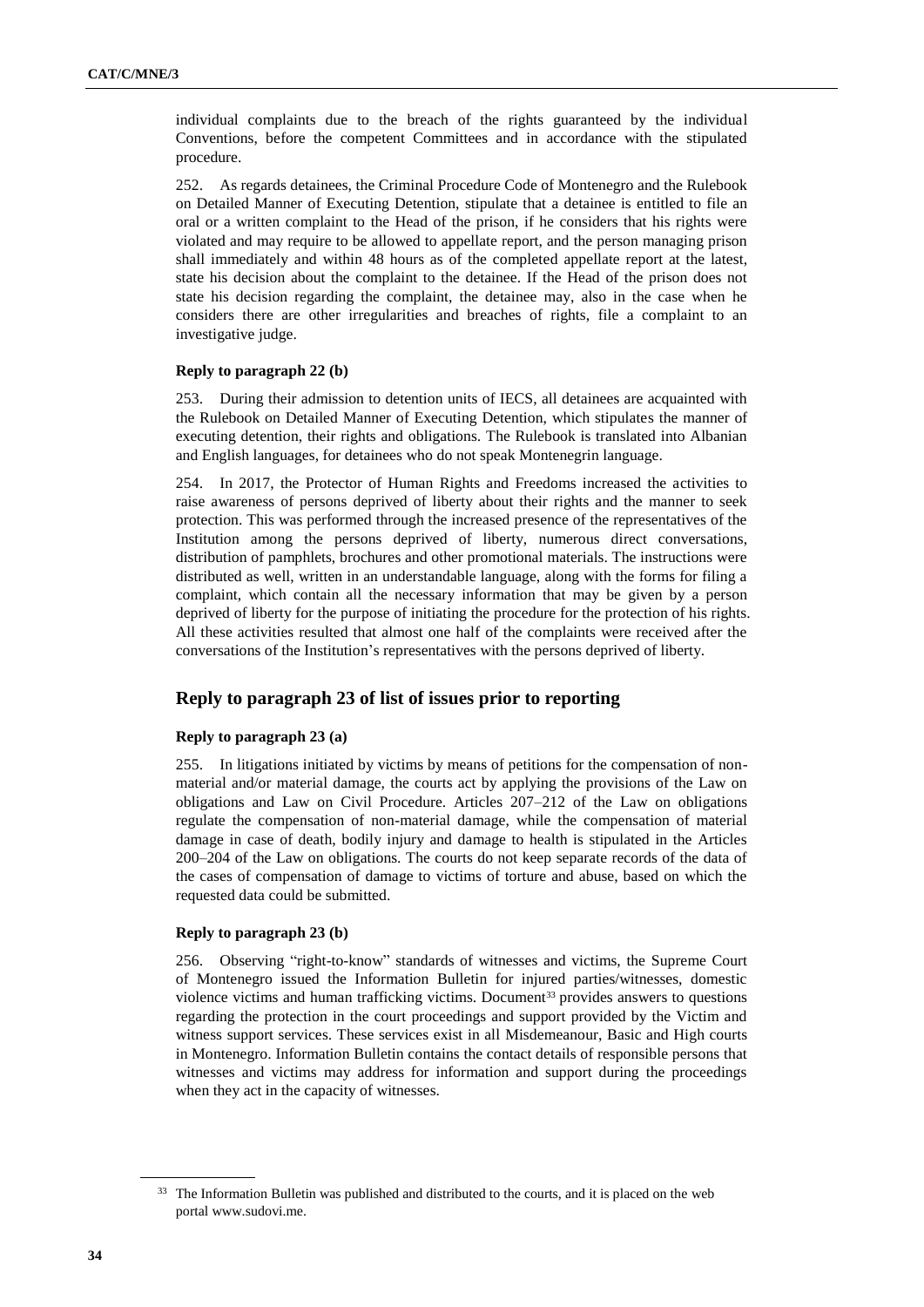### **Reply to paragraph 23 (c), (d)**

257. The victims of torture and abuse have access to free legal aid, if the conditions referred to Article 12 of the Law on Free Legal Aid have been fulfilled (see answer to the question 5).

# **Reply to paragraph 24 of list of issues prior to reporting**

# **Reply to paragraph 23 (a)**

258. "Analysis of the risk of vulnerability of employees in public information media – journalists "was performed, and the Police Directorate, on the basis of the conducted assessment and analysis, performs the security measures for the personal safety of journalists and property of the media that they work for. Officers of the Police Directorate, undertake activities aimed at prevention, identification and arrestation of criminal offences and misdemeanours to the detriment of journalists and property of the media. Preventive measures and activities related to secure journalists, editorial board and property of the media – vehicles in cases where this is deemed as necessary, to operational checks and analyses of potential risks with the aim of providing conditions for unhindered work of journalists.

259. Officers of the Police Directorate daily communicate with the competent prosecutors – actions are undertaken in a coordinated and planned manner with the aim of collecting material evidence for possible processing of perpetrators of attacks on journalists and property of the media. As a constant activity, operational checks are performed continuously in the field, in relation to persons who can jeopardize the safety of journalists, situation analysis in printed and electronic media is performed, i.e. whether their current activity may result in the jeopardization of the safety of the employees in the mentioned media.

# **Reply to paragraph 23 (b)**

260. In the end of December 2013, the Government of Montenegro passed the decision on the establishment of the Commission for monitoring acting of the competent authorities in the investigations of old and recent cases of threats and violence toward journalists and murder of journalists. The Commission established the list of priority investigations to deal with during its mandate. Task forces were established with the aim of shedding light on the particularly complex events and in which results have been demonstrated in the work so far. The Ministry of Interior provides logistical support to the Commission for monitoring acting of the competent authorities in the investigations of old and recent cases of threats and violence toward journalists and murder of journalists.

261. The representative of the Ministry of Interior provides technical support, while the member of the Commission is the Head of the Internal control department of the Police. At the session held on 8 February 2018, related to the Report on the work of the Commission for the period from 23 September 2017 until 23 January 2018, the Government realized the recommendations of the Commission:

- To publish Reports on the work of the Commission on the web page of the Ministry;
- To allocate the resources for monthly remunerations to the members of the Commission from the budget;
- The Ministry of Interior to reconsider acting of the police officers in the investigations of the attacks on journalists and property of the media.

### **Reply to paragraph 23 (c)**

262. In the period from 01/01/2014 until 23/03/2018, the following criminal procedures were initiated.

263. In 2014 the case was formed against: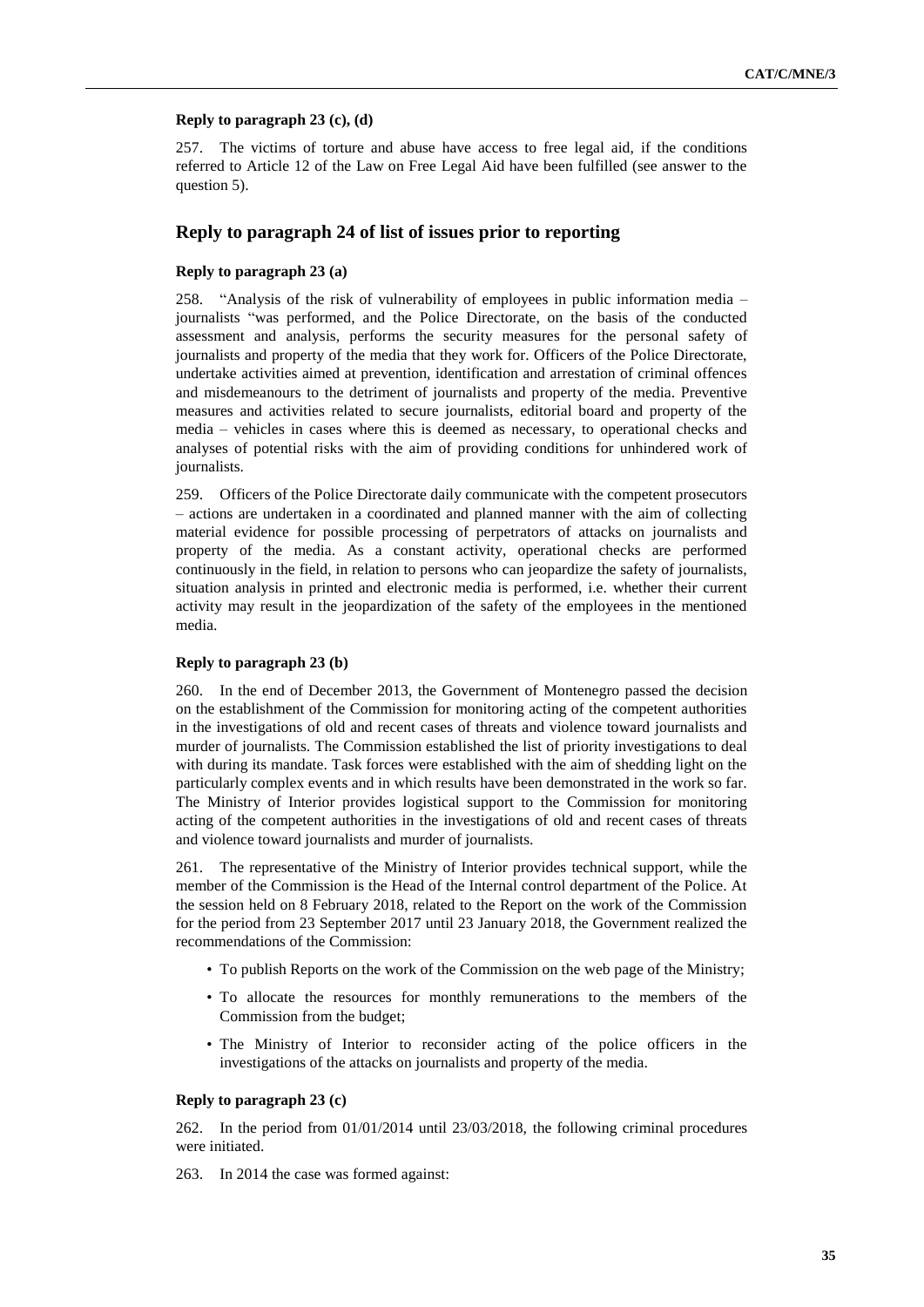- One person due to the criminal offence compulsion and criminal offence threat to personal safety, which were committed to the detriment of the journalist Marko Milačić. After performed evidentiary actions, the accused was indicted. The Court passed convicting verdict and sentenced the accused to the prison term of 9 months;
- One person due to the criminal offence threat to personal safety, committed to the detriment of the journalist Darko Bulatović. After performed Evidentiary actions the accused was indicted. The Court passed convicting verdict and sentenced the accused to the prison term of 3 months;
- One person due to the criminal offence threat to personal safety, committed to the detriment of the journalist Siniša Luković. After performed Evidentiary actions the accused was indicted. The Court passed convicting verdict and imposed a conditional sentence on the accused.
- 264. In 2015 the case was formed against:
	- An unknown perpetrator, due to the existence of a reasonable doubt that, by means of stoning the premises of "Pink M" television, s/he committed criminal offence causing general danger, referred to the Article 327 of the CC Evidentiary actions were performed and the instruction was given to the police to work on the identification of the perpetrators of this criminal offence;
	- One person due to the criminal offence threat to personal safety, which was committed to the detriment of the Executive director of "Vijesti" television, Marijana Bojanić Kadić. Evidentiary actions were performed, after which the accused was indicted. The Court passed convicting verdict and imposed a conditional sentence on the accused.

265. In 2016: The case was formed against one person due to the criminal offence threat to personal safety, which was committed to the detriment of the journalist Obrad Pavlović. Evidentiary actions were performed, after which the accused was indicted. The Court adjudicated acquittal.

266. In 2017: There were no criminal proceedings initiated due to the criminal offences committed to the detriment of journalists.

267. In 2018 (ending with 23/03/2018): The case was formed against one person due to the criminal offence threat to personal safety, which was committed to the detriment of the journalist Jelena Jovanovid. Evidentiary actions were performed, after which the accused was indicted.

268. We are submitting information about the cases that you particularly requested:

(i) On 07/05/2015, Zorica Bulatović, a journalist/correspondent reported that the front and rear windshields were broken on her vehicle, brand "Renault Megane", along with all the side glasses. Police officers performed a spot-check and conducted expert investigation. Informative conversation was conducted with the injured party Zorica Bulatović regarding the circumstances related to the allegations from the charge. After the collected evidence and information, it was established that the criminal offence destruction and damaging of another's property was committed, which is prosecuted upon private petition;

On  $19/10/2015$ , in the period from 20:09 until 21:01, from the Facebook profile belonging to M. D., threats for personal security were addressed to the profile of the injured party Marijana Kadić-Bojanić CEO of "Vijesti" television. A criminal charge was filed against a suspect due to the criminal offence endangering safety as referred the Article 168, para. 1 of the CC After the completed preliminary enquiries on 11/11/2015, and indictment was filed to the Basic court in Nikšić against M.D. due to the criminal offence endangering safety as referred to the Article 168, para. 1 of the CC. By the judgment of the Basic court in Nikšić, M.D. was declared guilty and conditional sentence was imposed on him;

(iii) On 18/10/2015, several persons threw stones in the direction of the premises of "Pink M" television and one of the stones hit a journalist, who reported to have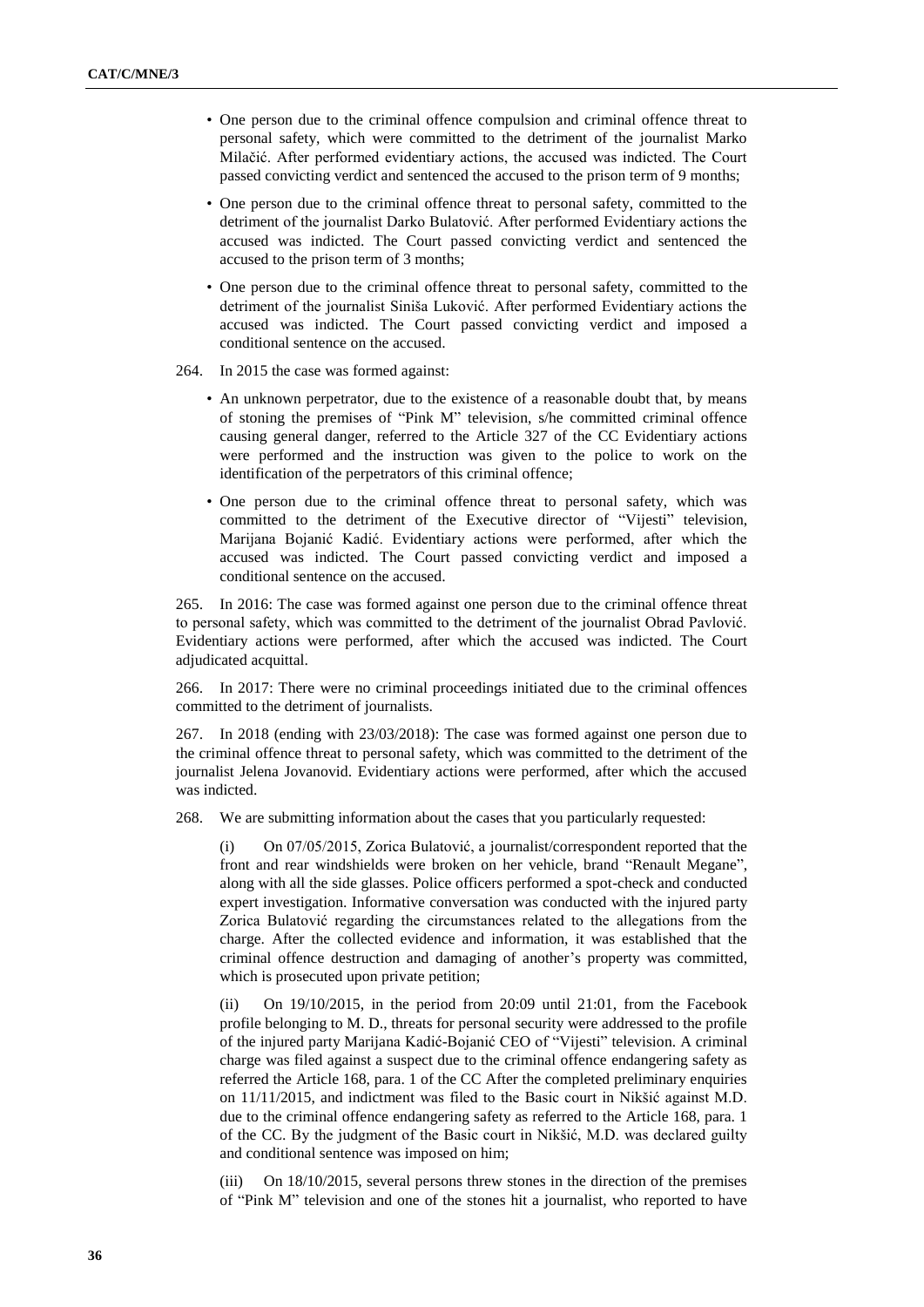gained injuries. This event was qualified as the criminal offence causing general danger, as referred to the Article 327, paragraph 1 of the CC. During the proceedings, the injured party was heard in the capacity of a witness, along with other witnesses, and court expertise was performed by a court expert witness in the area of medicine. Prosecutor gave instructions to the police to undertake measures and activities with the aim of identifying the perpetrators of this criminal offence;

(iv) During the protests, Gojko Raičević, journalist was injured. Due to this, the Prosecution office formed the case against an unknown perpetrator – police officers who inflicted bodily injuries on him on 17/10 and 24/10/2015, and endangered his safety on 18/10/2015 by threatening him with a physical assault. During the preliminary enquiries, the prosecutor established that Gojko Raičević participated in the protests, and he did not wear a mark which would indicate that he was a journalist, and he filmed the protests using his telephone, instead of a photo camera or a camera, based on which one would not conclude that he was a journalist. With the aim of providing evidence, the prosecutor interrogated Gojko Raičević in the capacity of a witness, obtained medical documentation and ordered court-medical expertise, after which the prosecutor assessed that in the activities of N.N.) there was a concurrence of essential elements of the substance of the criminal offence maltreatment as referred to the Article 166a, para. 2, in relation to para. 1 of the CC On the basis of the results of the preliminary enquiries, a decision could not be made about the identity of a perpetrator, due to which the prosecutor gave a mandatory instruction to the police to identify police officers – the perpetrators of this criminal offence, as the authority dealing with the identification of criminal offences perpetrators. Allegations of the charge regarding the event as of 18/10/2015 when the police officers threatened Gojko Raičevid, were not confirmed. Namely, Gojko Raičević indicated during the procedure that officers from a vehicle with certain registration plates threatened him during the proceedings, it was established that this particular vehicle was not in the town center at the critical time period as asserted by the injured party, but that it was in another part of the town, i.e. in the suburb instead.

# **Reply to paragraph 25 of list of issues prior to reporting**

269. Ministry of Culture, in cooperation with the MHMR prepared the following audiovisual videos and radio jingles, to demonstrate the progress and problems to resolute this issue: "Stop discrimination and prejudice toward Roma", "Stop child marriages", and "Stop begging". The video and jingles are broadcast by the Public broadcasting service and local public broadcasters.

270. Based on conducting researches (every second year the level of discrimination in the Montenegrin society is monitored and, in accordance with the results of the research, training is organized on the protection from discrimination to the most vulnerable categories. Activities are conducted on a continuous basis in the field of education and promotion of anti-discrimination behaviour and practice toward vulnerable groups, with a special focus on Roma. Training is intended, for professionals and, all those who get in direct contact with discrimination cases in any way, while the promotion relates to conducting media campaign and it is targeted at raising awareness of the overall Montenegrin public, toward the most vulnerable categories of population, with the aim of human rights observing, creating a more supportive and tolerant environment, and respecting diversity.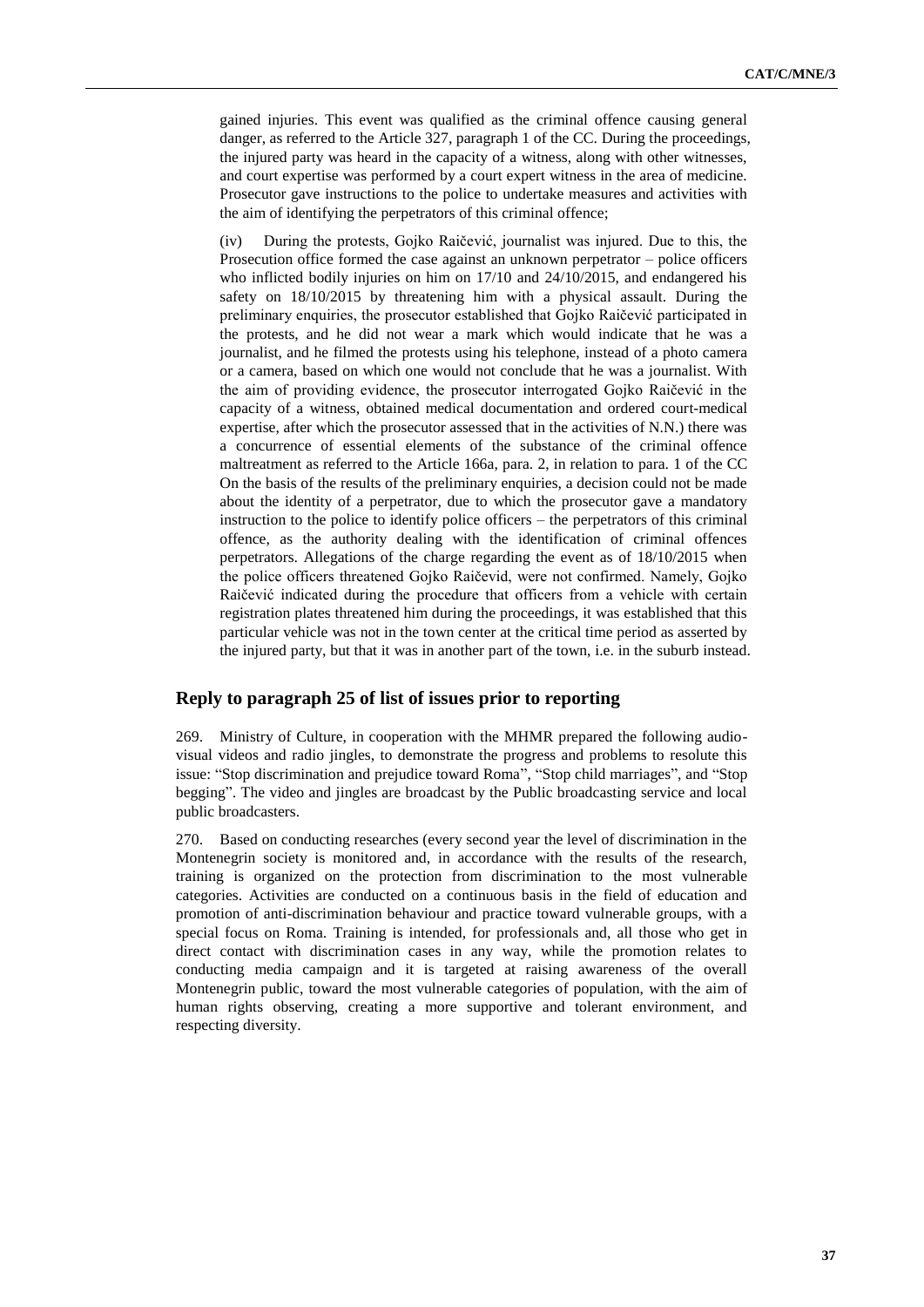# **Reply to paragraph 26 of list of issues prior to reporting**

# **Reply to paragraph 26 (a)**

271. In accordance with the valid "Strategy for Improving Quality of Life of LGBT Persons in Montenegro 2013–2018", <sup>34</sup> adopted by the Government of Montenegro in May 2013, in the Chapters "Cultural changes, safety and social acceptance of LGBT persons" and "Law enforcement", the issue of LGBT persons' safety is treated in a systemic manner. Programme measures are operationalized and implemented through the adoption of the annual Action plans for the implementation of LGBT Strategy, in consultations with the competent state institutions and LGBT population in Montenegro.

272. In terms of developing and improving anti-discrimination legislation, Montengro adopted changes and amendments to the Law on Prohibition of Discrimination. With those changes the Law was completely harmonized with the acquis communautire of the European Union. The Law also deals with the issue of sexual minorities protection and each and every direct and indirect discrimination on any grounds, including gender identity, sexual orientation and/or intersexual characteristics is prohibited thereby.

273. From the aspect of criminal legislation, discrimination is incriminated in the legal order in Montenegro. Criminal-legal protection relevant for sexual orientation is provided in the CC.

274. With aim to strengthen the security of LGBTI persons, the Ministry of Interior established a Trust team of LGBTI community and Police Directorate in March 2016.

275. The MHMR undertook concrete activities<sup>35</sup> to promote and protect LGBTI human rights, and cooperation with other institutions and LGBTI community.

276. In 2016, the MHMR in cooperation with the Council of Civic Control of Police, Police Directorate of the Ministry of Interior and International Police Association Montenegro Section, published the book "Safety and Fundamental Rights: Dimensions and Perspectives of the Security of LGBT Persons".<sup>36</sup>

# **Reply to paragraph 26 (b)**

277. In the period from 01/01/2014 until April 2018, criminal charges were filed against 31 persons due to criminal offences committed to the detriment of the members of LGBT population.

278. Preliminary enquiries were conducted in all cases. After the conducted preliminary enquiries, criminal proceedings were initiated by filing indictments, as follows:

- Against 1 person due to the criminal offence medical malpractice, as referred to the Article 290, para. 2 of the CC. Acquittal was adjudicated;
- 4 persons due to the criminal offence endangering safety, as referred to the Article 168, para. 2, in relation to para. 1 of the CC Convicting verdict was passed and the accused were sentenced to prison terms of 3 months each;
- 1 person due to the criminal offence violent behaviour, as referred to the Article 399 of the CC The trial in this case is ongoing;

<sup>&</sup>lt;sup>34</sup> The Strategy and annual Action plans at the following link: <http://www.mmp.gov.me/en/library/strategije?alphabet=lat> .

<sup>&</sup>lt;sup>35</sup> Example of such activities is the realization of 9 panel discussions in 9 Montenegrin towns about the subject "Contribution to the improvement of the quality of life of LGBT persons in Montenegro". The panels gathered the representatives of local institutions/institutes and NGOs from 15 Montenegrin towns dealing with human rights protection.

<sup>&</sup>lt;sup>36</sup> The publication is a part of the national expert literature about LGBTI inclusion which is developed in Montenegro since 2011, and it assists the interested public to create an objective relation toward reality and empirical approach for further consideration.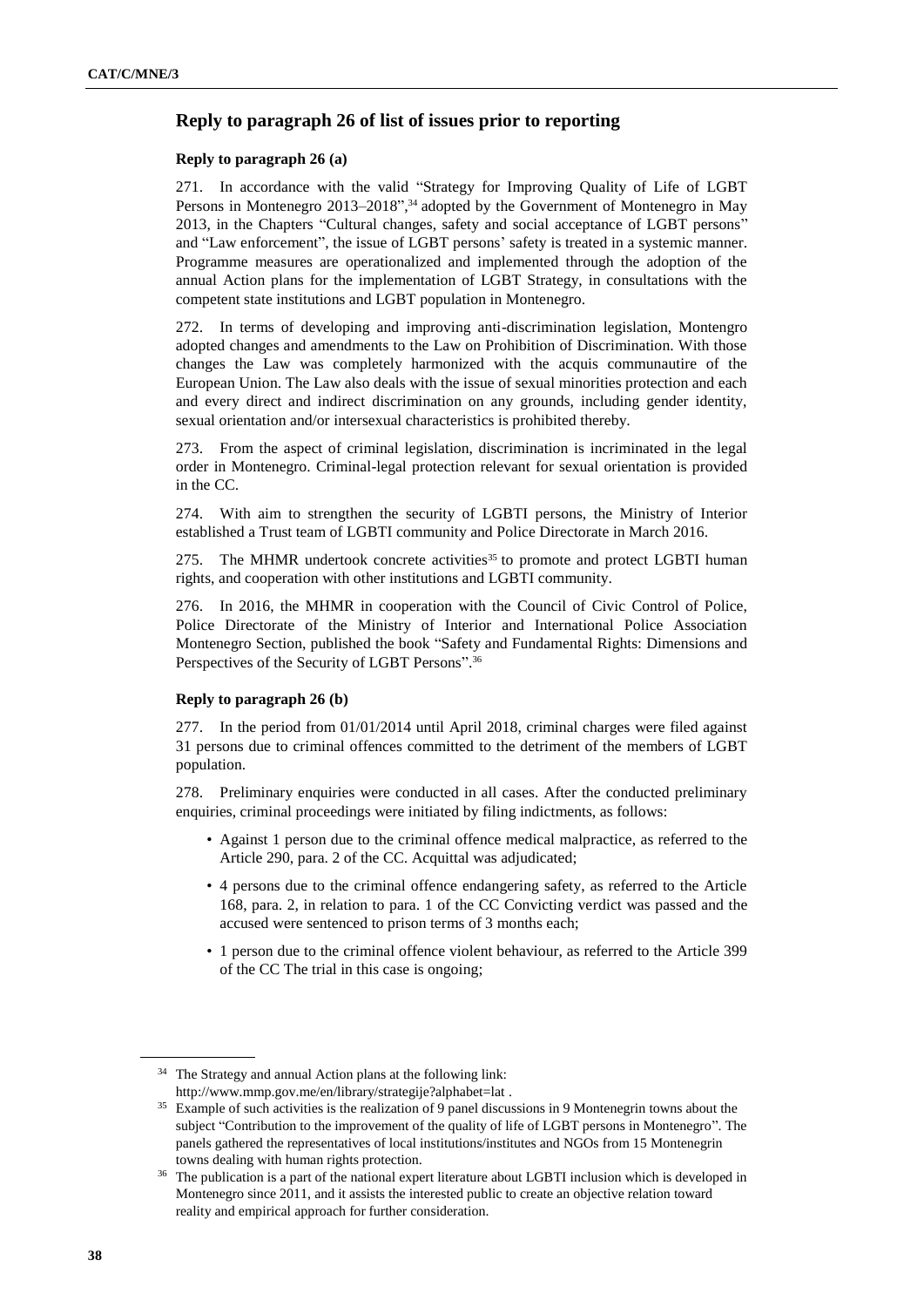- 1 person due to the criminal offence racial and other discrimination, as referred to the Article 443 of the CC Convicting verdict was passed and the accused person received a prison sentence;
- 1 person due to the criminal offence violent behaviour, as referred to the Article 399 of the CC. Convicting verdict was passed and the accused person received a conditional sentence;
- A criminal procedure was initiated against 1 person. The accused person was found guilty and convicted.

279. In 2014, three civil cases were formed with the members of LGBT population as involved parties. In one case, the lawsuit was withdrawn, one claim was adopted and one procedure was completed by settlement. The decisions are final and enforceable. In 2015, 2016 and 2017, there were no civil procedures.

280. A case was formed due to the existence of a reasonable doubt that NN committed a criminal offence causing general danger as referred to the Article 327, para.1 of the CC to the detriment of the social center of LGBT community located in Moskovska street no. 129, in Podgorica. Namely, NN, broke a glass on the center with a large stone and then threw a chemical agent – tear gas in, which was activated in the facility. Instructions were given to the police to work on the identification of the perpetrators of this criminal offence.

281. In the morning following this attack, the MHMR organized an urgent repair of the facility, replacement of the glasses and installation of a protective fence, so SOGI center continue its work within a short period.

# **Reply to paragraph 27 of list of issues prior to reporting**

282. In the system of education and upbringing, the Law explicitly stipulates that the following is not allowed in an institution: physical, psychological and social violence; abuse and neglect of children and students; corporal punishment and insulting of personality, i.e. sexual abuse of children and students or employees and all other forms of discrimination in terms of the Law. In the previous period, numerous trainings were conducted for the staff in schools, Manual for teachers was prepared, Brochure for parents, Questionnaire for assessment of peer violence, Guidebook "Sharing responsibility and acting with the aim of prevention and in cases of occurrence of violence – instruction for schools", adopted by the National Education Council, which thereby became mandatory for application in all schools. Considering the specificities of children with disabilities, the Guidelines and procedures for ensuring safe environment for children in resource centres were prepared. They stipulate the mechanism of recognizing and acting in the cases of all forms of violence over children with disabilities (in the family, institutions, etc.). Trainings were conducted for resource centre's teams, children, parents and other staff.

283. Article 8 of the Law on Social and Child Protection stipulates that in an institution, or another service provider, an employee shall be prohibited from every form of violence towards a child, an adult or old person, physical, emotional and sexual abuse, taking advantage of the beneficiaries, abuse of trust or authorisations enjoyed in relation to the beneficiary, neglect of the beneficiary and other actions that disturb the health, dignity and development of the beneficiary.

284. Article 9a of the Family Law stipulates that a child must not be subjected to corporal punishment or any other cruel, inhuman or degrading treatment or punishment. This prohibition relates to parents, guardians and all other persons who take care of a child and get in touch with a child, and these persons are also obliged to protect a child from such acts and other persons toward a child.